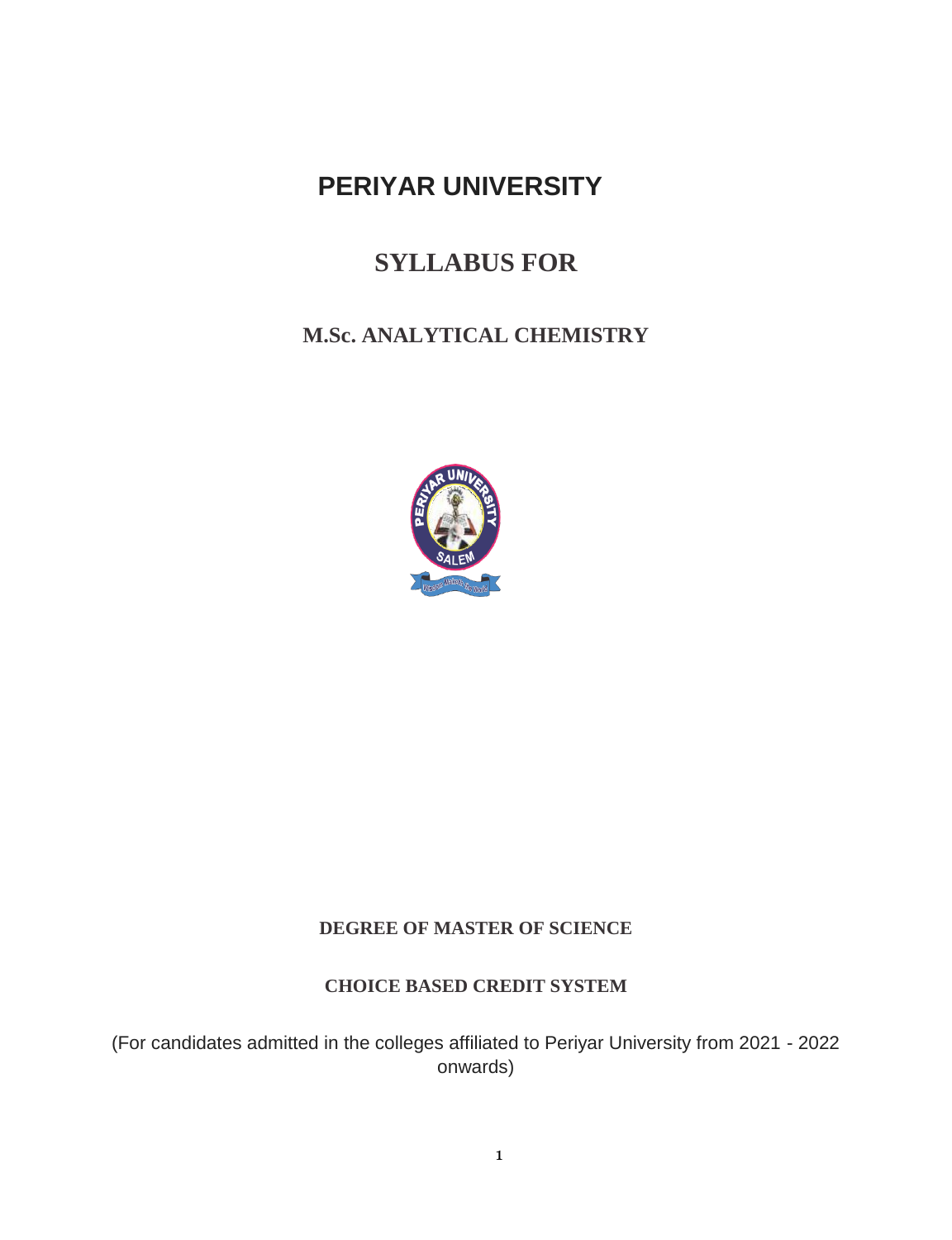## **REGULATIONS**

# **1. OBJECTIVES OF THECOURSE:**

The objectives of this course are the following:

- (a) To impart knowledge in advanced concepts and applications in various fields of Chemistry and to acquire deep knowledge in the study of Analytical Chemistry
- (b) To provide wide choice of elective subjects with updated and new areas in variousbranchesofChemistrytomeettheneedsofallstudents.

# **2. COMMENCEMENT OF THISREGULATION:**

These regulations shall take effect from the academic year 2021-2022, that is, for students who are admitted to the first year of the course during the academic year 2021-2022 and thereafter.

# **3. ELIGIBILITY FORADMISSION:**

A candidate who has passed B.Sc., Chemistry degree of this University or any other University accepted by the Syndicate equivalent thereto, subject to such condition as may be prescribed therefore are eligible for admission to M.Sc., Degree Programme and shall be permitted to appear and qualify for the Master of Science (M.Sc.) Degree Examination in Analytical Chemistry of this University.

# **4. DURATION OF THECOURSE:**

The programme for the degree of Master of Science in Chemistry shall consist of two Academic years divided into four semesters.

# **5. EXAMINATIONS:**

The examination shall be of three hours duration for each course at the end of each semester. The candidate failing in any subject(s) will be permitted to appear in the subsequent examination.

The practical / project should be an individual work. The University examination for practical / project work will be conducted by the internal and external examiners jointly at the end of every year.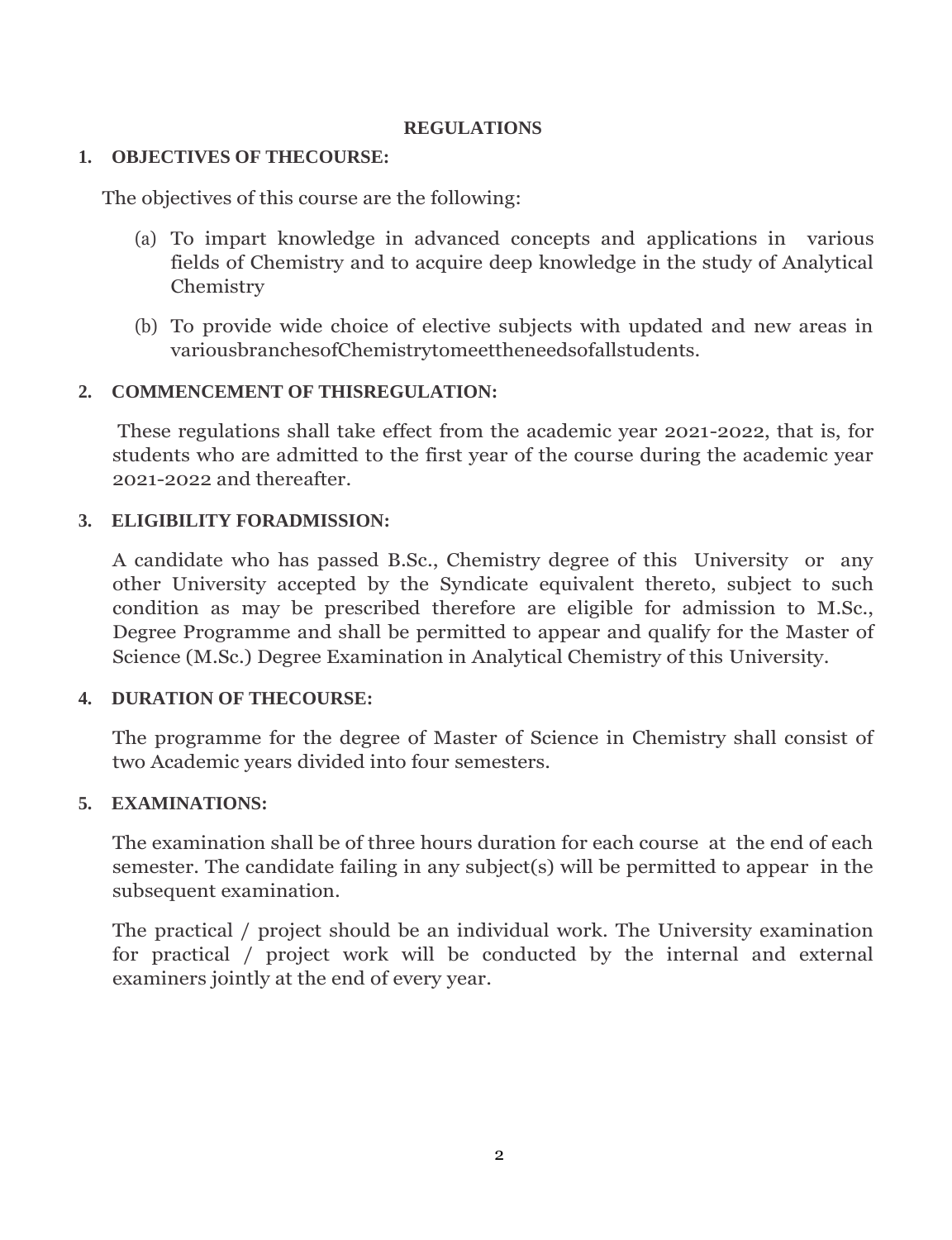| Work Loadper<br>Semester (Hrs)<br>Hours / Week<br><b>Exam Hours</b><br>S.No.<br>Course<br><b>Subject Title</b><br>Internal<br>(Paper) | <b>External</b><br>$(25\%)$<br>$(75\%)$ | Total | <b>Credits</b> |  |  |  |
|---------------------------------------------------------------------------------------------------------------------------------------|-----------------------------------------|-------|----------------|--|--|--|
|                                                                                                                                       |                                         |       |                |  |  |  |
| <b>I SEMESTER</b>                                                                                                                     |                                         |       |                |  |  |  |
| Core-I<br>$\mathfrak{B}$<br>1.<br>5<br>75<br>25<br>Organic Chemistry - I                                                              | 75                                      | 100   | 5              |  |  |  |
| Core - II<br>$\overline{2}$ .<br>75<br>5<br>$\sqrt{3}$<br>Inorganic Chemistry -I<br>25                                                | 75                                      | 100   | 5              |  |  |  |
| Core - III<br>3.<br>Physical Chemistry - I<br>5<br>3<br>75<br>25                                                                      | 75                                      | 100   | 5              |  |  |  |
| PolymerChemistry/<br>Elective - I<br>75<br>5<br>3<br>4.<br>25                                                                         | 75                                      | 100   | $\overline{4}$ |  |  |  |
| Nano and<br>GreenChemistry<br>Core                                                                                                    |                                         |       |                |  |  |  |
| 5.<br>Practical - I<br>60<br>$\overline{4}$                                                                                           |                                         |       |                |  |  |  |
| <b>Organic Chemistry</b>                                                                                                              |                                         |       |                |  |  |  |
| Practical-I<br>6.<br>Core                                                                                                             |                                         |       |                |  |  |  |
| Practical - II<br>3<br>45                                                                                                             |                                         |       |                |  |  |  |
| InorganicChemistry                                                                                                                    |                                         |       |                |  |  |  |
| Practical-I<br>Core<br>7.                                                                                                             |                                         |       |                |  |  |  |
| Practical-<br>3<br>45                                                                                                                 |                                         |       |                |  |  |  |
| Physical Chemistry<br>III<br>Practical - I                                                                                            |                                         |       |                |  |  |  |
| 450<br>30<br><b>TOTAL</b>                                                                                                             |                                         | 400   | 19             |  |  |  |
| <b>II SEMESTER</b>                                                                                                                    |                                         |       |                |  |  |  |
| Core - IV<br>Organic Chemistry -II<br>5<br>3<br>1.<br>75<br>25                                                                        | 75                                      | 100   | 5              |  |  |  |
| Core - V<br>2.<br>5<br>75<br>3<br>25                                                                                                  | 75                                      | 100   | 5              |  |  |  |
| Inorganic ChemistryII<br>Core - VI<br>3.<br>5<br>75<br>3<br>25                                                                        | 75                                      | 100   | $\overline{4}$ |  |  |  |
| Physical Chemistry-II<br><b>EDC</b><br>60<br>3<br>$\overline{4}$<br>25                                                                |                                         | 100   |                |  |  |  |
| 4.<br><b>Extra Disciplinary course</b><br>6<br>Core                                                                                   | 75<br>60                                |       | $\overline{4}$ |  |  |  |
| 3<br>45<br>5.<br>40<br>Organic Chemistry                                                                                              |                                         | 100   | 3              |  |  |  |
| Practical - I<br>Practical-I                                                                                                          |                                         |       |                |  |  |  |
| 6.<br>Core<br>6<br>3<br>40<br>45<br><b>Inorganic Chemistry</b>                                                                        | 60                                      | 100   | 3              |  |  |  |
| Practical - II<br>Practical -I                                                                                                        |                                         |       |                |  |  |  |
| Core<br>3<br>6<br>40<br>7.<br>45<br><b>Physical Chemistry</b>                                                                         | 60                                      | 100   | 3              |  |  |  |
| Practical -<br>Practical - I                                                                                                          |                                         |       |                |  |  |  |
| 8.<br>III<br>30<br>$\overline{2}$<br>3<br>25<br>HumanRights                                                                           | 75                                      | 100   | $\overline{2}$ |  |  |  |
| Common                                                                                                                                |                                         |       |                |  |  |  |
| Paper                                                                                                                                 |                                         |       |                |  |  |  |
| Add-on<br>Chemistry in Health Science<br>9.<br>Course                                                                                 |                                         |       |                |  |  |  |
| 450<br>30<br><b>TOTAL</b>                                                                                                             |                                         | 800   | 29             |  |  |  |

# **COURSE OF STUDY AND SCHEME OF EXAMINATION**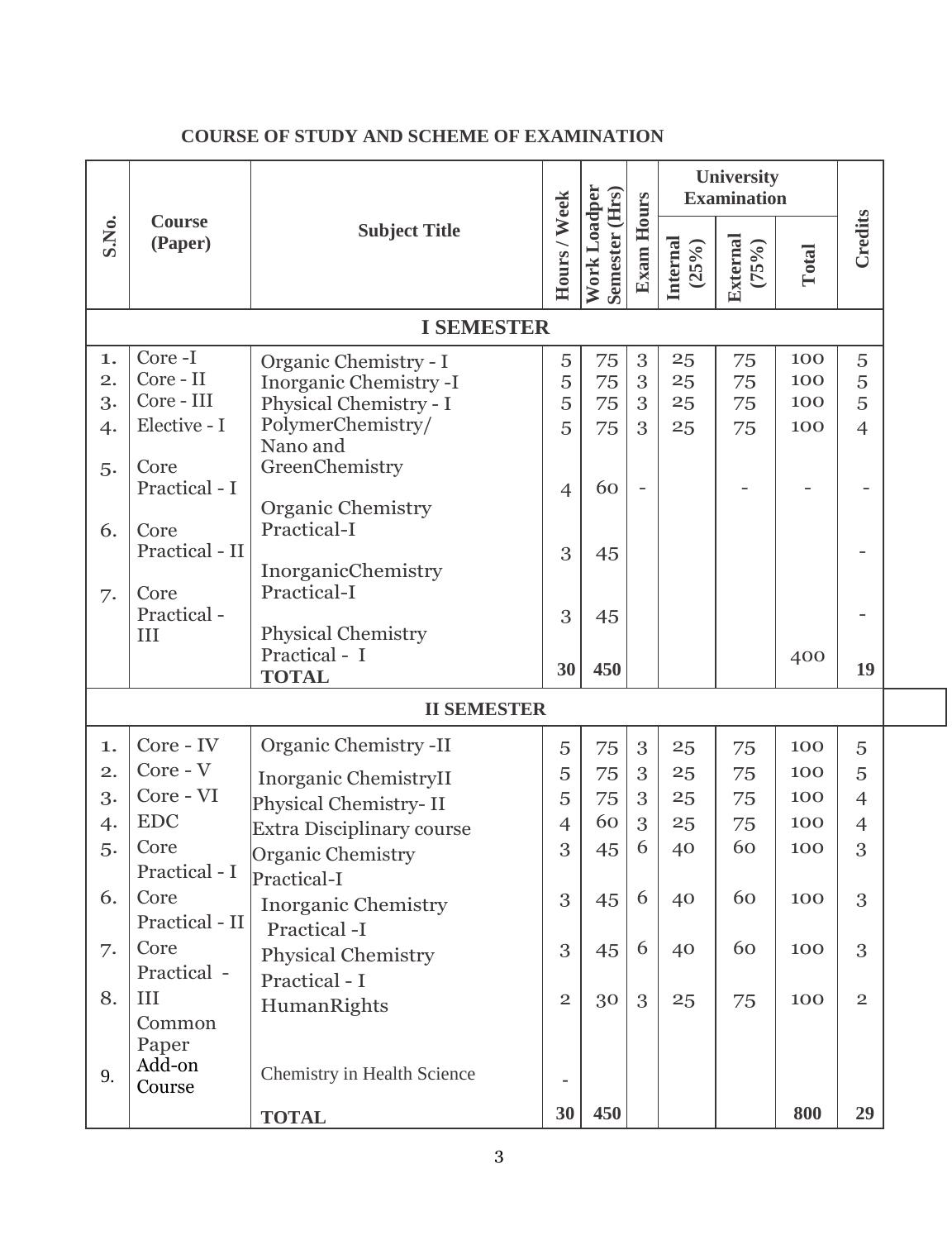|                                              | <b>Course Title</b>                        | Hours/         | <b>Work</b>                | <b>Credit</b>     |                             | <b>Marks</b>    |                 | <b>Total</b> |
|----------------------------------------------|--------------------------------------------|----------------|----------------------------|-------------------|-----------------------------|-----------------|-----------------|--------------|
| <b>Course</b><br>(Paper)                     |                                            | Week           | Load<br>per sem<br>(Hours) |                   | <b>Exam</b><br><b>Hours</b> | <b>Internal</b> | <b>External</b> |              |
|                                              |                                            |                | <b>SEMESTER III</b>        |                   |                             |                 |                 |              |
| Core VII                                     | Analytical<br>Chemistry - I                | 5              | 75                         | 5                 | 3                           | 25              | 75              | 100          |
|                                              | Core VIII Analytical<br>Chemistry -II      | 5              | 75                         | 5                 | 3                           | 25              | 75              | 100          |
| Elective<br>IΙ                               | Spectroscopy                               | 5              | 75                         | $\overline{4}$    | 3                           | 25              | 75              | 100          |
| Elective<br>III                              | Electroanalytical<br>Techniques            | 5              | 75                         | $\overline{4}$    | 3                           | 25              | 75              | 100          |
| Core<br>Practical<br>IV                      | Analytical<br>Chemistry<br>Practical $- I$ | $\overline{4}$ | 60                         |                   |                             |                 |                 |              |
| Core<br>Practical<br>$\overline{\mathrm{V}}$ | Analytical<br>Chemistry<br>Practical - II  | 3              | 45                         |                   |                             |                 |                 |              |
| Core<br>Practical<br>VI                      | Analytical<br>Chemistry<br>Practical - III | 3              | 45                         | $\qquad \qquad -$ | $\overline{\phantom{a}}$    |                 |                 |              |
|                                              | <b>Total</b>                               | 30             | 450                        | 18                |                             |                 |                 | 400          |
|                                              |                                            |                | <b>SEMESTERIV</b>          |                   |                             |                 |                 |              |
| Core IX                                      | Analytical<br>$Chemistry - III$            | 5              | 75                         | 5                 | 3                           | 25              | 75              | 100          |
| Elective<br>IV                               | Analysis of<br>materials                   | 5              | 75                         | $\overline{4}$    | 3                           | 25              | 75              | 100          |
| Core<br>Practical<br>IV                      | Analytical<br>Chemistry<br>Practical - I   | 3              | 45                         | 3                 | 6                           | 40              | 60              | 100          |
| Core<br>Practical<br>$\rm V$                 | Analytical<br>Chemistry<br>Practical -II   | 3              | 45                         | 3                 | 6                           | 40              | 60              | 100          |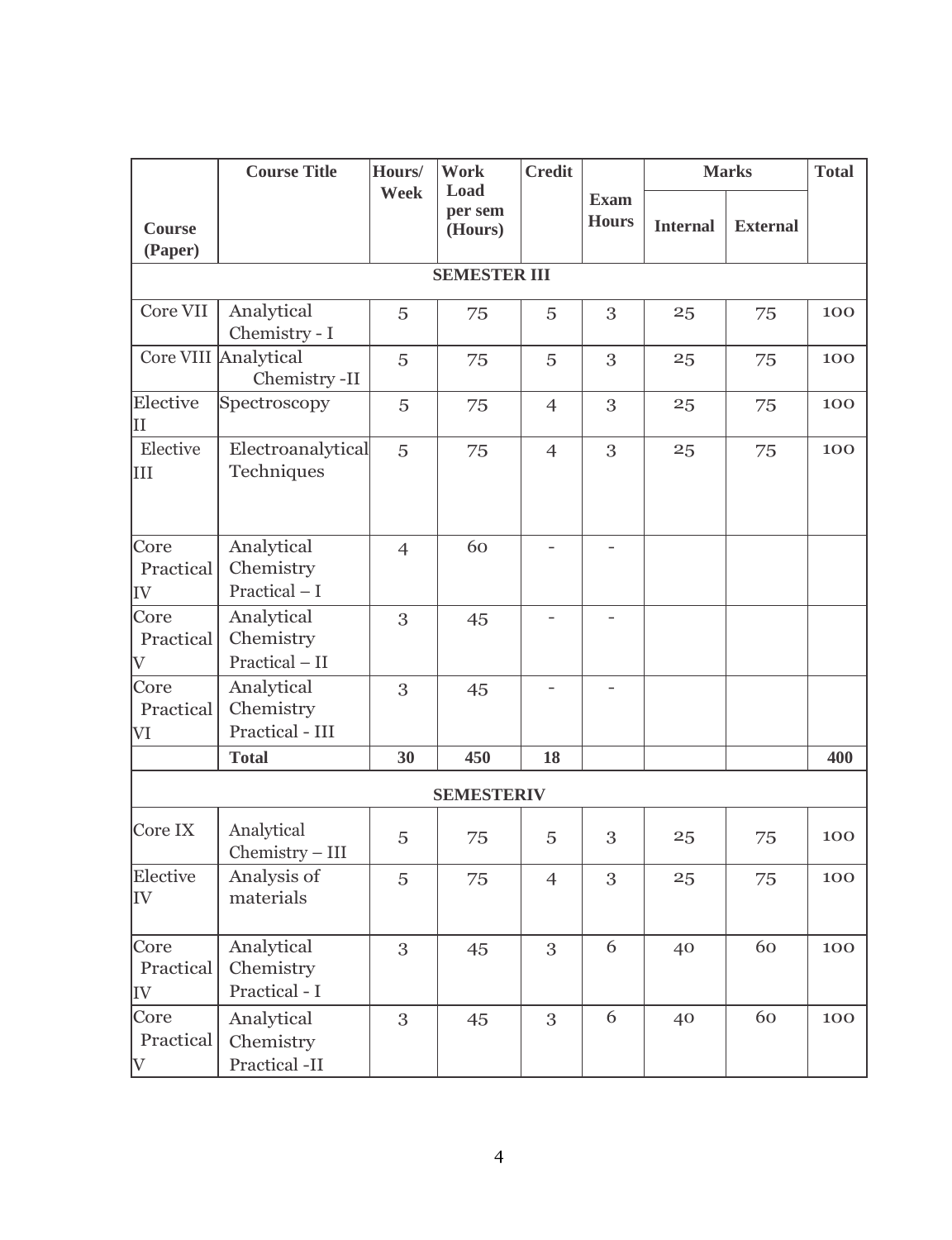| Core             | Analytical                    | 3   | 45   | 3              | 6 | 40 | 60 | 100  |
|------------------|-------------------------------|-----|------|----------------|---|----|----|------|
| <b>Practical</b> | Chemistry                     |     |      |                |   |    |    |      |
| VI               | Practical - III               |     |      |                |   |    |    |      |
| Project          | Dissertation<br>/Project work | 11  | 165  | $\overline{ }$ |   |    | -  | 200  |
|                  |                               |     |      |                |   |    |    |      |
|                  | <b>Total</b>                  | 30  | 450  | 25             |   |    |    | 700  |
|                  | <b>Grand Total</b>            | 120 | 1800 | 91             |   |    | ۰  | 2300 |

#### **NOTE:I**

Core Papers : 9 Core Practicals : 6 Elective papers : 4  $EDC:$  1 Human Rights : 1 Project: 1

#### **NOTE : II**

# **Distribution of Marks Theory** Distribution of Internal Assessment mark

Test : 10 marks Attendance : 5 marks Assignment : 5 marks Seminar : 5marks 

Total 25marks

Passing Minimum : Internal Assessment : 50% - 12 marks Passing Minimum : External Assessment : 50% - 38 marks Total Passing Minimum : 50% - 50 makrs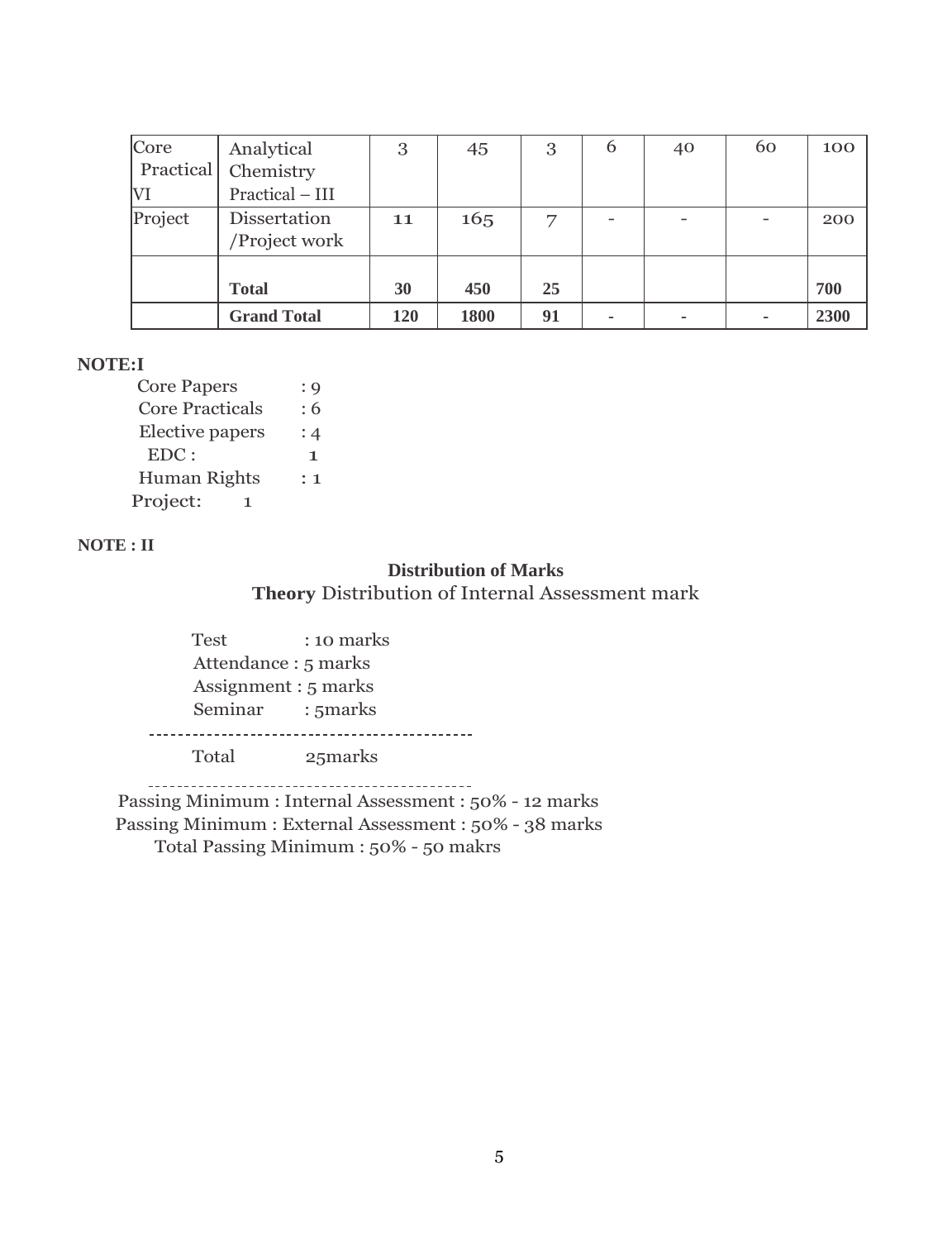| <b>PRACTICALS</b>  |                                                                             |                              |                                                                                                                 |          |          |          |
|--------------------|-----------------------------------------------------------------------------|------------------------------|-----------------------------------------------------------------------------------------------------------------|----------|----------|----------|
|                    | University Examination (External) -                                         |                              |                                                                                                                 |          | 60 marks |          |
| InternalAssessment |                                                                             |                              |                                                                                                                 | 40 marks |          |          |
|                    | Calculation of Internal Assessment mark                                     |                              |                                                                                                                 |          |          |          |
|                    | Number of Experiments : 10 marks                                            |                              |                                                                                                                 |          |          |          |
|                    | Experimental skill : 10 narks                                               |                              |                                                                                                                 |          |          |          |
|                    | Test                                                                        |                              | : 20 and 20 and 20 and 20 and 20 and 20 and 20 and 20 and 20 and 20 and 20 and 20 and 20 and 20 and 20 and 20 a |          |          |          |
|                    | Total                                                                       | $\sim$ 40 marks              |                                                                                                                 |          |          |          |
|                    | Passing Minimum : Internal Assessment : 50%-                                |                              |                                                                                                                 |          |          | 20 marks |
|                    | Passing Minimum: External Assessment: 50% -                                 |                              |                                                                                                                 |          |          | 30 marks |
|                    |                                                                             | <b>Total Passing Minimum</b> |                                                                                                                 |          |          | 50 marks |
|                    | Everything should be supported by proper record separate passing minimum is |                              |                                                                                                                 |          |          |          |
|                    | necessary for Internal and External                                         |                              |                                                                                                                 |          |          |          |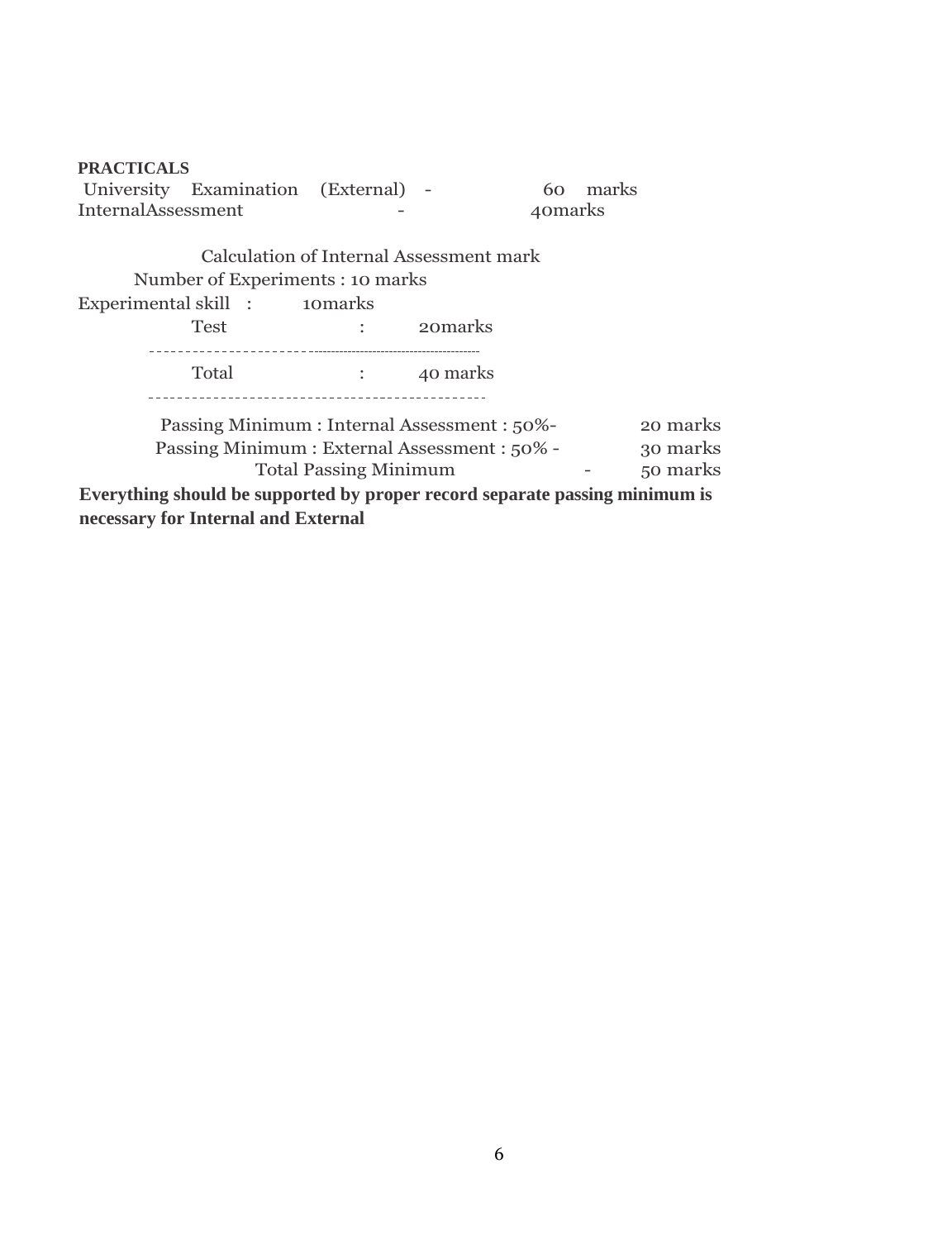# **QUESTION PAPER PATTERN**

**Theory**

Time: 3Hours

# **Part - A: 15X1 = 15**

(Answer all questions)

# (Three multiple choice questions from each unit)

**Part - B: 2X5 = 10**

(Answer any two questions)

# (one question from each unit)

#### **Part – C: 5X10=50**

# (Answer all questions)

# (one question from each unit with internal choice)

Max. marks : 75

#### **Distribution of marks for practical**

|                      | 45 marks |
|----------------------|----------|
| ÷                    | 10 marks |
| $\ddot{\phantom{a}}$ | 5 marks  |
| $\ddot{\phantom{a}}$ | 60 marks |
| $\ddot{\phantom{0}}$ | 6 Hours  |
|                      |          |

#### **Project**

| Dissertation / Project | 150 marks |
|------------------------|-----------|
| Viva - voce            | 50 marks  |
| Total                  | 200 marks |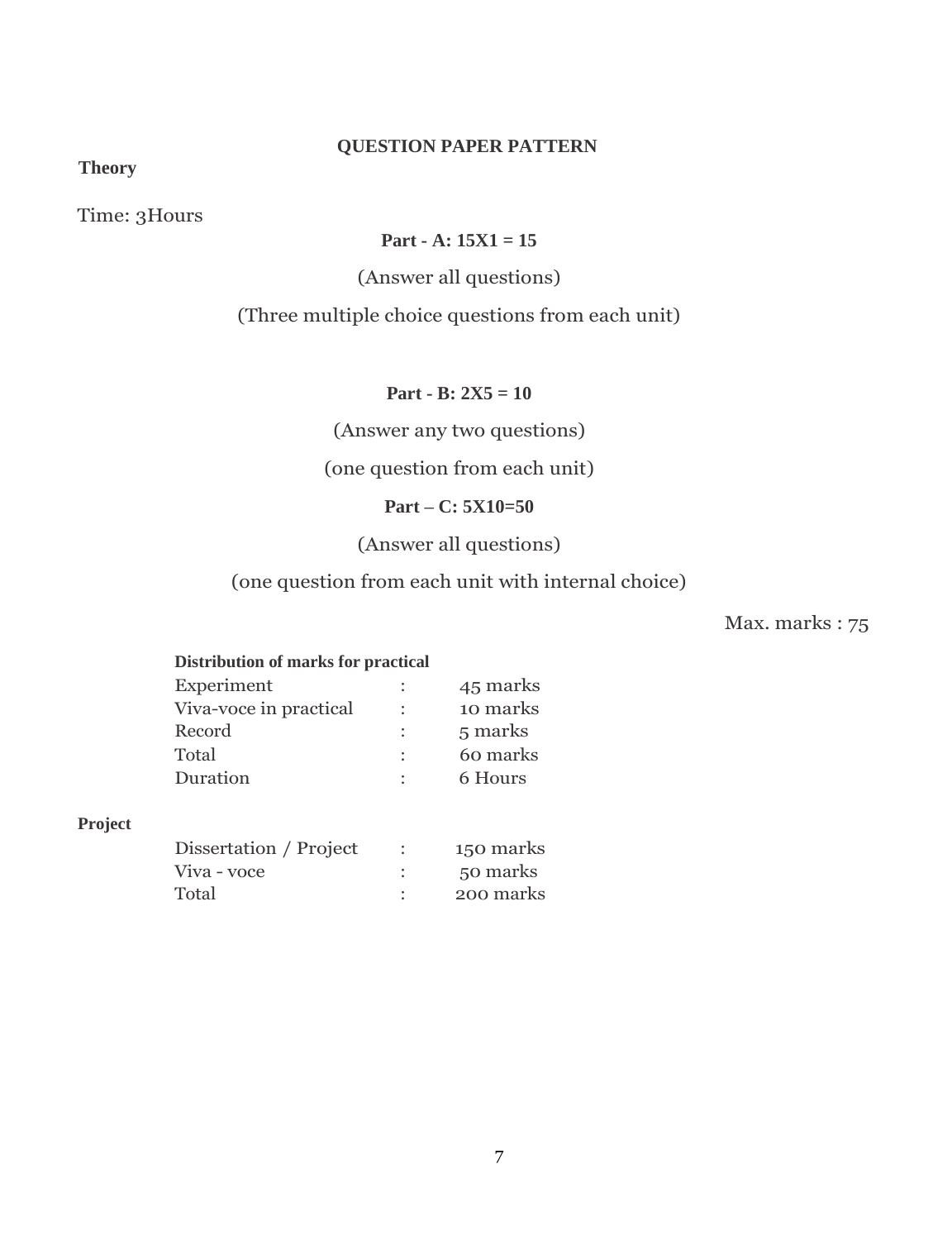# **M.Sc. ANALYTICAL CHEMISTRY SEMESTER I CORE I - ORGANIC CHEMISTRY – I (75 Hours)**

## **OBJECTIVES**

1. To learn about the stereochemistry of organic compounds and ORD and CD.

2. To learn about the formation, stability and structure of intermediates and the mechanism of aliphatic electrophilic substitution.

3. To learn about the effect of structure on reactivity.

4. To learn about the mechanism of aliphatic nucleophilic substitution reactions

5. To learn about the structural elucidation of alkaloids, flavones, isoflavones and anthocyanins.

**Unit I** Stereochemistry, ORD and CD (15 Hours)

Wedge, Fischer, Newmann and Saw-horse formulae and their inter conversion, R and S notation, axial chirality (biphenyls, allenes and spiranes), planar chirality(cyclophanes, ansa compounds and trans cyclooctene), chirality due to helical shape, stereo selective and stereo specific reactions, asymmetric synthesis-Cram's rule. Homotopic, enantiotopic and diastereotopic atoms, groups in organic molecules. ORD & CD curves, octant rule, cotton effect, axial halo ketone rule and its applications

**UNIT II** Reaction intermediates and aliphatic electrophilic substitution (15 Hours) Reaction intermediates - Formation, stability and structure of carbonium ions, carbanions,carbenes, nitrenes and free radicals

Aliphatic electrophilic substitution- SE1,SE2 and SEi mechanisms and electrophilic substitution by double bond shift, hydrogen electrophile-keto-enol tautamerism, halogen electrophile-halogenation of aldehydes and ketones, nitrogen electrophile- aliphatic diazonium coupling, sulphur electrophilesulphonation and carbon electrophile- Stork-enamine reaction

**Unit III** Effect of structure on reactivity (15 Hours)

Resonance and field effects, resonance and steric effects, quantitative treatmentthe Hammett equation- linear free energy relationship, substituent constant and reaction constant and limitation of Hammett equation. Taft equation, thermodynamically and kinetically controlled reactions, Hammond's postulate, Non- kinetic methods of determining mechanism- isolation,trapping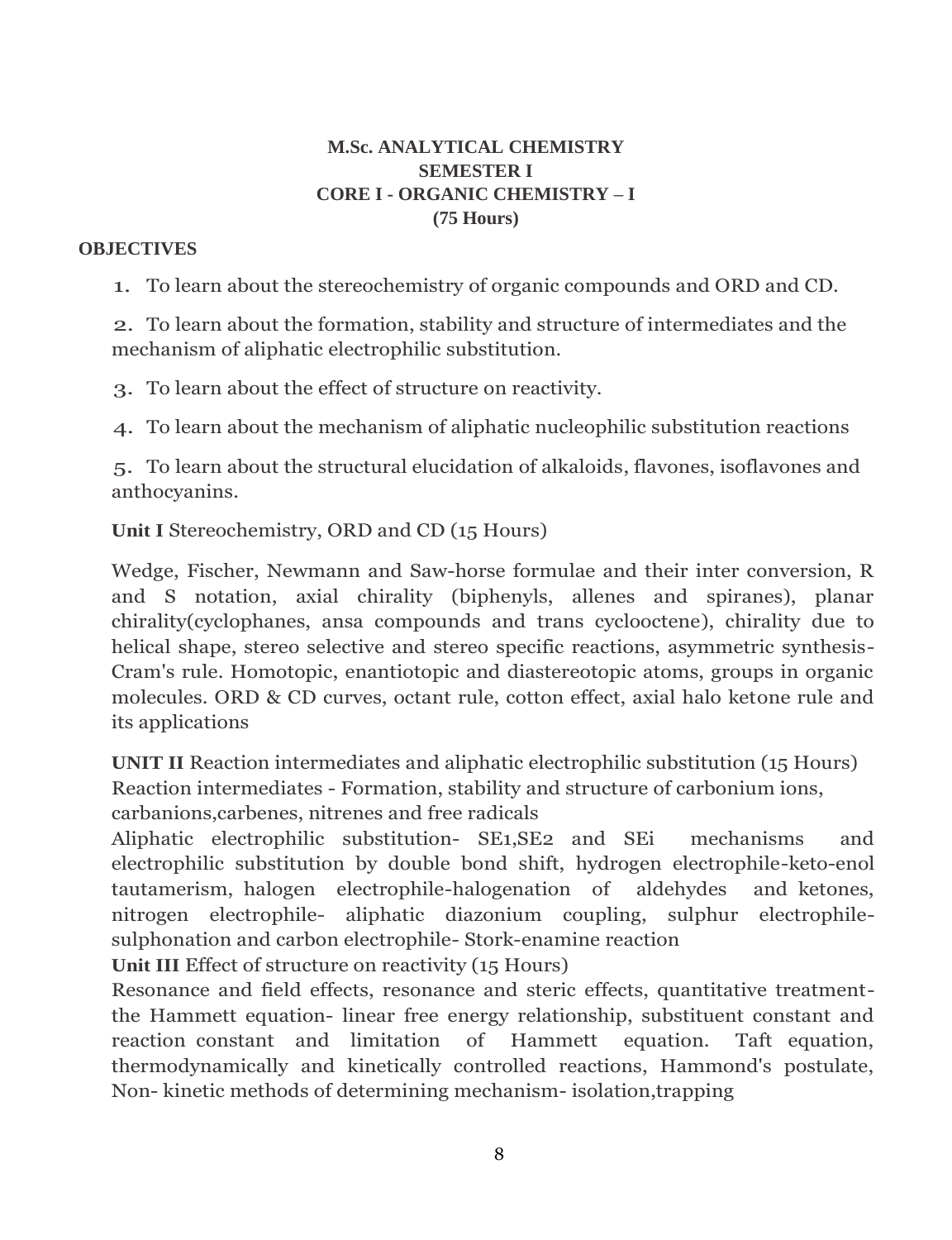and detection of intermediates, isotopic labeling, crossover experiments, product analysis, stereo chemical evidence, kinetic method -kinetic isotope effect

**Unit IV** Aliphatic nucleophilic substitution (15 Hours)

The SN1, SN2, SNi and neighbouring group mechanisms, the neighbouring group participation by pi and sigma bonds, Non classical carbocations, nucleophilic substitution at an allylic, aliphatic trigonal and vinylic carbon. Reactivity- effect of substrates structure, attacking nucleophile, leaving group and reaction medium. Ambident nucleophile, Swain-Scott, Grunwald-Winstein relationship, phase transfer catalysis.

**Unit V** Alkaloids and Anthocyanins (15 Hours)

Synthesis and structural elucidation of morphine, quinine, papaverine and reserpine. General nature of anthocyanins, structure of anthocyanidins, synthesis of pelargonidin chloride, cyanidin chloride, delphinidin chloride and peonidin chloride. Synthesis and structural elucidation of flavones and isoflavones.

# **TEXT BOOKS**

- 1. Jerry March, Advanced Organic Chemistry-Reactions, Mechanisms and Structure, Fourth Edition, John Wiley & Sons1992
- 2. Ernest L. Eliel, Stereochemistry of Carbon Compounds, T.M.H Edition, Tata McGrawHill Publishing Company,1995.
- 3. P.S. Kalsi, Stereochemistry Conformation and Mechanism, 6th Edition, WileyEastern Limited,2005
- 4. Gould, Mechanism and structure in organic chemistry, Rinehart and Winston, INC,1960.
- 5. Francis A. Carey, Organic Chemistry, Third Edition, The McGraw-Hill Companies, Inc.,1996
- 6. P.S. Kalsi, Organic Reactions and Mechanisms, Second Edition, New Age International Publishers,2002.
- 7. I.L.Finar, Organic Chemistry, Volume II, Fifth Edition, First Indian reprint, Pearson Education Asia Pte. Ltd.,2000
- 8. Jagdamba singh and Yadav, Advanced Organic Chemistry, Pragati Prakashan Publications, 6<sup>th</sup>Edition, 2010.
- 9. O.P. Agarwal,Chemistry of Organic Natural Products, Volume I and II, Goel Publishing House,1988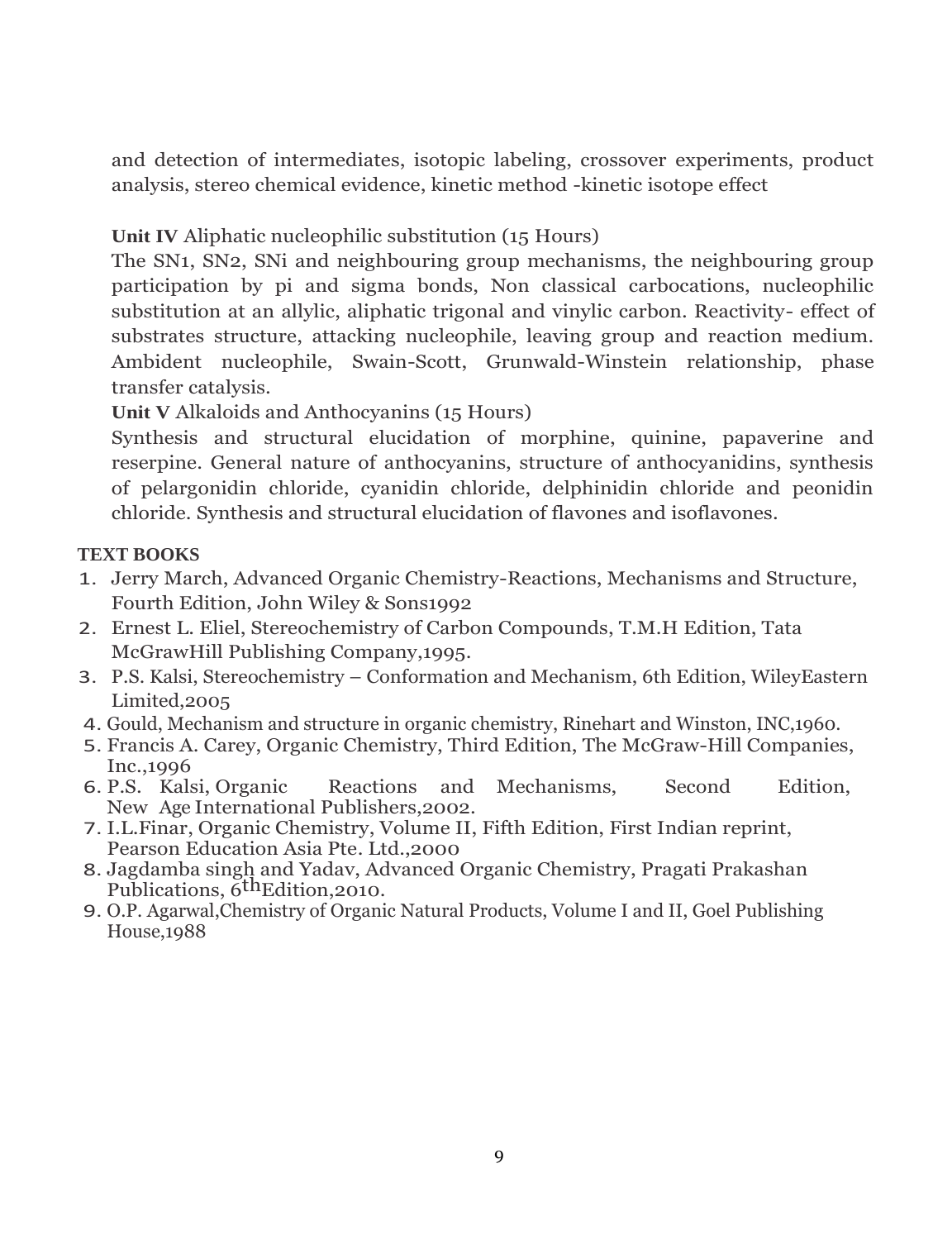- 1. P.S. Kalsi, Stereochemistry and Mechanism through solved problems, Second Edition, New Age International Publishers,1994.
- 2. D. Nasipuri, Stereochemistry of Organic Compounds, 2nd Edition, New Age International Publishers,1994.
- 3. S.M. Mukherji and S. P. Singh, Reaction Mechanism in Organic Chemistry, 1st Edition, Macmillan,1976.
- 4. R.T.MorrisonandR.N.Boyd,OrganicChemistry,6thEdition,Prentice-Hall,1992.
- 5. R.O.C. Norman, Principles of Organic Synthesis, Second Edition, Chapman and Hall,1978.
- 6. R.M. Acheson, Introduction to Chemistry of Heterocyclic Compounds, 2nd Edition, Interscience Publishers,1967.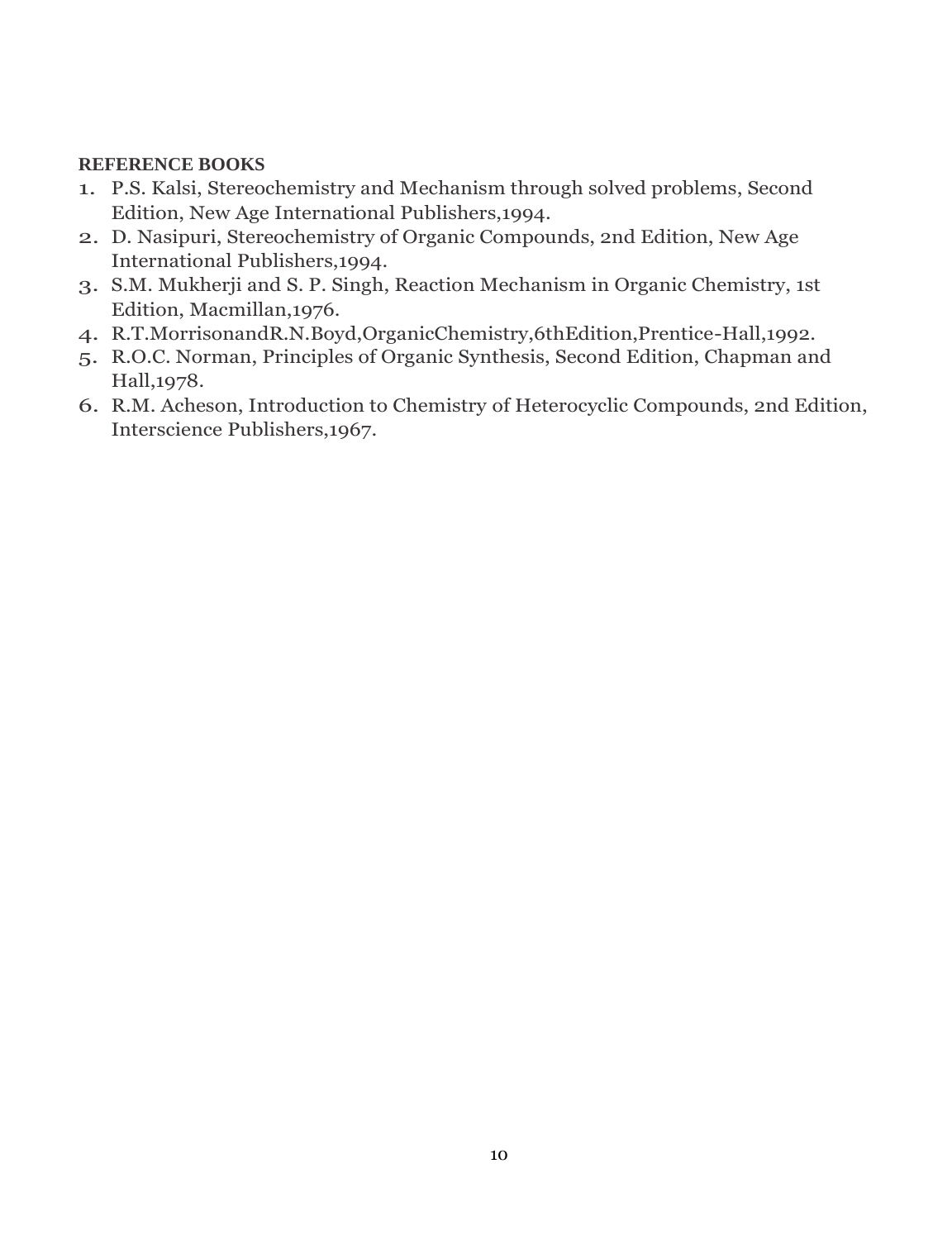# **M.Sc. ANALYTICAL CHEMISTRY SEMESTER I CORE II - INORGANIC CHEMISTRY-I (75 Hours)**

### **Objectives**

1. To understand the basic concepts of Inorganic chemistry.

2.To learnabout the structure and bonding of the molecule.

3.To learn the basics of nuclear chemistry and different types of nuclear reactions

#### **UNIT I Structure and Bonding (15 Hours)**

Hard and Soft acids and bases-classifications, Acid-Base strength, hardness, symbiosis, Theoretical basis of Hardness and Softness, applications of HSAB.

Rings-Phosphazenes-Structure, Craig and Peddock model, Dewar model,polyorganophosphazenes, Polysulphur –nitrogencompounds.

Inorganic polymers-Silicates-structure,Pauling's rule, properties, correlation andapplication; Molecularsleves.

Polyacids- Isopolyacids of V, Cr, Mo and W; Heteropolyacids of Mo and W (only structural aspects)

### **UNIT II Boron compounds and Clusters (15 Hours)**

Boron hydrides – polyhedral boranes, hydroborate ions – a general study of preparation, properties and structure, styx numbers, Wade's rules.

Carboranes –types such as closo and nido– preparation, properties and structure.Metallocarboranes – a generalstudy.

Metal clusters – Chemistry of low molecularity metal clusters only–structure of $\text{Re}_2\text{Cl}_8$ ; multiple metal – metalbonds.

# **UNIT III Solid State (15 Hours)**

Types of solids-close packing of atoms and ions-bcc, fcc and hcp, voids and their types-Goldschmidt radius ratio-derivation-its influence on structures.

Structures of NaCl, NiAs, CdI<sub>2</sub>, Pervoskite, rutile, fluorite and antifluorite-zinc blende and wurtzite.

Defects in solids- Point defects, line defects and surface defects; Dislocations-Nonstoichiometric compounds; Use of X-ray powder data in identifying inorganic crystalline solids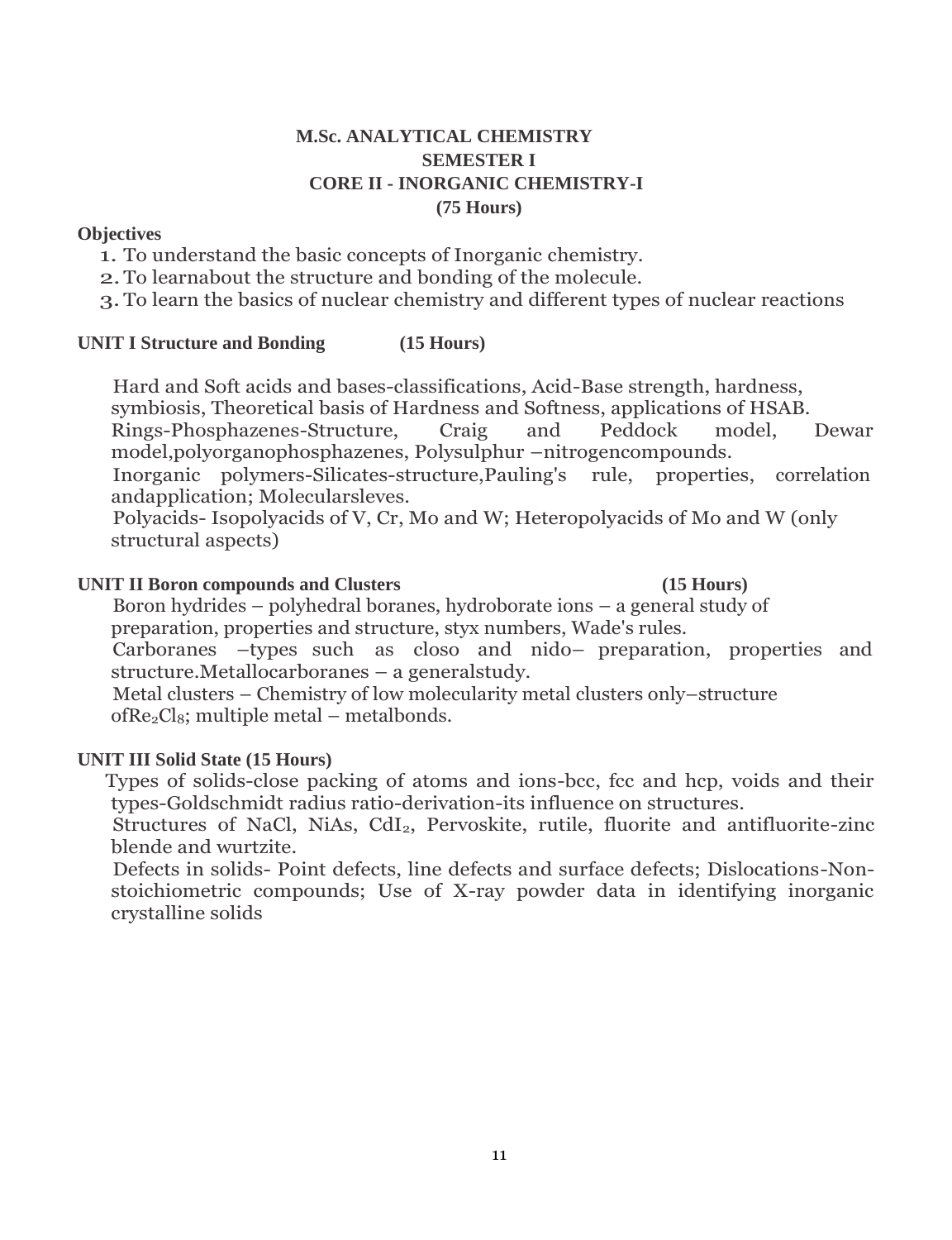### **UNIT IV Nuclear Chemistry– I (15 Hours)**

The nucleus-subatomic particles and their properties-mass defect - binding energy - n/ p ratio in stable and metastable nuclei-Different types of nuclear forces-Liquid drop model and shell model.

Modes of radioactive decay-Theory of alpha decay, beta decay and gamma radiation, Orbital electron capture, nuclear isomerism-internal conversion. Detection and determination of activity-GM, Scintillation and Cherenkov counters Particle Accelerators: Linear accelerator- cyclotron, synchrotron, betatron and bevatron

# **UNIT V Nuclear Chemistry - II (15 Hours)**

- **Nuclear Reactions**: Q-value,columbic barrier-nuclear cross section-different types of Nuclear reactions-projectile capture-particle emission, spallation, fission and fusion-product distributions - Theories of fission, use of fission products, fissile and fertile isotopes - U-238, U-235, PU-239, Th232 -stellar energy-synthesis of new elements.
- **Radio-Isotopes**: Applications-isotopes as tracers neutron activation analysis and isotopic dilution analysis - uses in structure and mechanistic studies - Carbon dating – Radio pharmacology, Radiation protection and safety precautions - Disposal of nuclear waste.

# **TEXT BOOKS**

- 1. F.A Cotton & Wilkinson, AdvancedChemistry
- 2. Emelius and Sharpe, Modern Aspects of InorganicChemistry.
- 3.A.R.West, Basic Solid State Chemistry, JohnWiley,1991
- 4. J.D. Lee, Concise InorganicChemistry.
- 5. S.F.A. Kettle, Physical Inorganic Chemistry, OxfordUniversity
- 6. J.E.Huheey, E.A.Keiter and R.L.Keiter, Inorganic chemistry-principlesof structure and reactivity, 4th edition, Pearson-Education,2002
- 7. H.J.Arnikar,Essentials of nuclear Chemistry,2ndedition,Wiley easternCo.,1987.
- 8.S. Glasstone, Source Book on AtomicEnergy

- 1. H.A.O. Hill and P.Day, Physical methods in advanced Inorganic chemistry, John Wiley,1986.
- 2. G.S. Manku, Inorganic Chemistry, T.M.H. Co.,1984.
- 3. K.F.PurcellandJ.C.Kotz,InorganicChemistry,WBSaundersCo.,USA1977.
- 4. A.K. Srivatsava and P.C. Jain, Elements of Nuclear Chemistry, S.Chand and Co.,1989.
- 5. G. Friedlander, J.W.Kennedy and J.M. Miller, Nuclear and Radio Chemistry, Wiley.,1964.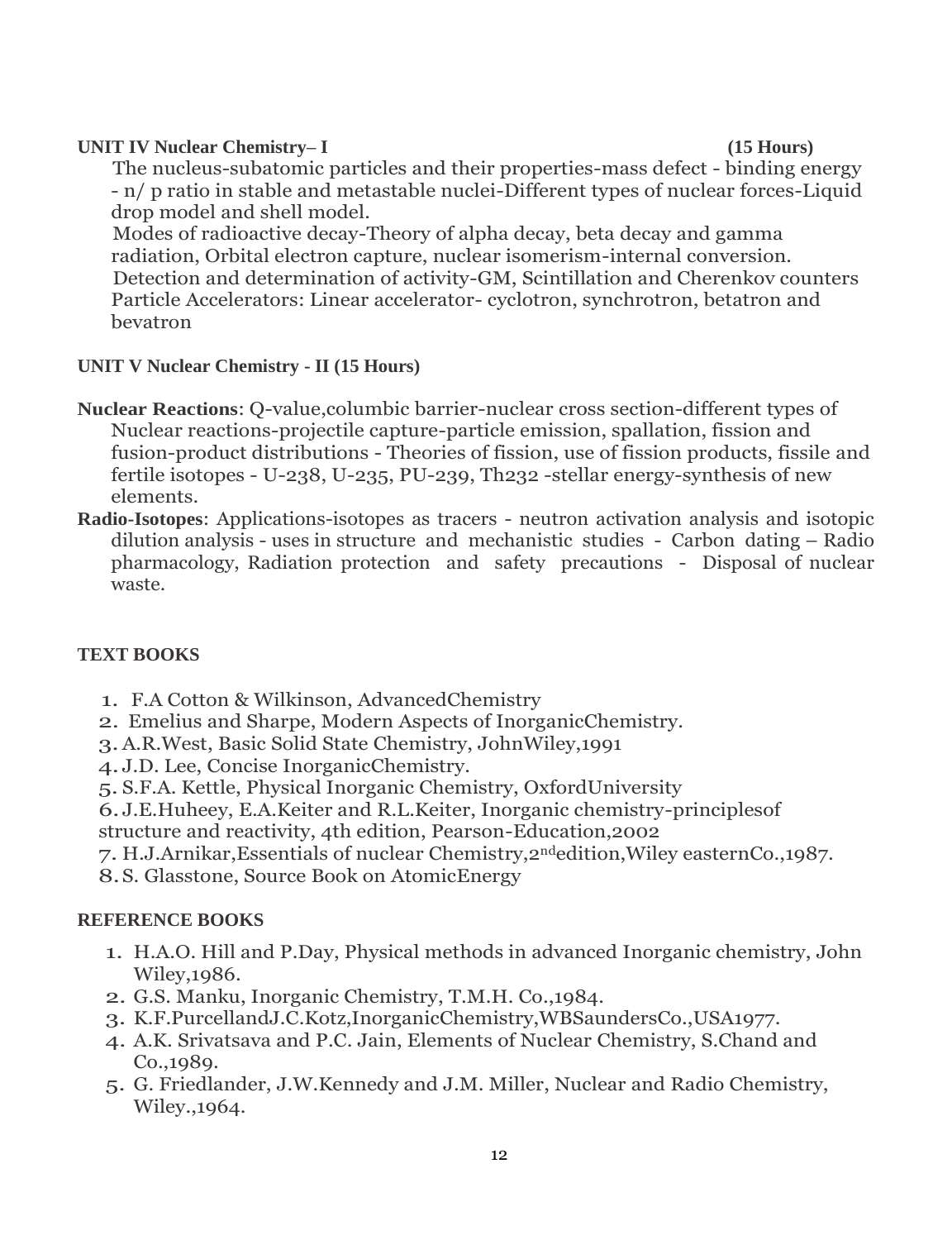# **M.Sc. ANALYTICAL CHEMISTRY SEMESTER I CORE-III PHYSICAL CHEMISTRY-I (75 Hours)**

#### **OBJECTIVES**

- 1. To study in detail the basic concepts of classical thermodynamics and statistical thermodynamics
- 2. To gain knowledge about theories of reaction rates and kinetics of complex and fast reactions
- 3. To understand the principles of quantum chemistry and group theory

#### **UNIT I Classical Thermodynamics – I (15 Hours)**

Concept of chemical Potential-Determination of chemical potential -Direct Method and Method of Intercepts –variation of chemical potential with temperature and pressure-Fugacity –Methods of determination of fugacity – Variation of fugacity with temperature and pressure. Standard states for gases, liquids, solids and components of solutions. Solution of electrolytes – Concept of ionic strength-.mean ionic activity and mean ionic activity coefficient – determination of activity coefficient from freezing point, EMF and solubility measurements

#### **UNIT II Statistical and Irreversible Thermodynamics (15Hours)**

Concept of thermodynamical and mathematical probabilities –Distribution of distinguishable and non–distinguishable particles.-microstates and macrostates.

Ensembles -Maxwell's distribution law of molecular velocities –Evaluation of average velocity, root mean square velocity and most probable velocity from distribution law of molecular velocities - Maxwell–Boltzmann, Bose- Einstein and Fermi-Dirac statistics -comparisons

Partition functions – rotational, vibrational, translational and electronic partition functions- Expression of thermodynamic properties in terms of partition function – Einstein and Debye theory of heat capacities of solids.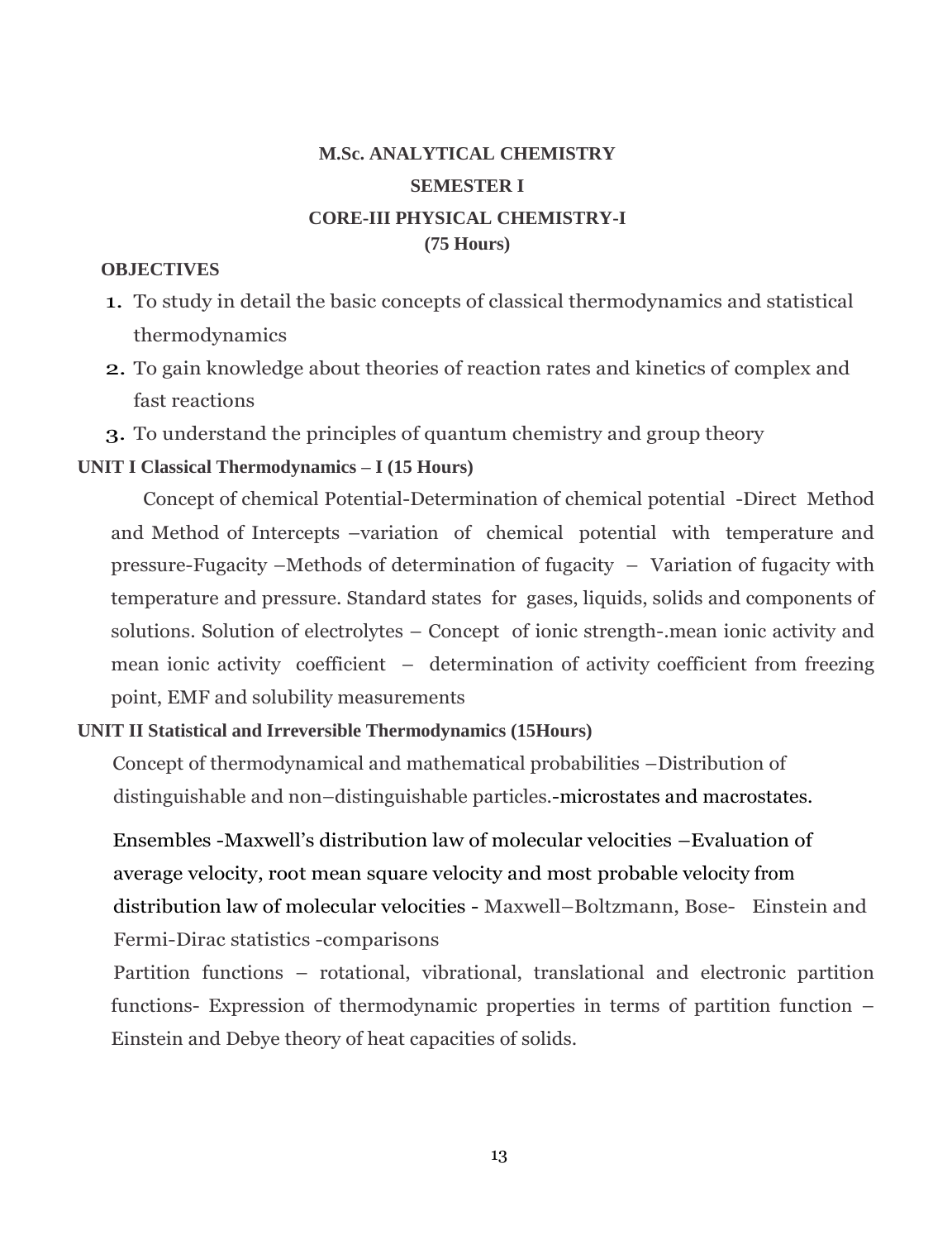#### **UNIT III Chemical Kinetics – I (15 Hours)**

Theories of reaction rates – Arrhenius theory, Hard sphere collision theory and transition state theory of reaction rates– Comparison of collision theory and activated complex theory – Lindemann and Hinshelwood theories of unimolecular reaction rates. Reactions in solutions – comparison between gas phase and solution reactions – influence of solvent, ionic strength, and pressure on reactions in solution.

Kinetics of complex reactions– reversible reactions, consecutive reactions – Parallel reactions and Chain reactions – Rice–Herzfeld mechanism for hydrogen- bromine, gas phase pyrolysis of methane and formation of phosgene reactions- explosion limits. Study of fast reactions: Relaxation methods-temperature and pressure jump methods - Stopped flow technique, flash photolysis and Crossed molecular beam method.

#### **UNIT IV Quantum Chemistry – I (15 Hours)**

Planck's theory of black body radiation–Photoelectric effect; de–Broglie equation– Heisenberg uncertainty principle– Compton effect- quantum mechanical postulates – Schrodinger equation and its solution to the problem of a particle in one and three dimensional boxes – the harmonic oscillator-Application of Schrödinger equation to rigid rotator and hydrogen atom –origin of quantum numbers – probability distribution of electrons. Approximation methods – Perturbation and Variation methods – Slater determinant -application to hydrogen and helium atom – Spin - orbit interaction – LS coupling and JJ coupling – ground state term symbols for simple atoms.

#### **UNIT V Group Theory – I (15 Hours)**

Symmetry elements and symmetry operations – Point groups – identification and representation of groups –comparison of molecular and crystallographic symmetry –Reducible and irreducible representation – Direct product representation – Great orthogonality theorem and its consequences–Character table and its uses.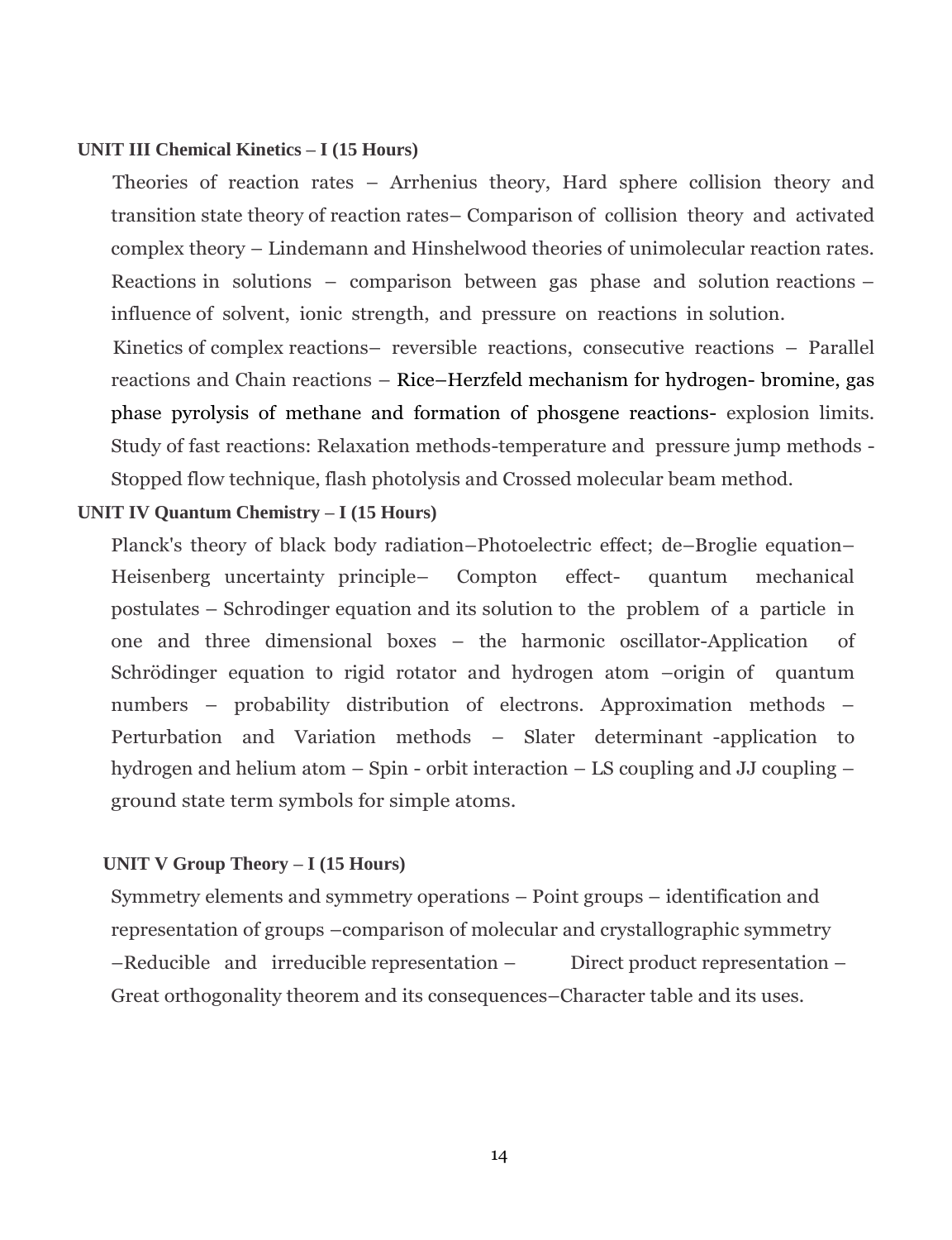# **TEXTBOOKS**

- 1. S.Glasstone, Thermodynamics for chemists, Affiliated East West press, New Delhi, 1960.
- 2. J. Rajaram and J.C. Kuriacose, Thermodynamics for students of chemistry, Lal Nagin Chand, New Delhi,1986.
- 3. J.Rajaram and J.C. Kuriacose, Kinetics and mechanism of chemical transformation, Macmillan India Ltd.,1993.
- 4. D.N Bajpai, Advanced Physical Chemistry, S.Chand publishing Compan New Delhi, 1992
- 5. R.K.Prasad,QuantumChemistry,WileyEastern,NewDelhi,1992.
- 6. V.Ramakrishnan and M.S.Gopinathan, Group theory in chemistry, Vishal Publications,1988.
- 7. K.V.Raman, Group theory and its application to chemistry, Tata McGraw Hill Publishing Co.,1990.
- 8. Gurudeepraj,AdvancedPhysicalChemistry,GoelPublishingHouse,Meerut

- 1. W.J. Moore, Physical Chemistry, Orient Longman, London, 1972.
- 2.J.W. Moore and R.G. Pearson, Kinetics and Mechanism, 1981.
- 3. G.M.Harris,ChemicalKinetics,D.C.HeathandCo.,1966.
- 4. A.K.Chandra,IntroductoryQuantumChemistry,TataMcGrawHill.
- 5. P.W.Atkins, Molecular Quantum Mechanics, Oxford University Press, Oxford.,1983
- 6. I.N.Levine, Quantum chemistry, Allyn and Bacon, Boston,1983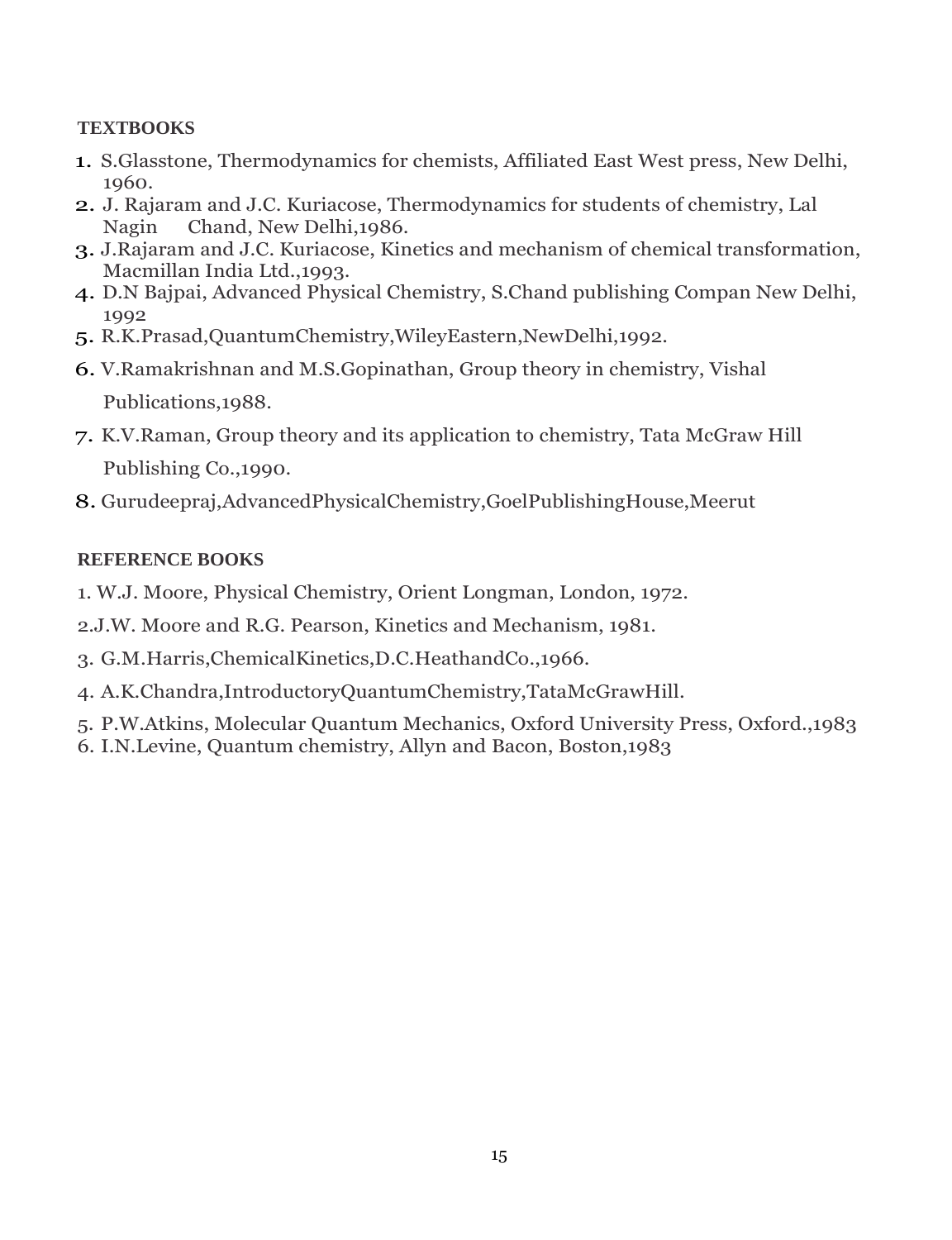# **M.Sc. ANALYTICAL CHEMISTRY SEMESTERI ELECTIVEI** P**aper I - POLYMER CHEMISTRY (75 Hours)**

# **OBJECTIVES**

1. To study the basic concepts in Polymer chemistry.

2.To study the determination of molecular weight and properties of polymers.

3.To know about the polymer processing and polymerization techniques.

4.To learn about the synthesis and applications of commercial

polymers and conducting polymers.

# **UNIT1 Basic Concepts (15 Hours)**

Monomers, repeat units, degree of polymerization, Linear, branched and network polymers, Addition polymerization, Condensation polymerization, Mechanism of free radical, cationic and anionic polymerization and co-ordination polymerization. Ziegler-Natta catalyst. Kinetics of free radical, cationic, anionic and co-polymerisation. Determination of Reactivity ratio, Reactivity ratio and co-polymerisation behavior.

# **UNIT2 Molecular Weight and Physical Properties (15Hours)**

Concept of Average molecular weight, number- average, weight- average molecular weight and viscosity- average molecular weights. Determination of molecular weight viscosity, light scattering, osmotic and ultracentrifugation methods. Physical properties- crystalline melting point, glass transition temperature, relationship between Tm and Tg and Determination ofTg.

# **UNIT3 Polymer Processing and Polymerization Techniques (15Hours)**

Polymers processing- Plastics, elastomers and fibres. Compounding, Processing techniques- calendaring, die casting, injection molding, thermofoaming and fibre spinning. Polymerization techniques- Bulk polymerization, solution polymerization, suspension polymerization, emulsion polymerization and melt polycondesation.

# **UNIT 4 Commercial Polymers (15 Hours)**

Synthesis and applications of polyethylene, polyvinyl chloride, polyamide, polyester, phenol resins, epoxy resins, silicone polymers, polybenoxazoles, polyimidazole, polyurethane,polymethylmethacrylate,poly(tetrafluoroethylene)andpolyacrylonitrile.

# **UNIT5 Conducting Polymers (15Hours)**

Conducting polymers- Introduction, Electrochemical doping, Electrochemical synthesis and applications of polypyrrole, polythiophene, polyindole, polyaniline, polyacetylene and poly(p-phenylene).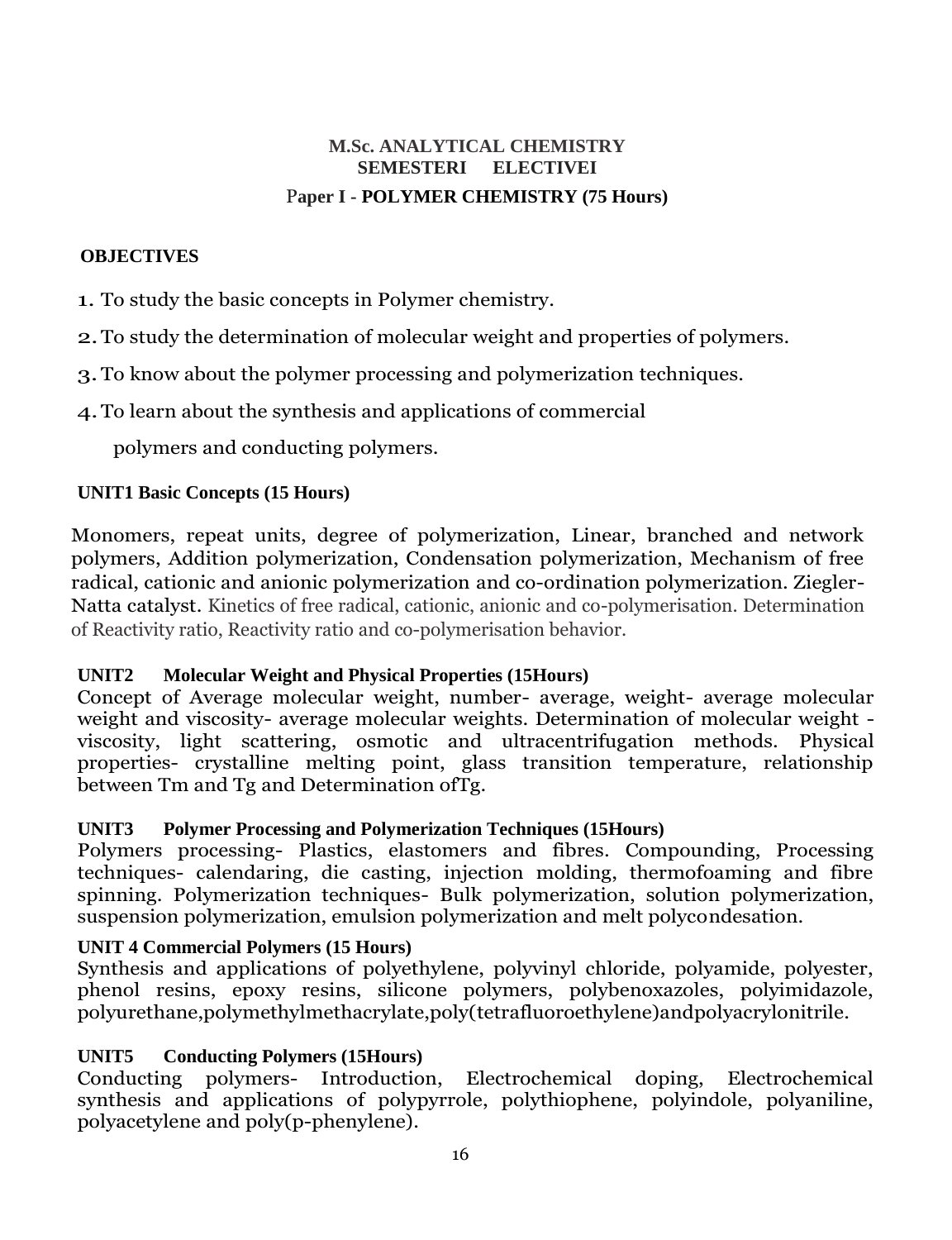# **REFERENCE BOOKS**

1. F.W. Billmeyer, Textbook of Polymer Science, Wiley Student Edition, 3rdEdition.

2.L. Gupta, Polymer Science, Pragathi PrakashanPublication.

3.V.R. Gowariker, N.V. Viswanathan, J. Sreedhar,Polymer Science, New Age International Private Limited,1986.

4.P.J. Flory, Principles of Polymer Chemistry, Asian Books,1st Edition,2006.

5. George Odian, Principles of Polymerization, John Wiley, 4th Edition,2007. 6.V.K.Ahluwalia & Anuradha Mishra, Polymer Science: A Text Book, Ane Books, 1stEdition,2008.

7. A. Skotheim, L. Elsenbaumer, R. Reynolds, Handbook of Conducting Polymers, Second Edition,1997.

8.Hari SinghNalwa, Textbook of Organic Conductive Molecules and Polymers.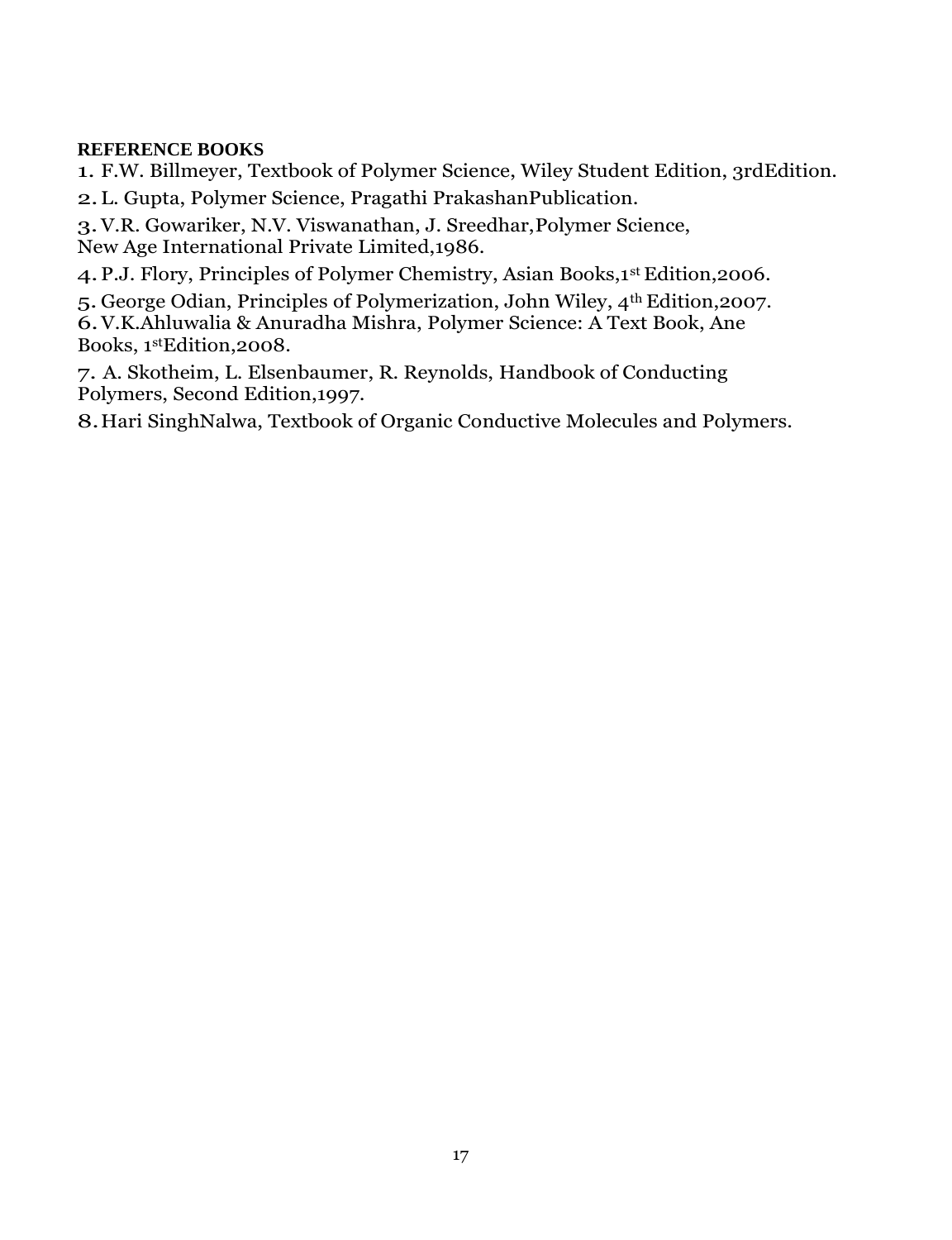# **M.Sc. ANALYTICAL CHEMISTRY SEMESTER I ELECTIVE I**

#### **Paper II - NANO AND GREENCHEMISTRY**

**(75 Hours)**

# **OBJECTIVES**

1. To learn about the synthesis, properties and applications of Nanomaterials.

2.To learn the tools for Characterisation of Nanomaterials.

3.To understand the green concept of organic reactions.

# **UNIT I Introduction and Synthesis of Nano materials (15 Hours)**

Definition - Classification –Historical perspective -synthetic approaches –physical methods – electric arc method –laser ablation – physical vapour deposition – sputtering-chemical methods–reduction of metalions-solvothermal synthesis

– photo chemical synthesis – electrochemical methods (anodic and cathodic process) –thermolysis – sonochemical routes –synthesis of semiconductor nano materials–sol– gel methods and biological methods of synthesis.

# **Unit II Properties and applications of Nanomaterials (15 Hours)**

Nanoclusters-Catalytic, electrical and optical and magnetic properties of nanomaterials. Applications- Nano catalyst-Nano sensors-Nano medicines-Bioimaging with quantum dots, Cancer Therapy-nano particles in environmental remedy-Removal of toxins- water treatment.

# **UNIT III Tools for Characterisation of Nano Materials (15 Hours)**

Electron microscope –SEM –TEM –STM –AFM – X-ray Diffraction.

Spectroscopy: UV-visible spectroscopy- FTIR –Raman spectroscopy-x-ray photo electron spectroscopy-Luminescence-Photoluminescence

Tools for nano structures: Nanolithography-Electron beam-Ion beam- Nano sphere-self-assembled monolayers –Coreshell–Nanoshells

# **Unit IV Introduction to Green chemistry (15 Hours)**

Choice of starting materials, Choice of reagents, Choice of catalysts- biocatalyst, polymer supported catalysts, Choice of solvents. Synthesis involving basic principles of green chemistry, examples- Synthesis of Adipic acid, Methyl methacrylate, Paracetamol. Ultrasound assisted reactions-Esterification, Reductions, Coupling reactions, Strecker synthesis and Reformatsky reactions.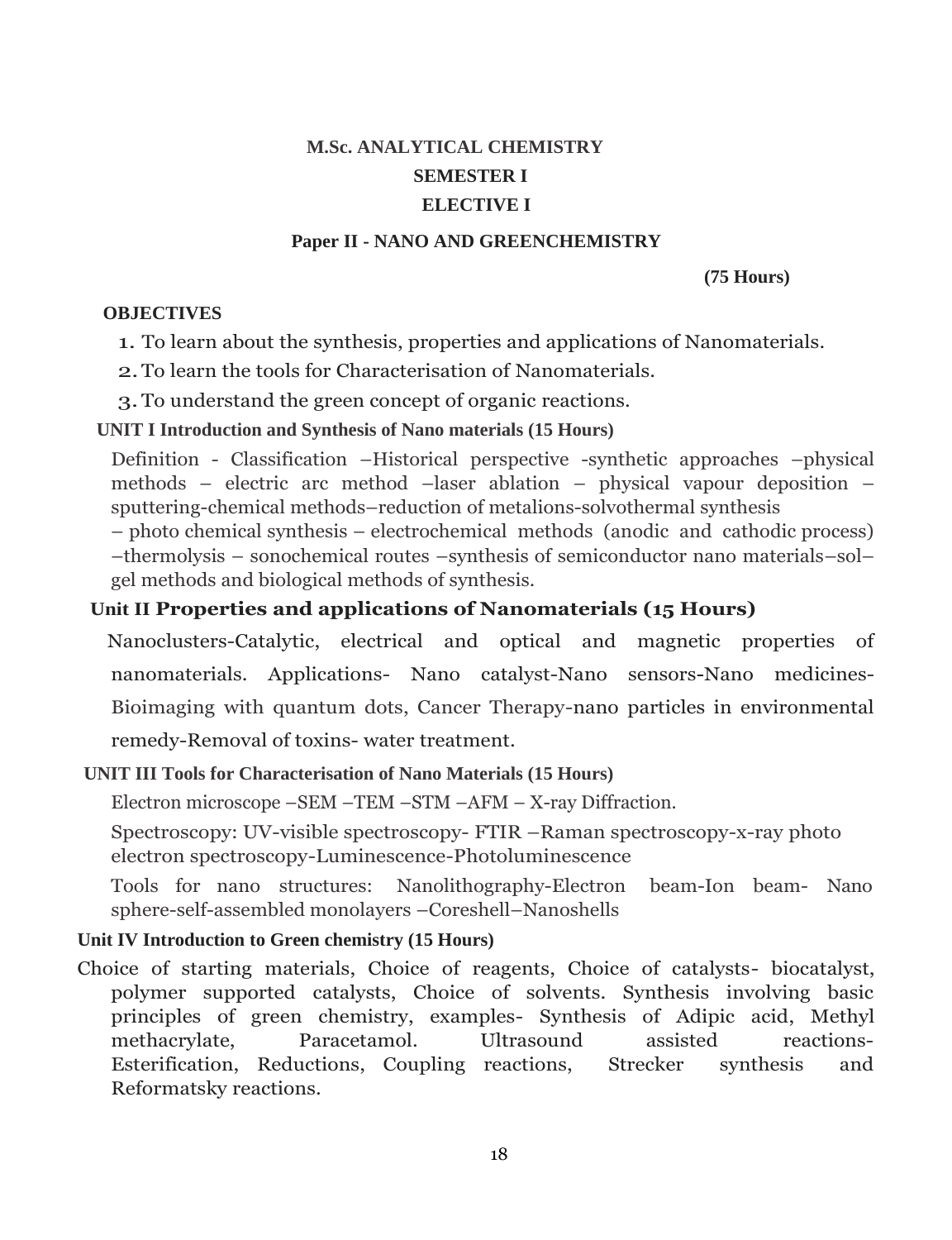# **Unit V Solvent free organic synthesis (15 Hours)**

Reactions on solid supports, Phase transfer catalysis, Solvent free esters saponifcation, Reactions without support or catalyst- examples, Microwave assisted reactions in water- Oxidation of toluene to benzoic acid, Microwave assisted reactions in organic solvent- Diel's - Alder reaction, Coupling reactions (Stille, Suzuki, Heck, Sonogashira), Solvent free microwave assisted organic synthesis, Microwave activation and heating, Advantages of microwave exposure and specific effects of microwaves, Organic synthesis under microwaves- benefits and limitations.

# **REFERENCE BOOKS**

1. T. Pradeep, NANO:TheEssentials, Tata McGraw Hill Education Private Limited,2012

2. B. S. Murty, P. Shankar et al, Textbook of Nanoscience and Nanotechnology, Universities Press (INDIA) Private Limited ,2012

3. SulabhaK.Kulkarni,Nanotechnolgy:PrinciplesandPractices,Springer,2015

4.RashmiSanghi, M.M.Srivastava, Green chemistry, Environment friendly Alternatives, Narosa Publishing house,2007.

5.V. Kumar, An Introduction to Green chemistry, Vishal Publishing Co. Jalandhar,2007.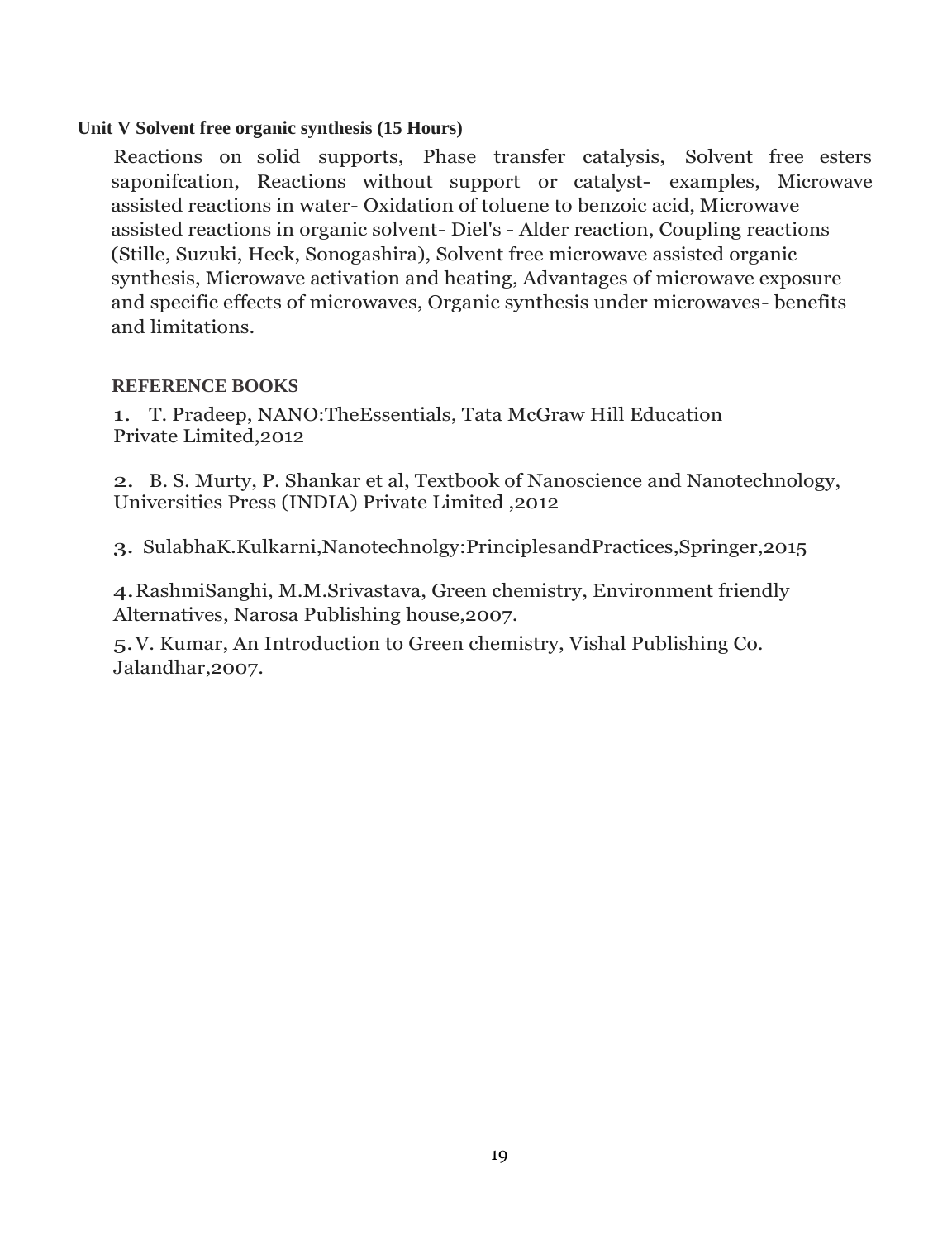# **M.Sc. ANALYTICAL CHEMISTRY SEMESTER II CORE IV - ORGANIC CHEMISTRY – II**

# **[75 Hours]**

## **OBJECTIVES**

- 1. To learn the basic concept of aromaticity and the mechanism of elimination reactions.
- 2. To learn about the mechanism of Aromatic electrophilic and nucleophilic substitution.
- 3. To know the effects of light in organic chemistry and the basic concepts of pericyclic reactions.
- 4. To study the mechanism of addition to carbon-carbon and carbonhetero multiple bonds.
- 5. To study the structure of steroids steroidal, hormones and uses of reagents.

# **Unit I AromaticityandElimination (15 Hours)**

Aromaticity- Huckel's theory of aromaticity, NMR concept of aromaticity and antiaromaticity, systems of 10 electrons and more than 10 electrons (10,12,14,16 and 18 Annulunes) Elimination- The E1, E2 and EICB mechanisms, Hofmann and Zaitsev's rules, Competition between elimination and substitution, Mechanism of pyrolytic elimination, Chugaev and Cope elimination reactions.

# **UnitII Aromatic Electrophilic and Nucleophilic substitution (15Hours)**

Aromatic Electrophilic substitution- The arenium ion mechanism, orientation and reactivity in mono substituted benzene ring. Ortho, meta and para directing groups, ipso attack, Vilsmeier-Hack, Jacobson and Scholl'sreactions.

Aromatic Nucleophilic substitution- The SNAr, SN1, and Benzne mechanisms. Reactivity- Effect of substrate structure, leaving group and attacking nucleophiles

# **Unit III Organic Photo Chemistry and Pericyclic reactions (15 Hours)**

Organic Photo chemistry- Jablonski diagram, Norrish type I and type II reactions, Photo reduction of ketones, Paterno-Buchi reaction and photo isomerisation. Pericyclic reactions- Basic concept of orbital symmetry, Woodward- Hofmann rules, Electrocyclic reactions and cycloaddition reactions- correlation diagram and FMO approach. Sigmatropic migration of hydrogen and carbon, Cope and Claisen rearrangements.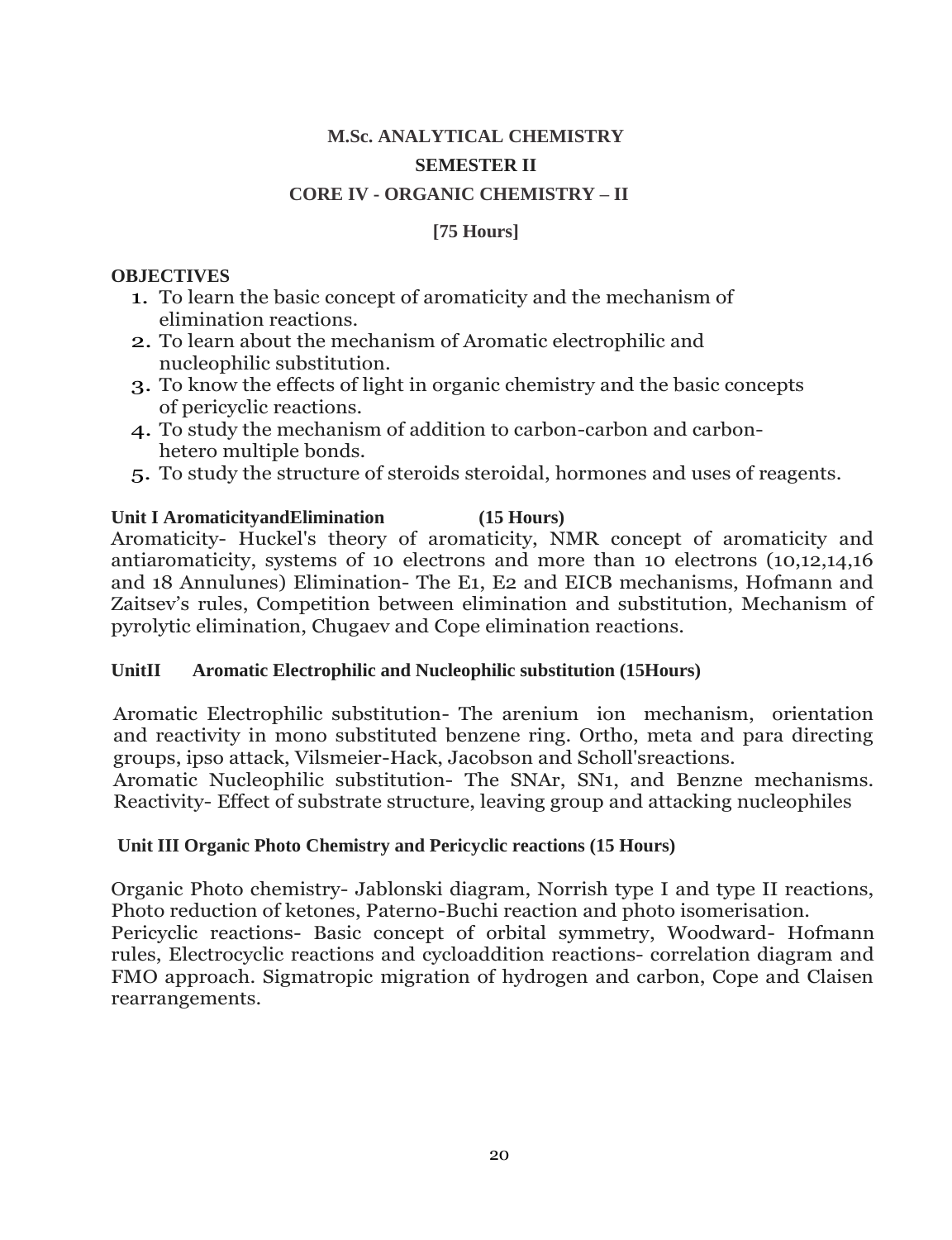### **Unit IV Addition to carbon- carbon and carbon- hetero multiple bonds and Molecular rearrangement (15 Hours)**

Study of the following reactions- Michael addition, 1,3- dipolar addition, carbene and their addition, Benzoin, Wittig and Prins reactions.

Molecular rearrangement- A detailed study of the mechanism of the following rearrangements- Wagner-Merwin, Favorski, Von-Richter, Neber and Hofmann-Martius.

### **Unit V Steroids, Steroidal Hormones and Reagents in organic Synthesis. (15 Hours)**

Steroids and Steroidal Hormones-Structural elucidation of cholesterol and Oesteron, Conversion of Cholesterol into Oesteron, Testosterone and Progesterone. Reagents in organic Synthesis- Uses of DIBAL, 9-BBN, 1,3- dithiane (umpolung), Baker's yeast and Gilman's reagent.

### **TEXT BOOKS**

- 1. Jerry March, Advanced Organic Chemistry-Reactions, Mechanisms and Structure, Fourth Edition, John Wiley & Sons1992
- 2. Francis A. Carey, Organic Chemistry, Third Edition, The McGraw-Hill Companies, Inc.,1996.
- 3. P.S. Kalsi, Organic Reactions and Mechanisms, Second Edition, New Age International Publishers,2002.
- 4. V.K. Ahluwalia, Organic Reaction Mechanism, Narosa Publishing House, 4thEdition,2013.
- 5. I.L. Finar, Organic Chemistry, Volume II, Fifth Edition, First Indian reprint, Pearson Education Asia Pte. Ltd.,2000.
- 6. Jagadamba Singh & L.D.S. Yadav, Advanced Organic Chemistry, Pragati Prakasam Publishers, 6th Edition,2007.

7. R.K.Bansal, Organic Reaction Mechanism, Tata McGraw Hill Publications, 3rdEdition, 2006.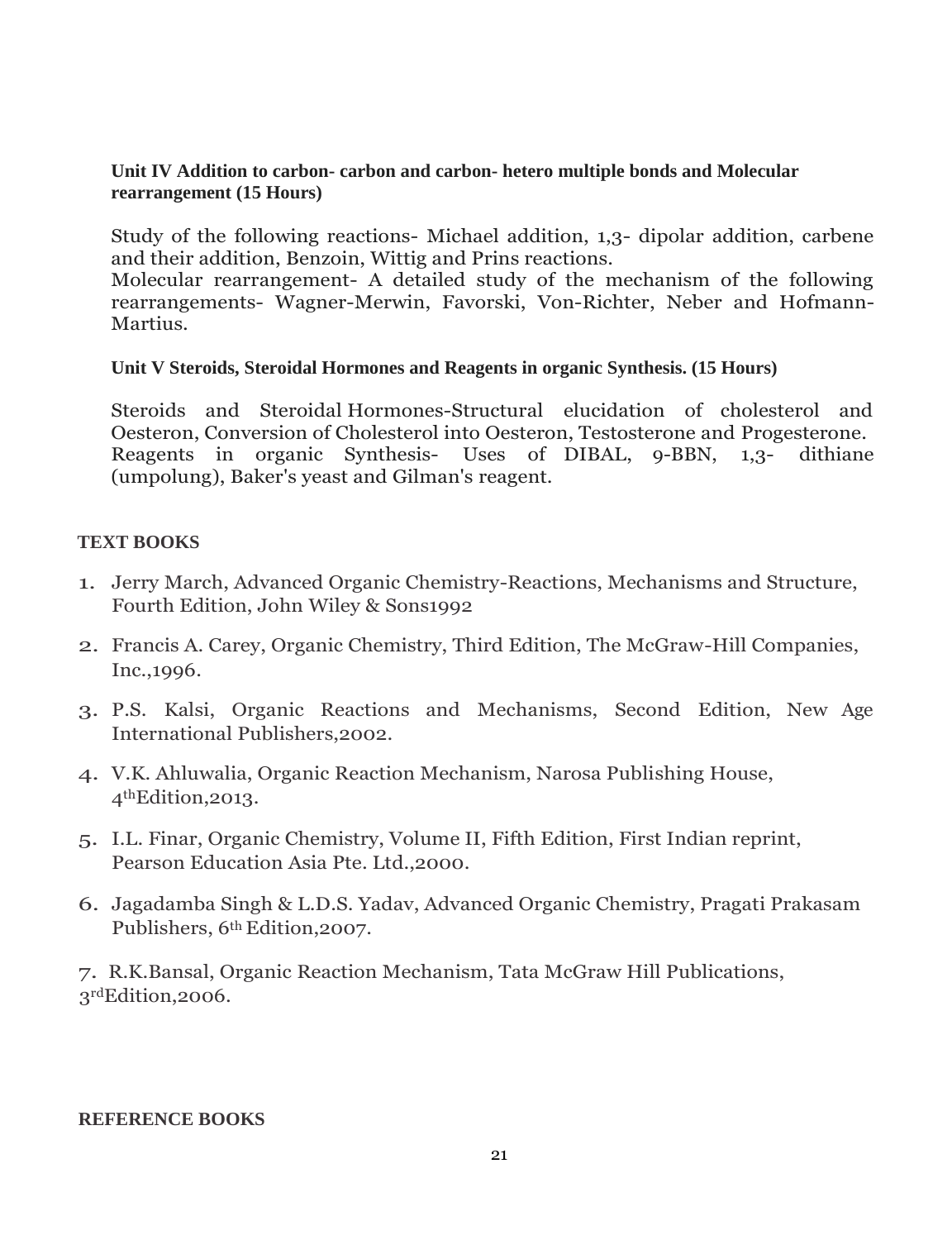- 1. S. H. Pine, J.B. Hendrickson, D.J. Cram and G.S. Hammond, Organic Chemistry, IV Edn., McGraw Hill Company,1980.
- 2. R.T. Morrison and R.N. Boyd, Organic Chemistry, Prentice-Hall,1992.
- 3. R.O.C. Norman, Principles of Organic Synthesis, Second Edition, Chapman and Hall,1978.
- 4. S.M.Mukherji and S.P. Singh, Reaction Mechanism in Organic Chemistry, III Edn. 1984.MacMillan.

5. L.F. Fieser and M. Fieser, Organic Chemistry, Asis Publishinng House, Bombay,2000.

22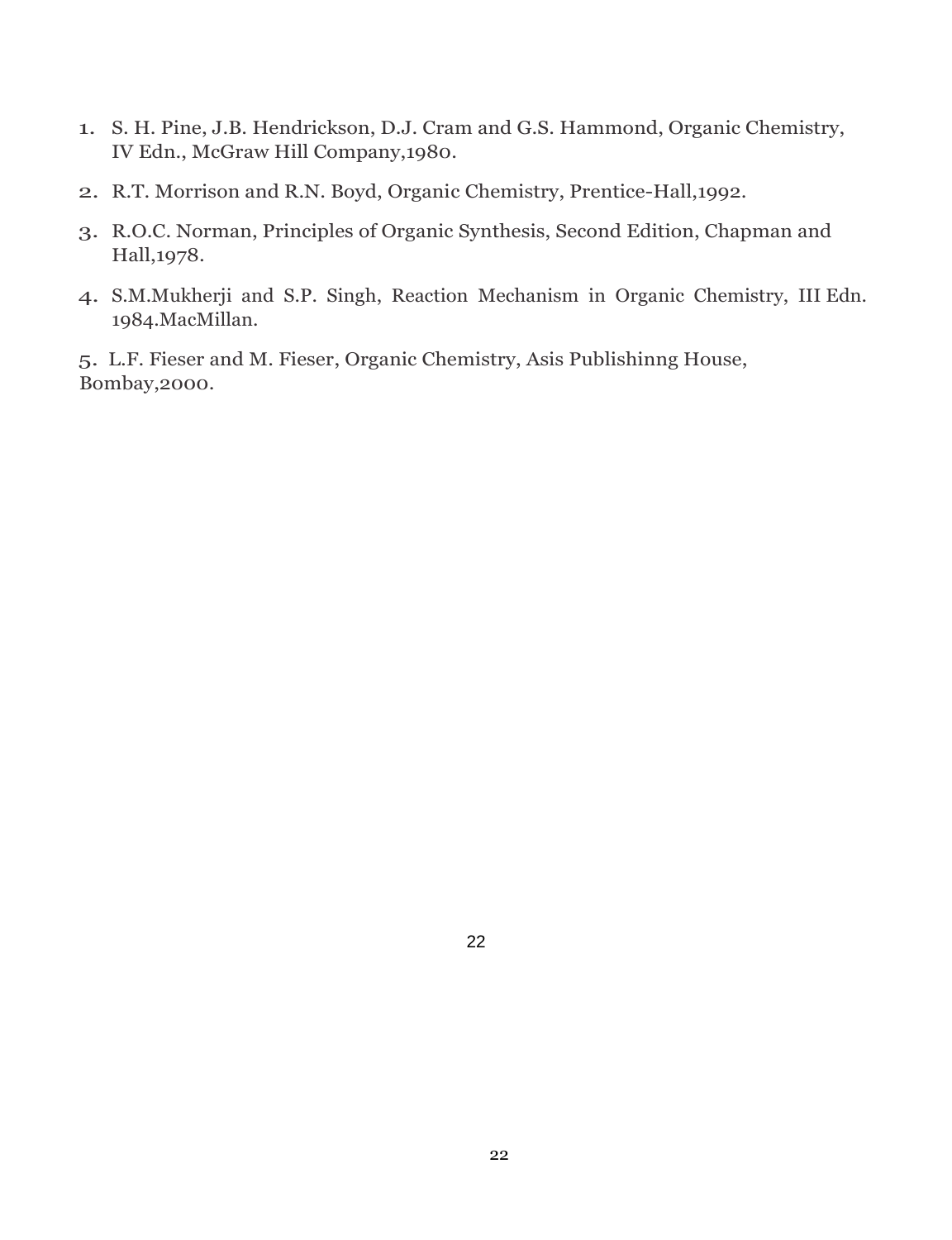# **M.Sc. ANALYTICAL CHEMISTRY SEMESTER II CORE V - INORGANIC CHEMISTRY -II [75 Hours]**

#### **OBJECTIVES**

1. To learn the various theories of coordination compounds

2.To study the various reaction of coordination compounds

3.To understand the basics behind the origin and principle of electronic spectra

### **Unit I Theories ofcoordinationcompounds: (15 Hours)**

VB theory-CFT-Splitting of d orbital in ligand field and different symmetries-CFSE-Factors affecting the magnitude of 10 Dq-Evidence for crystal field stabilization(Structural and thermodynamic effects) - Spectro chemical series –Site selection in spinels - tetragonal distortion from octahedral symmetry-JohnTeller distortion- Nephelauxetic effect-MO theory octahedral-tetrahedral and Square planar complexes-pi bonding and molecular orbital theory-experimental evidence for pibonding.

# **UNIT II Stability and Stereochemical Aspects (15 Hours)**

Stability of complexes-thermodynamic aspects of complex formation, factors affecting stability, stability correlations, statistical and chelate effects; Determination of stability onstants-polarographic, photometric and potentiometric methods. Stereochemical aspects-stereoisomerism in inorganic complexes, isomerism arising out of ligand distribution and ligand conformation,chirality. Macrocyclic ligand types - porphyrins, corrins, Schiff bases, crown ethers, cryptates and catenands. (simplecomplexes).

#### **UNIT III Reaction Mechanism of transitionmetalcomplexes (15 Hours)**

Energy profile of a reaction, reactivity of metal complexes, inert and labile complexes, kinetic application of valence bond and crystal field theories, kinetics of octahedral substitutions, acid hydrolysis, factors affecting acid hydrolysis, base hydrolysis, conjugate base mechanism, direct and indirect evidences in favour of conjugate mechanism, anation reactions, reactions without metal ligand bond cleavage. Substitution reactions in square planar complexes, the trans effect, mechanism of the substitution reactions. Redox reactions, electron transfer reactions, mechanism of one electron transfer reactions, outer sphere type reactions, cross reactions and Marcus-Hush theory, inner sphere type reactions.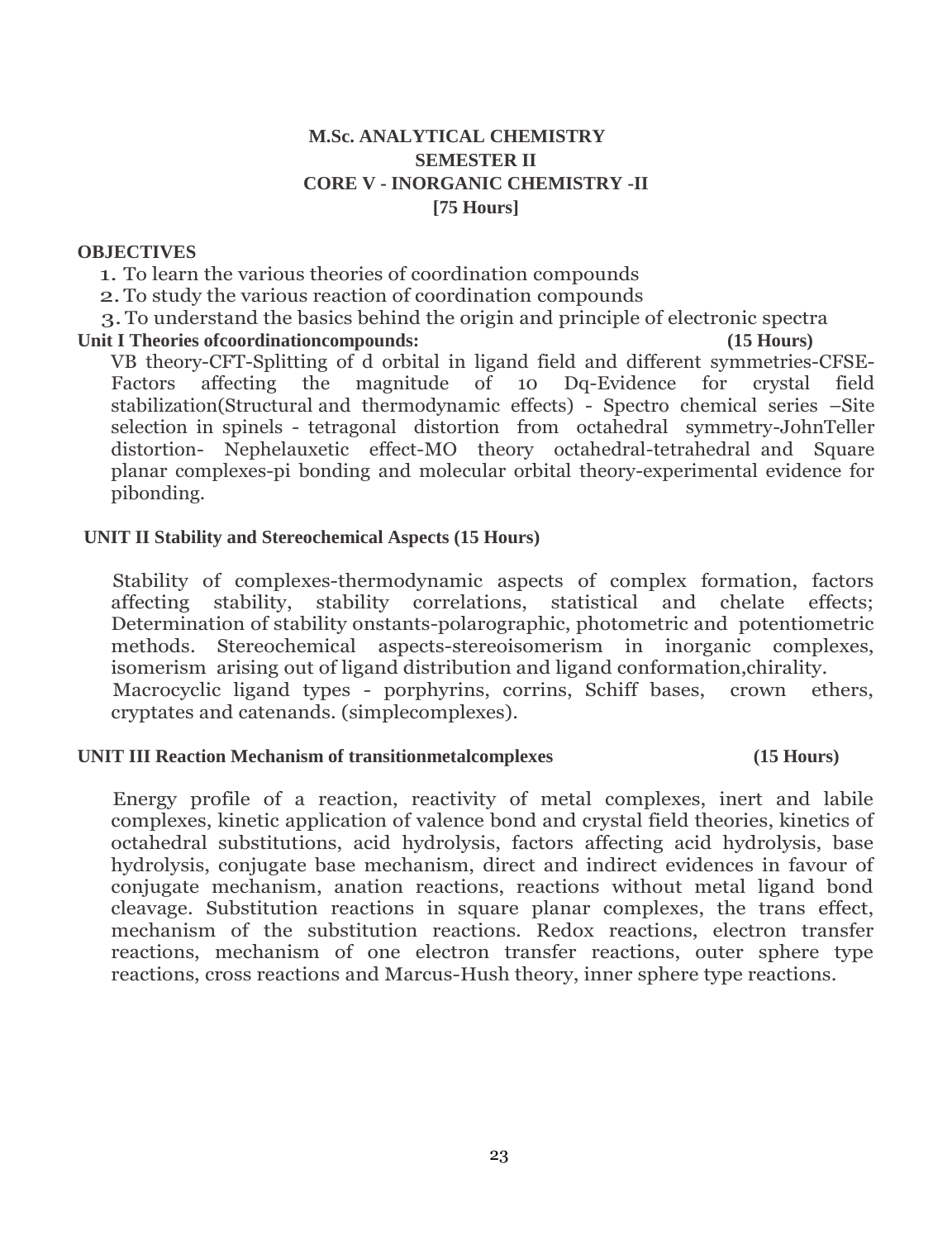# **UNIT IV Electronic Spectra of Complexes (15 Hours)**

Spectroscopic Term symbols for  $d_n$  ions – derivation of term symbols and ground state term symbol, Hund's rule; Selection rules – break down of selection rules, spinorbit coupling, band intensities, weak and strong field limits- correlation diagram; Energy level diagrams; Orgel and Tanabe - Sugano diagrams; effect of distortion and spin orbit coupling on spectra; Evaluation of Dq and B values for octahedral complexes of Nickel; Charge transfer spectra. Spectral properties of Lanthanides and Actinides.

# **UNIT V Bonding in Organometallic Complexes and metal carbonyls (15 Hours)**

Definition of organometallic compound - 18 electron rule - effective atomic number rule - classification of organometallic compounds - the metal carbon bond types –ionic bond – sigma covalent bond - electron deficient bond - delocalised bond -dative bond -metal carbonyl complexes -synthesis - structure and reactions of metal carbonyls the nature of M-CO bonding- binding mode of CO and IR spectra of metal carbonyls - metal carbonyl anions – metal carbonyl hydrides - metal carbonyl halides-metal carbonyl clusters–Wades rule and isolobal relationship.

# **TEXT BOOKS**

- 1. J.E. Huheey, E.A. Keiter and R.L. Keiter, Inorganic Chemistry Principles of structure and reactivity, 4th Edition, Pearson – Education, 2002.
- 2. F.A. Cotton and G. Wilkinson, Advanced Inorganic Chemistry, Wiley Eastern, 5thEdition,1988.
- 3. S.F.A. Kettle, Coordination compounds, ELBS, 1973.
- 4. Basic organometallic chemistry, J. Haiduc and J. J. Zuckerman, Walter de Gruyter, Brelin,1985.
- 5. A.W.Adamson and P.Fleischauer, Concepts of Inorganic Photochemistry,Wiley, 1975.
- 6. K.F.PurcellandJ.C.Kotz,InorganicChemistry,WB.SandersCo.USA.1977.
- 7. D.F. Shriver, P. W. Atkins and C.H. Longford, Inorganic Chemistry, ELBS, 2ndEdition,1994.
- 8. C.N.R. Rao and J.R. Ferraro, Spectroscopy in Inorganic Chemistry, Vol I and Vol II, Academic Press,1970.

# **REFERENCE BOOKS**

1. Organometallics 1, complexes with transition metal-carbon -bonds, Bockmann,Oxford science publications, Oxford,1996.

2. Organometallics 2, complexes with transition metal-carbon -bonds, Bockmann, Oxford science publications, Oxford,1996.

3. G.W. King, Spectroscopy and Molecular Structure, Holt Rienehart and Winston, 1964.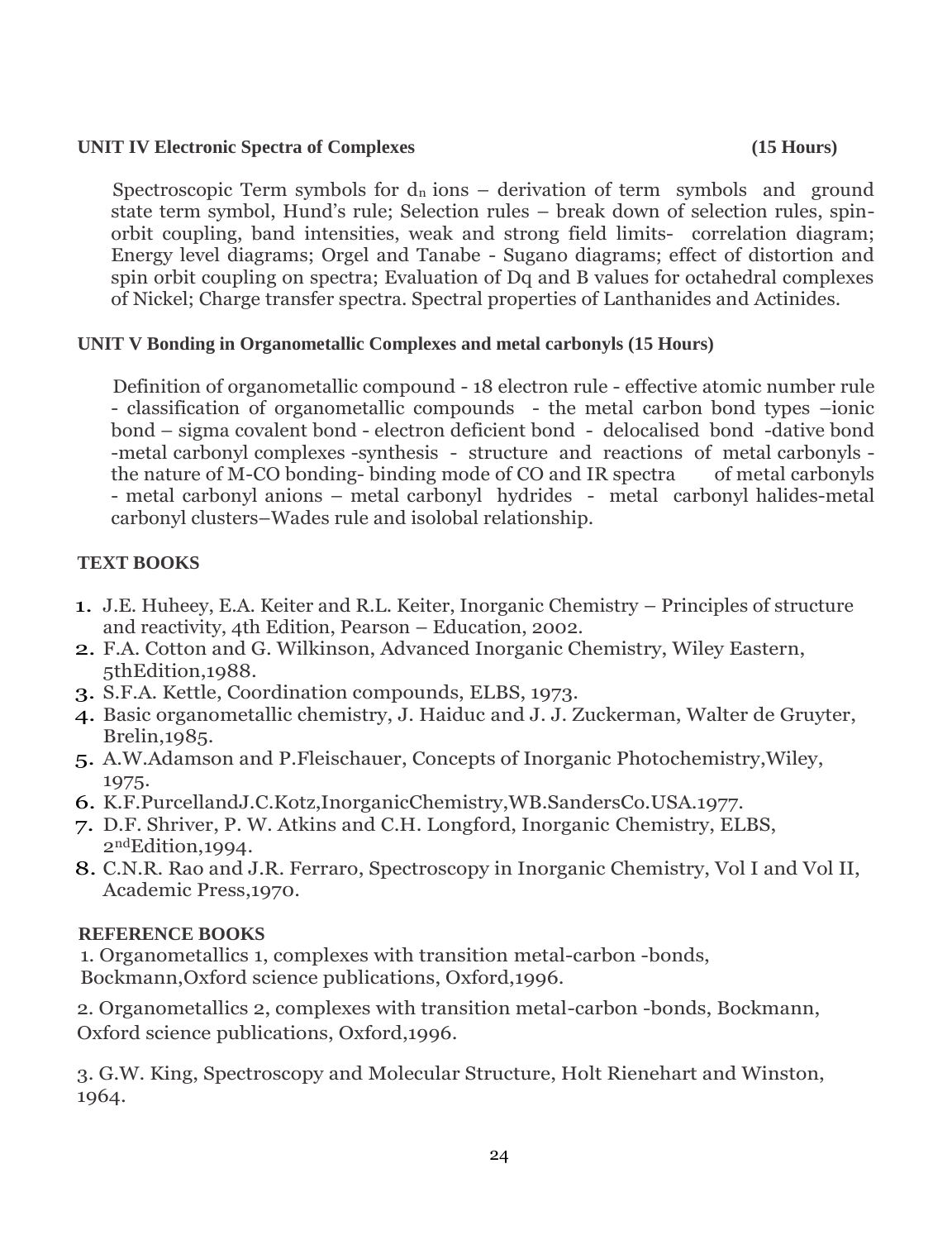# **M.Sc. ANALYTICAL CHEMISTRY SEMESTER II CORE VI - PHYSICAL CHEMISTRY – II [75 Hours]**

#### **OBJECTIVES**

1. To impart knowledge on quantum chemistry, group theory and spectroscopy

2.To study the concepts and principles of surface chemistry andcataysis

3.To understand theoretical electrochemistry and to learn the applications of electrochemical cells **UNIT I Quantum Chemistry – II (15 Hours)**

Theory of chemical bonding – Born – Oppenheimer approximation – LCAO-MO approximation for hydrogen molecule ion and hydrogen molecule – Valence Bond theory of hydrogen molecule – Concept of hybridisation – sp, sp<sup>2</sup> and sp<sup>3</sup> – hybridisation – Huckel Molecular orbital (HMO) theory for conjugated  $\pi$ - systems application to ethylene, butadiene and benzene – Self consistent field approximation –Hartree and Hartree – Fock self consistant field theory .

#### **UNIT II Group Theory – II (15 Hours)**

Symmetry selection rules for vibrational, Electronic and Raman Spectra –determination of vibrational modes in non-linear molecules such as  $H_2O$ ,  $NH_3$ ,  $CH_4$ ,  $XeF_4$ , – symmetry of hybrid orbitals in non-linear molecules (H2O, NH3, CH4, XeF4,PCl5) -Electronic spectra of formaldehyde.

#### **Spectroscopy**

Rotational spectroscopy-Rigid Rotor – Intensity of spectral lines- Effect of isotopic substitution on the rotation spectra. Vibrational spectroscopy – harmonic oscillator –an harmonic oscillator – Hot bands – selection rules – Overtones and combination frequencies – Fermi Resonance. Raman spectroscopy – Raman effect (quantum theory) - Rotational and Vibrational Raman Spectra – Mutual Exclusion Rule. Electronic spectroscopy – Electronic spectra of diatomic molecules – vibrational coarse structure – Franck – Condon Principle-

#### **UNIT III Surface Chemistry and Catalysis (15 Hours)**

Adsorption-Physical and chemical adsorption–adsorption isotherms–Langmuir, Freundlich and B.E.T adsorption isotherms–measurement of surface area from BET; Catalysis-acid–basecatalysis–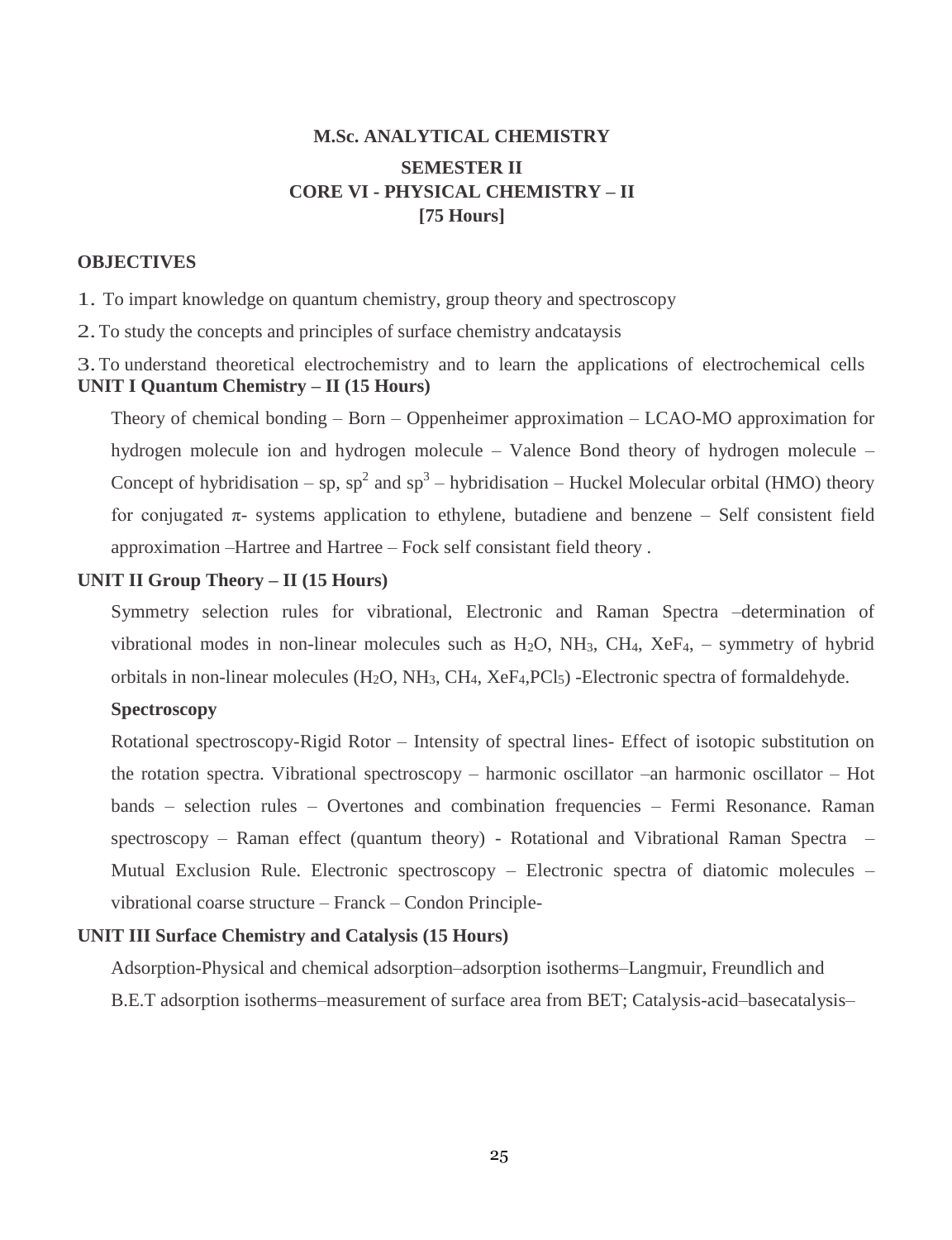heterogeneous catalytsis-Enzyme catalysis–effect of substrate concentration- Michaelis – Menton equation-effect of pH and temperature.

#### **UNIT IV Electrochemistry – I (15 Hours)**

Ions in solutions – Debye – Huckel theory of strong electrolytes – Debye – Huckel –Onsager equation – verification and limitation – Debye – Huckel limiting law and its extension. Electrode – Electrolyte interface - adsorption at electrified interface –electrokinetic phenomena – Tiselius method of separation of proteins – Membrane potential- Lippmann capillary equation – Electrical double layers – Helmholtz Perrin,Gouy- Chapman and Sternmodels.

#### **UNIT V Electrochemistry – II (15 Hours)**

Polarisation and over voltage – Butler Volmer equation- diffusion current-exchange and equilibrium current density-Hydrogen and oxygen evolution reactions. Corrosionand passivation of metals – Pourbaix and Evans diagrams – Prevention of corrosion - Electrochemical energy systems – Primary and secondary batteries – (dry cells, lead acid storage batteries, silver- zinc cell- nickel- cadmium battery) –Fuel cells - Electrodeposition –principles and applications.

#### **TEXT BOOKS**

- 1. R.K.Prasad, Quantum Chemistry, Wiley Eastern, NewDelhi,1992.
- 2. M.W. Hanna, Quantum Mechanics in Chemistry, W.A. Benjamin Inc, London1965.
- 3. K.V.Raman, Group theory and its application to chemistry, Tata McGrawHill Publishing Co., 1990.
- 4. K. Veera Reddy, Symmetry and Spectrocopy of molecules, New Age Science, 2<sup>nd</sup> edition2010

5. C.N. Banwell, Fundamentals of Molecular Spectroscopy, Mc Graw Hill,Newyork, 1966.

6. K.J.Laidler, Chemical Kinetics, Harper and Row, Newyork, 1987.

7.S. Glasstone, Introduction to Electrochemistry, Affiliated East West Press,New Delhi,1960.

8. D.R. Craw, Principles and applications of Electrochemistry, Chapman andHall, 1991.

9. J. Robbins, Ions in solution – An Introduction to Electro chemistry, ClarendonPress, Oxford(1972).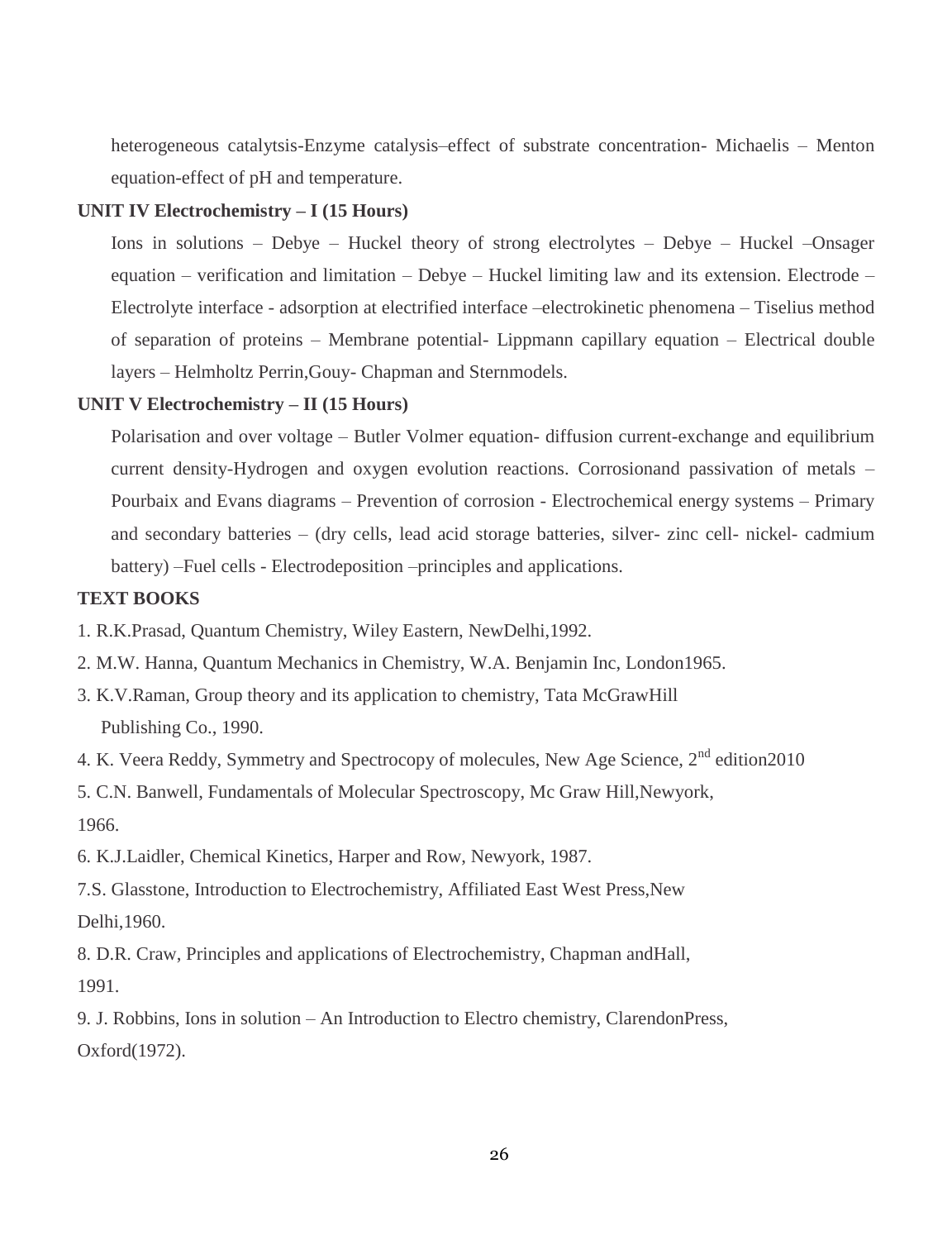#### **REFERENCE BOOKS**

1. A.K. Chandra, Introductory Quantum Chemistry, Tata McGrawHill.

2. D.A. McQuarrie, Quantum Chemistry, University Science Books,

MillValley, California(1983).

- 3. P.W. Atkins, Molecular Quantum Mechanics, Oxford University Press, Oxford,1983.
- 4. Raymond chang, Basic Principles of Spectroscopy, McGraw Hill Ltd., New York(1971).
- 5. G.M. Barrow, Introduction to Molecular Spectroscopy, McGraw Hill, New York,1962.

6. J.O.M. Bockris and A.K.N. Reddy, Electrochemistry, Vols, 1 and 2, Plenum, New York. 1977.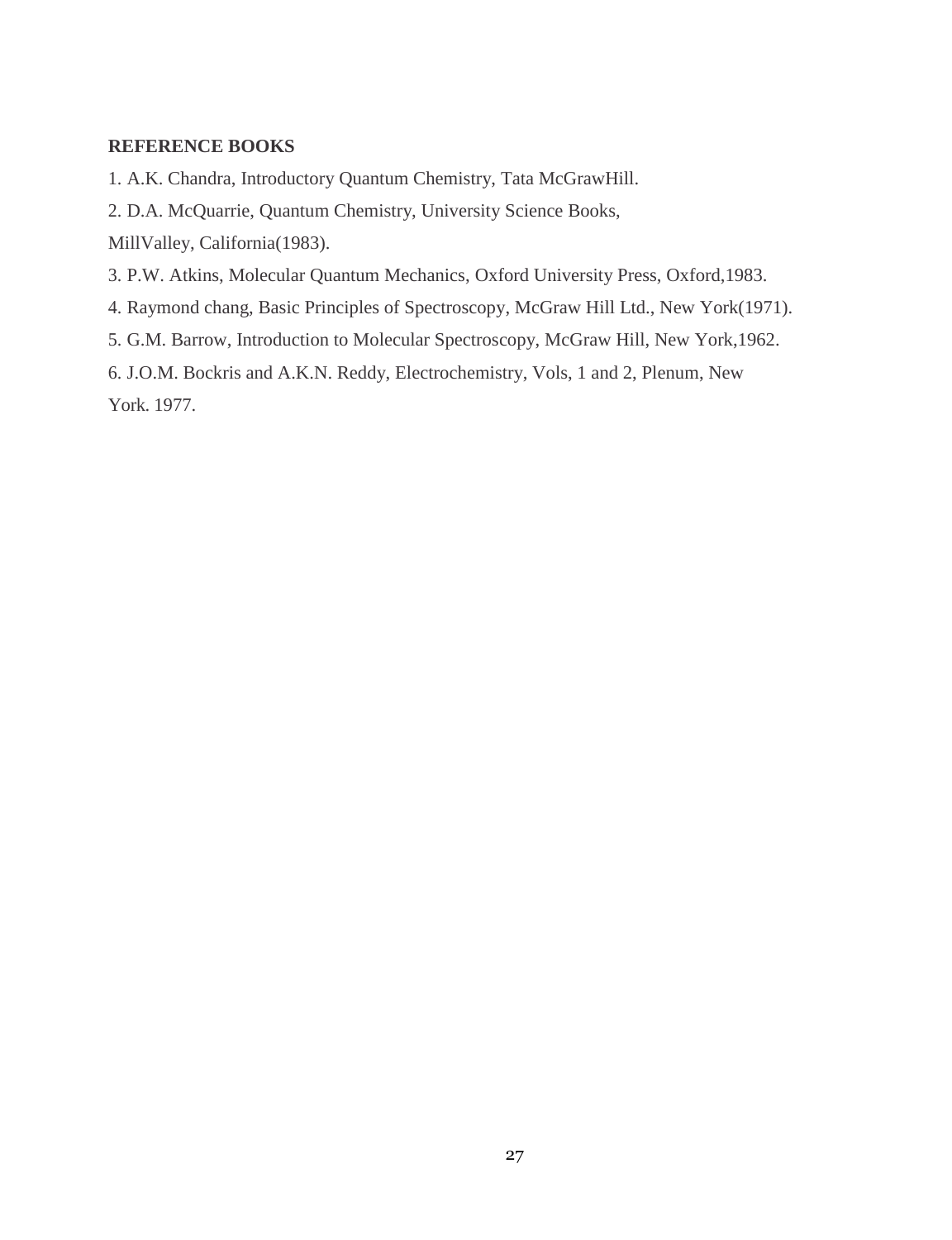# **M.Sc. ANALYTICAL CHEMISTRY SEMESTER II CORE PRACTICAL-I ORGANIC CHEMISTRY PRACTICAL-I**

# **OBJECTIVES**

To develop analytical skillin

- 1. Separation of organic mixture
- 2. Organic qualitative analysis
- 3. Preparation of organic compound involving in single stage.
- I. Identification of components in a two component mixture and preparation of their derivatives. Determination of boiling point/melting point for components and melting point for their derivatives.

# **II. Preparation.**

- 1. Beta naphthyl methyl ether from betanaphthol
- 2. s-Benzyl isothiuronium chloride from benzylchloride
- 3. Beta glucose penta acetate from glucose
- 4. ortho-Benzoyl benzoic acid from phthalicanhydride
- 5. Resacetophenone from resorcinol
- 6. para-nitrobenzoic acid from para-nitrotoluene
- 7. meta-nitroaniline from meta-dinitrobenzene
- 8. Methyl orange from sulphanilic acid
- 9. Anthraquinone from anthracene
- 10.Benzhydrol from benzophenone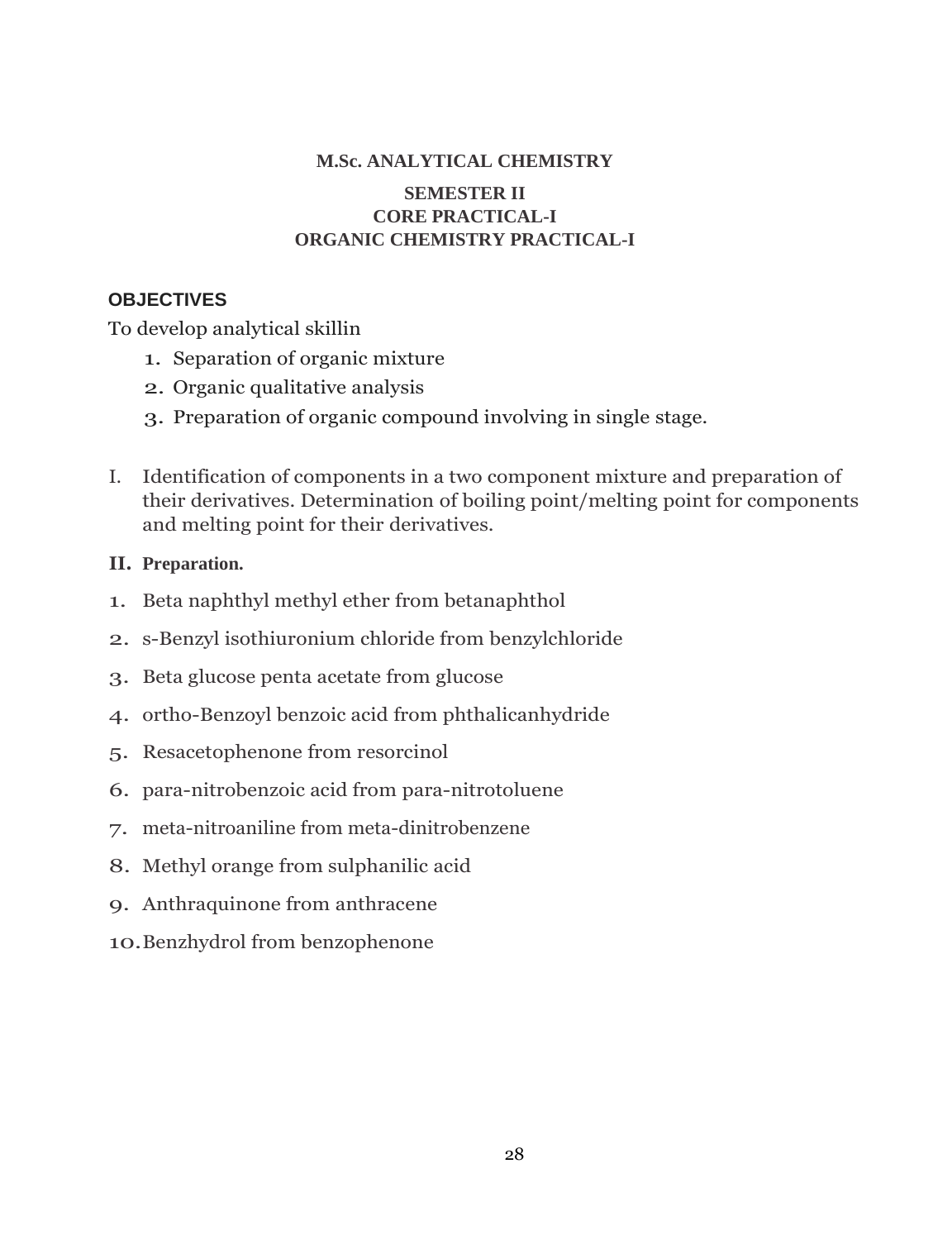- 1. B.S.Furniss, A.J.Hannaford, P.W.G.Smith and A.R.Tatchell, Vogel's Practical Organic Chemistry.5th Edn., ELBS,1989.
- 2. Raj K.Bansal, Laboratory manual of Organic Chemistry, III Edn., New Age International (P)Ltd.1996.
- 3. [Gnanpragasam,](https://www.amazon.in/s/ref=dp_byline_sr_book_1?ie=UTF8&field-author=Dr.+N.S.+Gnanpragasam&search-alias=stripbooks) Ramamurthy, Organic lab Manual, Viswanathan, S., Printers & Publishers Pvt Ltd, 2009.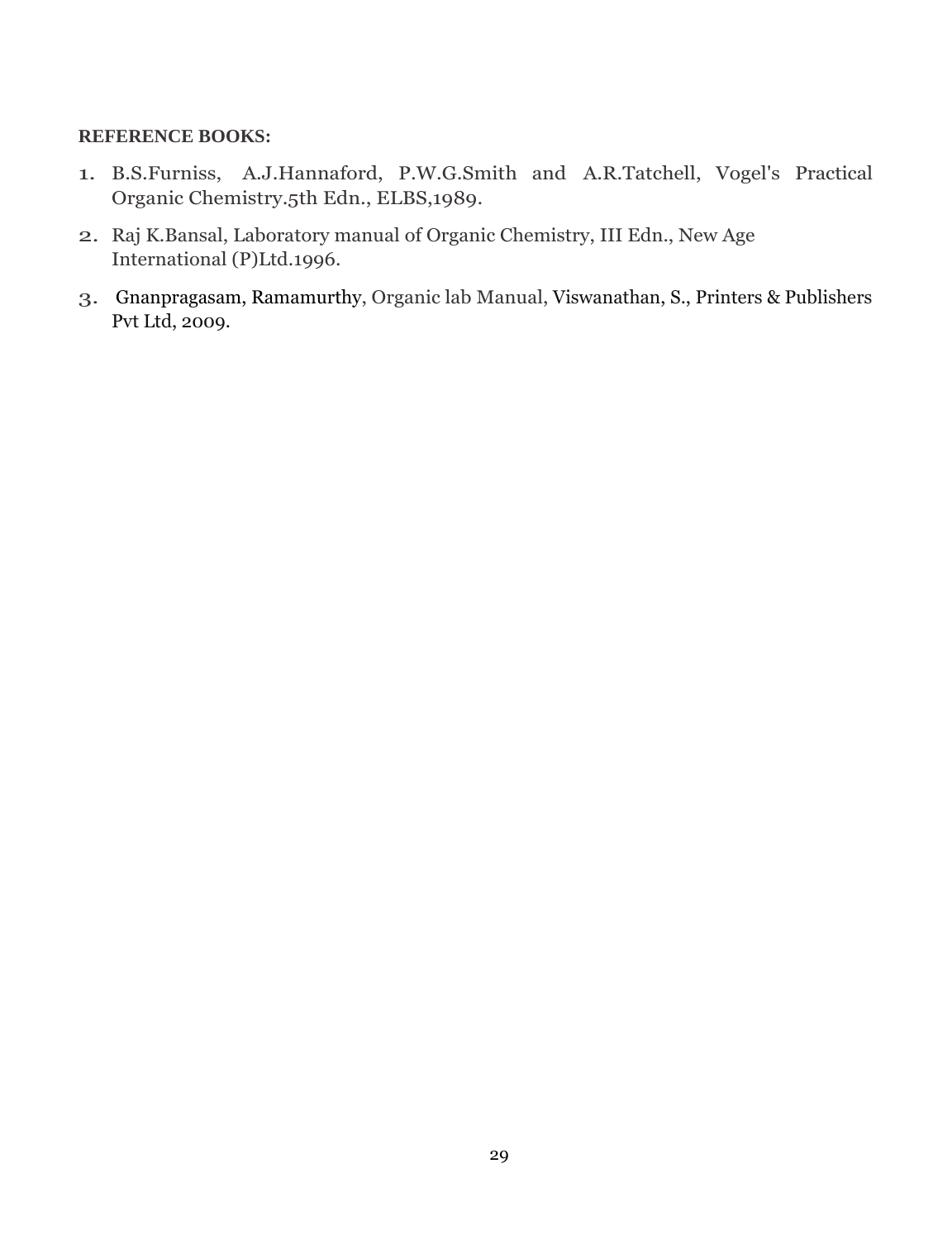# **M.Sc. ANALYTICAL CHEMISTRY SEMESTER II COREPRACTICAL-II INORGANIC CHEMISTRY PRACTICAL-I**

### **OBJECTIVES**

- 1. To improve the skill in the qualitative analysis of mixture of four cations containing two common and tworare.
- 2. To impart the skill in estimation of metal ions by colorimetric method.

### **Part I**

Semi micro qualitative analysis of mixtures containing the following cations to be tested

W, Tl, Pb, Se, Te, Mo, Cu, Bi, Cd, Tl, Ce, Th, Zr, V, Cr, Fe, Ti, Zn, Ni, Co, Mn,

Ca, Ba, Sr, Li and Mg.

# **Part II**

# **Colorimetric analysis**

Visual and Photometric determination of Iron, Nickel, Manganese and Copper

- 1. G. Svehla, Vogel's qualitative Inorganic analysis,VIEdition,OrientLongman,1987.
- 2. V.V. Ramanujam, Inorganic Semimicro Qualitative analysis, National Publishing Co.,1971.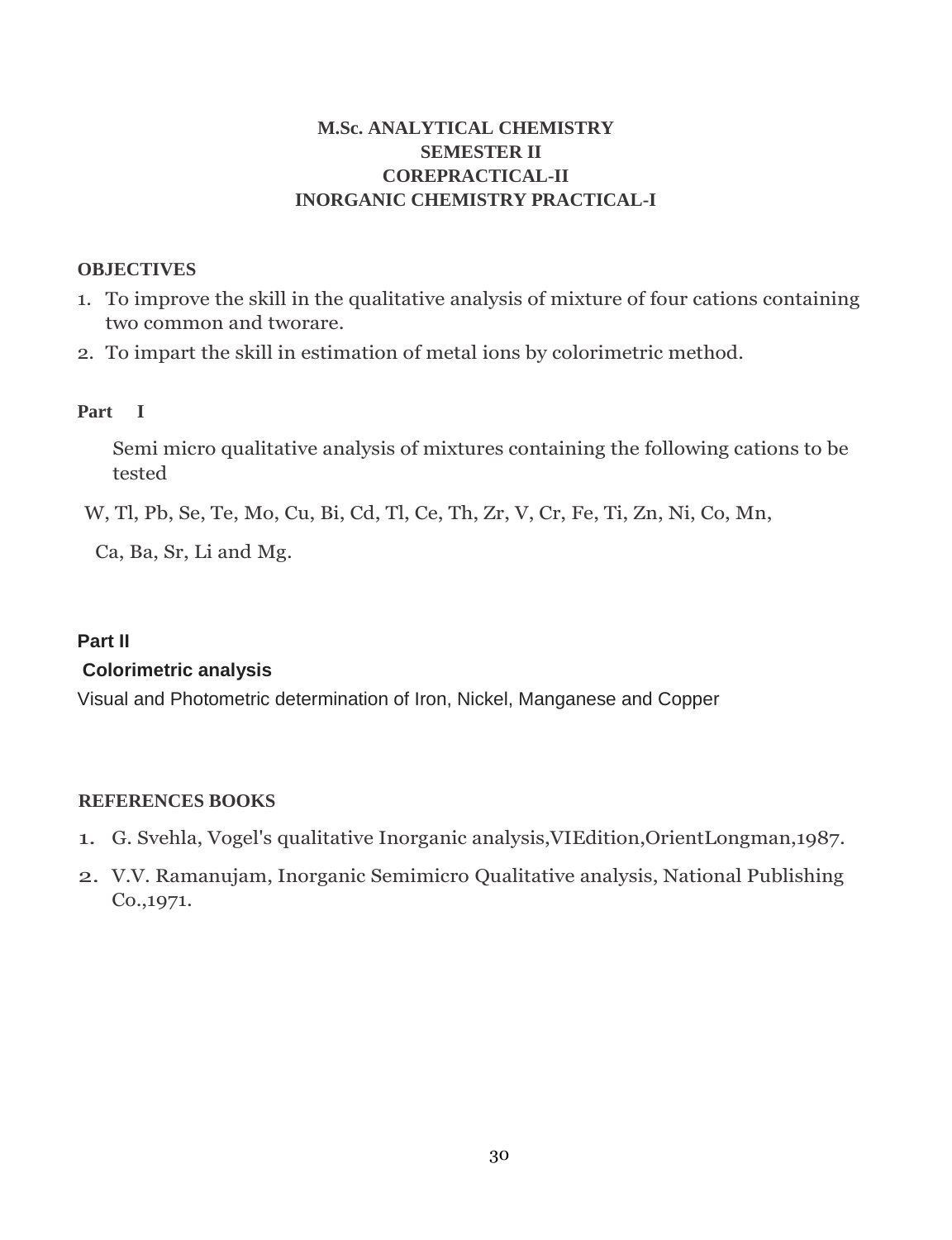# **M.Sc. ANALYTICAL CHEMISTRY SEMESTER II CORE PRACTICAL-III PHYSICAL CHEMISTRY PRACTICAL-I**

# **OBJECTIVES**

To develop analytical skill in Kinetics, Phase diagram, Distribution method, Polarimetry, Viscosity and Adsorption experiments.

# **Chemical kinetics**

- 1. Study the kinetics of acid hydrolysis of ethyl acetate and determine the temperature coefficient and activation energy of thereaction
- 2. Study the kinetics of the reaction between acetone and iodine in acid medium and determine the order with respect to iodine and acetone.
- 3. Study the kinetics of the reaction between potassium persulphate and potassium iodide and determine order, temperature coefficient and activation energy of the reaction.
- 4. Study the primary salt effect on the kinetics of ionic reactions and test the Bronsted relationship (iodide ion is oxidized by persulphate ion).

# **Phase diagram**

5. Construct a phase diagram for a simple binary system (naphthalene phenanthrene or benzophenone -diphenylamine).

# **Distribution method**

- 6. Determine association factor of benzoicacidinbenzeneandwater. **Polarimetry**
- 7. Study the inversion of cane sugar in the presence of acid. **Viscosity**

8.Study the variation of viscosity of liquids with temperatures.

9. Determine the partial molar volume of glycine/ methanol/ formic acid/ sulphuric acid by graphical method and determine densities of the solutions of different concentrations.

10. Study the surface tension - concentration relation of solutions (Gibb's equation).

- 1. B.P.Levitt (Ed.). Findlay's Practical Physical Chemistry, 9th Edn., Longman, London,1985.
- 2. J.N.Gurtu and R.Kapoor, Advanced Experimental Chemistry, Vol I.S.Chand& Co. Ltd., New Delhi,1980.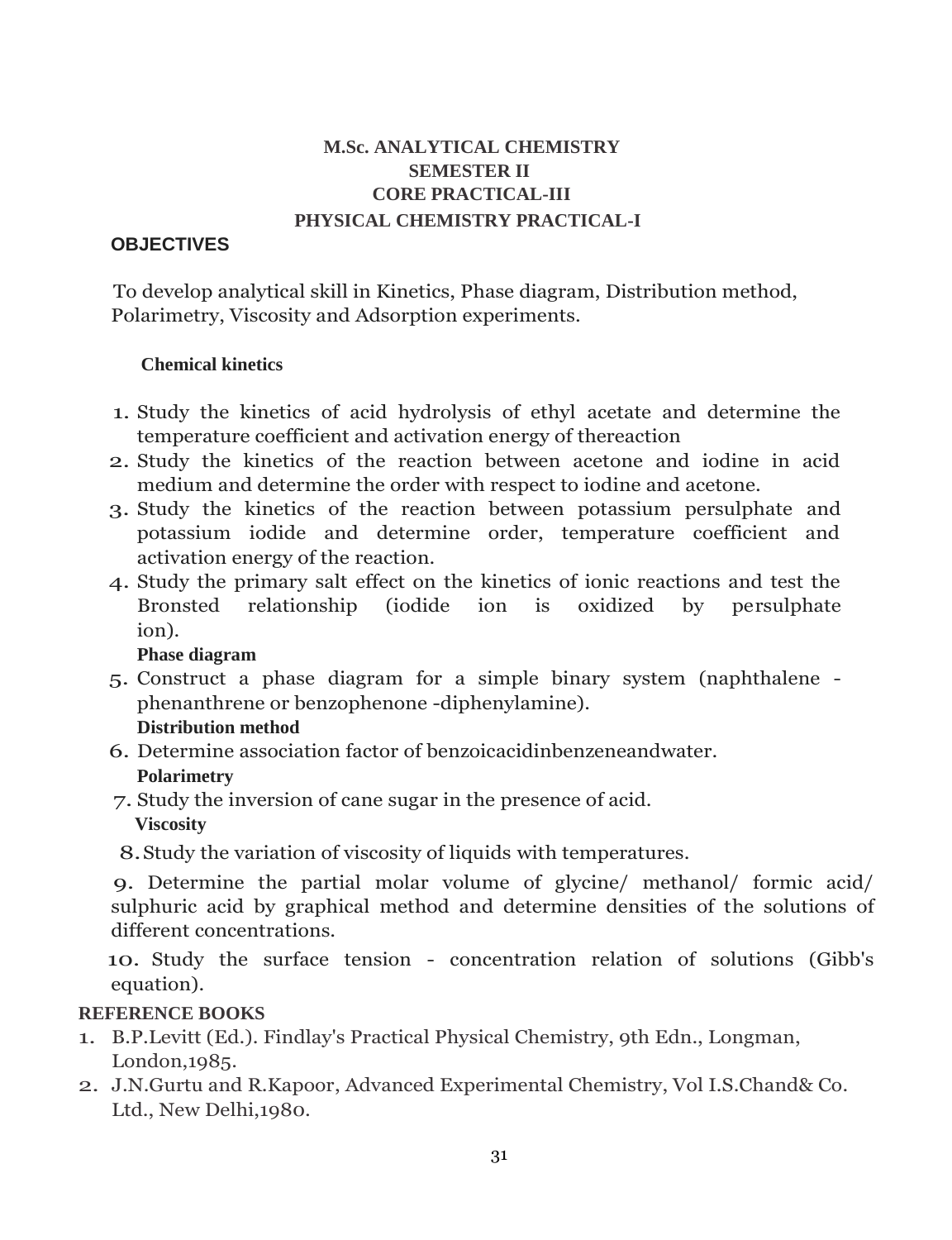# **M.Sc. ANALYTICAL CHEMISTRY**

## **SEMESTER II**

# **EXTRA DISCIPLINARY COURSES**

# LIST OF EXTRA DISCIPLINARY COURSE PAPERS

- I. IndustrialChemistry
- II. Agricultural Chemistry
- III. Food and Medicinal Chemistry
- IV. Water Chemistry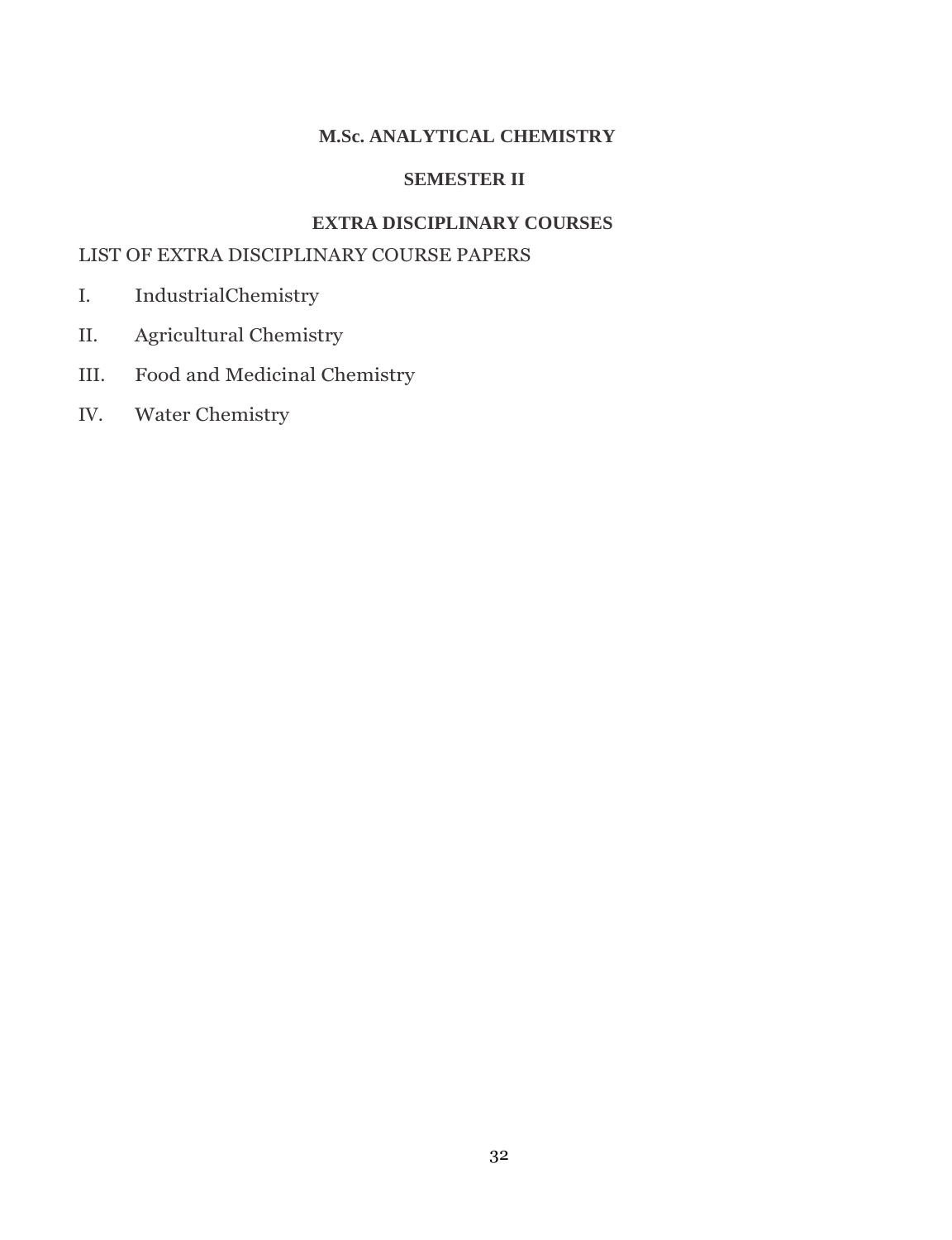### **M.Sc. ANALYTICAL CHEMISTRY SEMESTER II EXTRA DISCIPLINARY COURSE PAPER-I- INDUSTRIAL CHEMISTRY** (60 Hours)

# **OBJECTIVES**

1. To learn the basic concepts of Glass, Ceramics and Cement and its manufacture.

2.To gain the knowledge of Dyes, Paints, Synthetic fibers, Plastics, Oils, Fats and Waxes and their applications.

# **UNITI Glass and Ceramics** (12Hours)

Glass: Introduction- Raw materials, manufacture and applications. Some special glasses-fused silica glass, optical glass, glass wool, photosensitive glasscomposition and uses.

Ceramics: Definition- Manufacture and applications.

# **UNITII Cement** (12Hours)

Cement: Introduction, Types of cement- High alumina cement, Slag cement, Acid resisting cement, White cement, Types of Portland cement, Raw materials, Manufacture of cement, Setting of cement, factors affecting quality of cement, Cement industries in Tamilnadu.

# **UNITIII Dyes and Paints** (12Hours)

Dyes: Classifications of dyes, application of dyes in other areas-medicine, chemical analysis, cosmetics, colouring agents, Food and beverages.

Paints: Constituents of paints, Manufacture of paints, Setting of paints, requirement of a good paint, paint failure.

# **UNIT IV Synthetic fibres and Plastics** (12Hours)

Synthetic fibres: Difference between natural and synthetic fibres, Synthesis and applications of Viscose rayon, Terylene, Nylon and Taflon.

Plastics: Classification, properties and applications of plastics.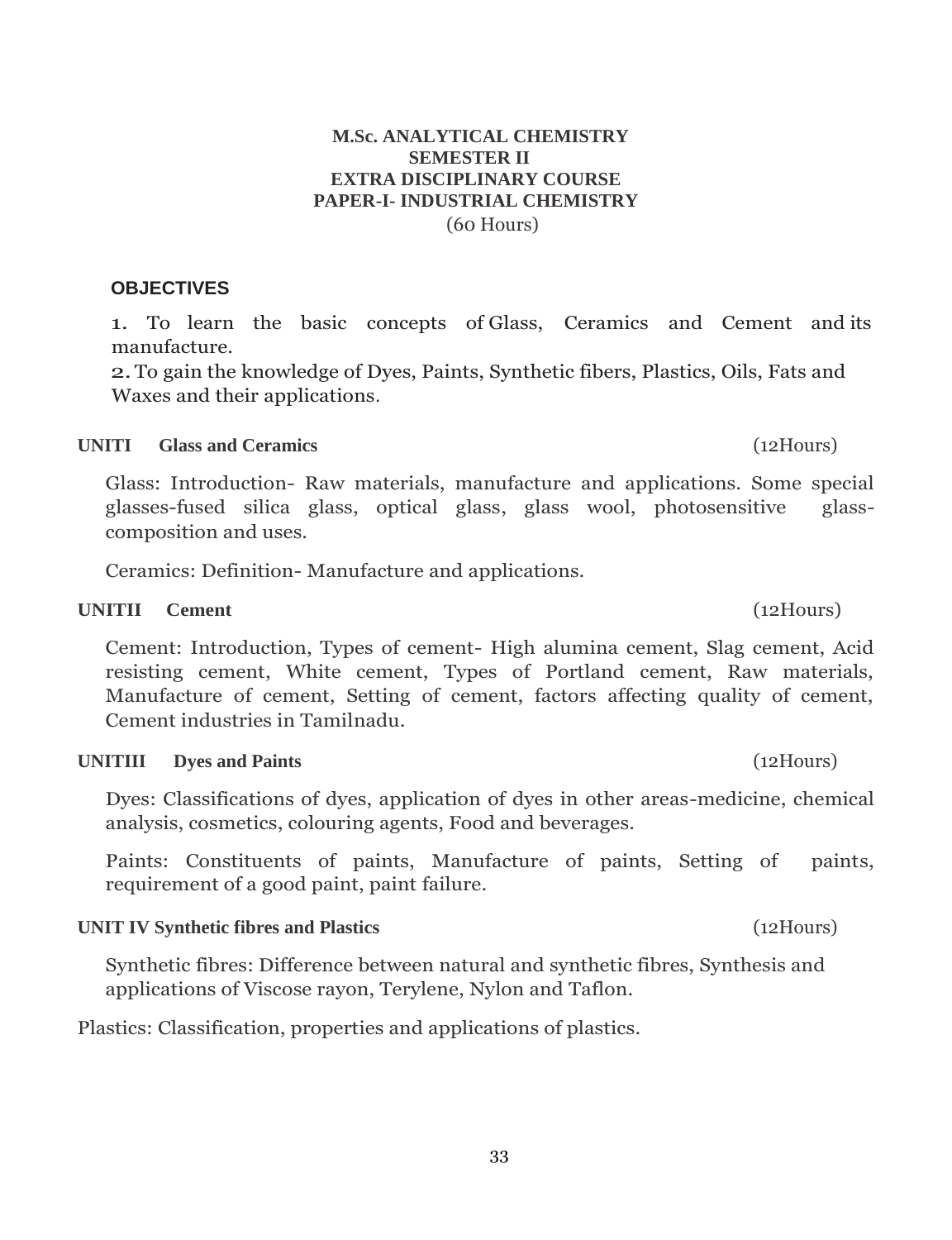# **UNTIV Oils, Fats and Waxes** (12Hours)

Classification of oils, fats and waxes, distinction between oils, fats and waxes, Uses of essential oils and fats. Soap and its manufacture-toilet and transparent soaps, cleansing action of soap. Detergent–classification and uses.

# **TEXT BOOKS**

- 1. B.K.Sharma,IndustrialChemistry,GoelPublishingHousePvtLtd.1999.
- 2. M.G. Arora and M. Singh, Industrial Chemistry. Anmol Publications, 1st edition, 1994.
- 3. G.N.Pandey, A Textbook of Chemical Technology, Vol. I and I I, Vikas Publishing House Pvt Ltd.1997.

- 1. B.K. Chakrabarty, Industrial Chemistry, Oxford *&*IBM Publishing CO. Pvt Ltd. 1991.
- 2. V. Subrahmaniyan, S. Renganathan. K.Ganesan, S.Ganesh. Applied Chemistry. Scitcch Publications,1998.
- 3. J.E.KuriaCose and J.Rajaram, Chemistry in Engineering & Technology.Vol.1 *&*II , Tata Mc Craw Hill.1984.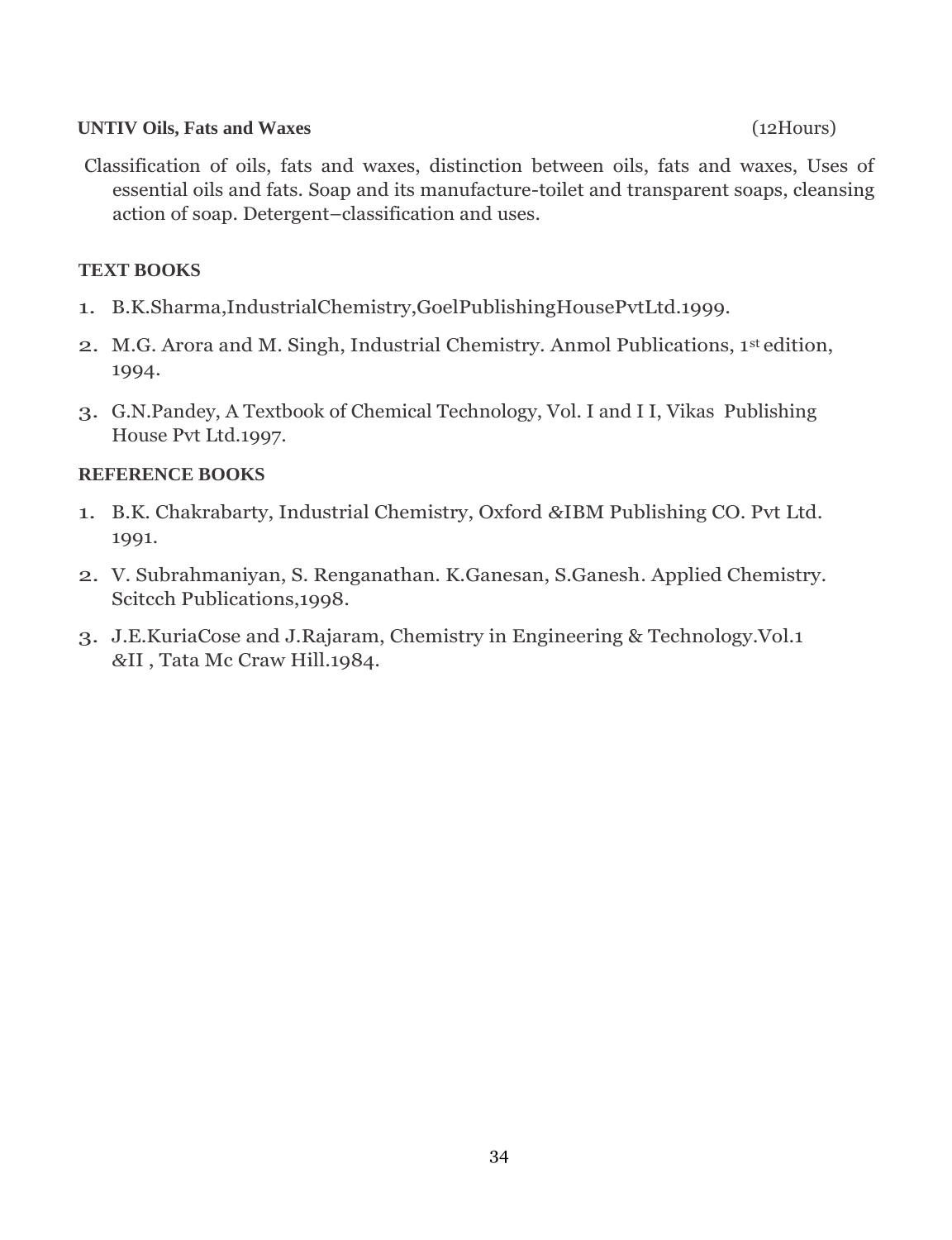# 35

# **M.Sc. ANALYTICAL CHEMISTRY SEMESTER II EXTRA DISCIPLINARY COURSE PAPER- II AGRICULTURAL CHEMISTRY (60 Hours)**

#### **OBJECTIVES**

1. To learn the Analysis of Water and Soil. 2.To gain the knowledge of Soil treatment, Irrigation, Fertilizer, Pesticides and Insecticides.

#### **UNITI Water analysis and water treatment** (12hours)

Water analysis and water treatment-acidity, alkalinity, pH, Biological oxygen demand (BOD). Chemical oxygen demand (COD) and their determinations, Recycling of water and water management.

### **UNITII Chemistry of soil** (12Hours)

Definition, classification and properties of soil, Soil fertility, Soil organic matter and their influence on soil properties, Soil reactions- soil pH, acidity, alkalinity, buffering of soils and its effect on the availability of N, P, R. Ca and Mg.

#### **UNITIII Soil treatment and Irrigation** (12Hours)

Soil treatment-Soil erosion- causes and prevention, soil reclamation, alkali soil, saline soils, methods for soil reclamation, Environmental degradation- causes and prevention, Methods of irrigation and Irrigation projects.

#### **UN1T IV Fertilizers** (12 Hours)

Fertilizers: Effect of Nitrogen, potassium and phosphorous on plant growth. Secondary nutrients – micronutrients- their functions in plants, classification of fertilizers, natural fertilizers, artificial fertilizers, phosphate fertilizers; Manufacture of urea and triple super phosphate

Manures: Bulky organic manures- Farm yard manure- handling and storage, oil cakes. Blood meal, fish manures.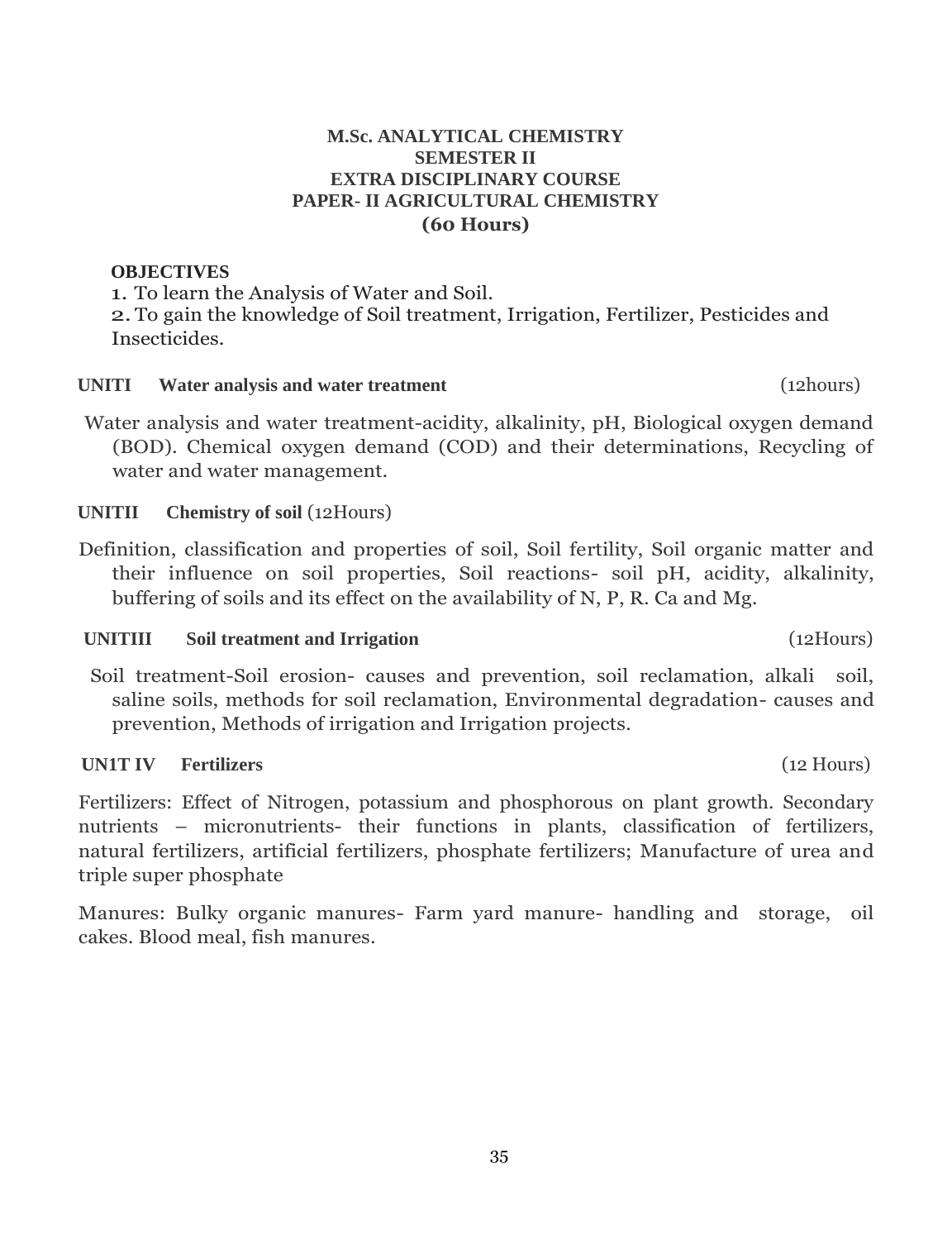#### **UNIT V Pesticides and Insecticides** (12Hours)

Pesticides; Classification of Insecticides, fungicides herbicides as organic and inorganic, general methods of application and toxicity, safety measures when using pesticides. Insecticides-Plant products-Nicotine, pyrethrin, Inorganic pesticidesborates. organic pesticides - D.D.T and BHC. Fungicide: Sulphur compounds, copper coumpounds, Bordeaux mixture. Herbicides, Acaricides, Rodenticides, Attractants-Repellants, Preservation of seeds.

# **TEXT BOOKS**

- 1. N.C. Brady, The nature and properties of soils, Eurasia publishing House, New Delhi.1977.
- 2. V.S,Jones.Fertilizersandsoilfertility,PrenticeHallofIndia,NewDelhi,1993.
- 3. D.E.H.Freer,Chemistryofpesticides,D.VanNostrandCo,Reinhold,1969.
- 4. A.K. De. Environmental Chemistry, Wiley Eastern.1989.

- 1. A. Sankara. SoilsScience.
- 2. R.C. Palful. K. Goel. R.K. Gupta, Insecticides, Pesticides and Agro based Industries.
- 3. B.K.Sharma,IndustrialChemistry,GoelPublishingHousePvtLtd.1999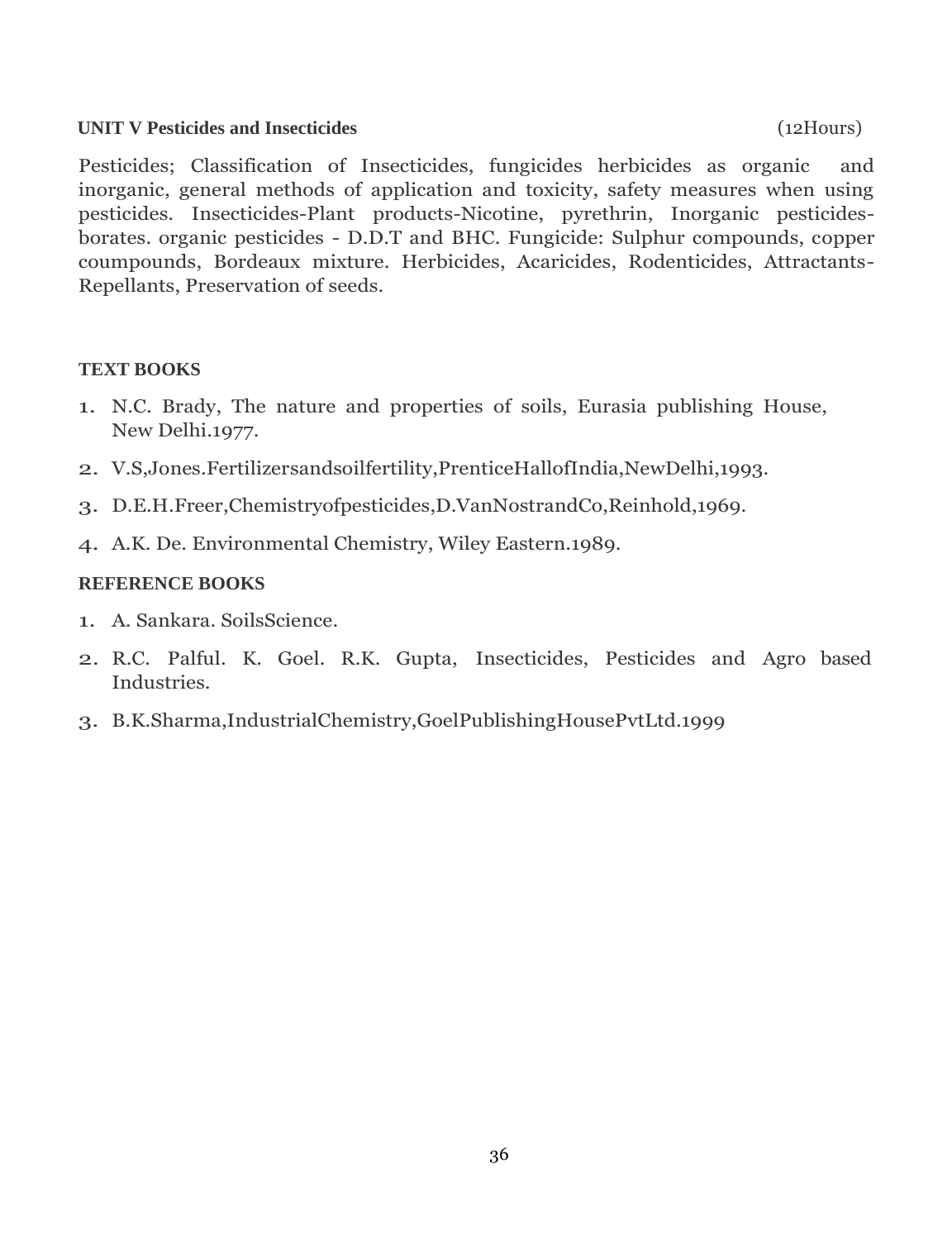#### **M.Sc. ANALYTICAL CHEMISTRY SEMESTER II EXTRA DISCIPLINARY COURSE PAPER- III FOOD AND MEDICINAL CHEMISTRY** (60 Hours)

## **OBJECTIVES**

1. To understand the importance of Food, its constituents, Food poisoning, Food preservatives, Vitamins and Minerals.

2.To gain the knowledge of various types of Drugs, AIDS and Medicinal plants.

# **UNII FOOD ANDITSCONSTITUENTS** (12Hours)

Sources of food, types, advantages and disadvantages, constituents of foods, carbohydrates, proteins, fats and oils, colours, flavours, natural toxicants. Food poisoning - Sources, causes and remedy. Causes and remedies for acidity, gastritis, indigestion and constipation. Food preservation - Food spoilage, causes of food spoilage, types o flood spoilage, food preservation.

**UNITII Vitamins and minerals** (12 Hours)

Vitamins: Sources, requirement,deficiency diseases of A,B,C,HandK. Minerals: Mineral elements in food-principal mineral elements - Source- Function - Deficiency and daily requirements- Na, K, Mg, Fe, S, P and I.

# **UNITIII Antibiotics, sulphonamides and Analgesics** (12Hours)

Antibiotics: Definition, Classification as broad and narrow spectrum, mode of action and uses of penicillin, Chloramphenicol, tetracyclines, ciphalosporin, ampicillin and erythromycin. Sulphonamides: Mechanism and action of sulpha drugs, preparation and uses of sulphadiazine, sulphathiazole, sulphapyridine and sulphafurazole.

Analgesics- definition- narcotic and non-narcotic- morphine and its derivativespethidine and methodone - pharmacological action- uses and abuses. Heroin and codinine. Antipyretic analgesics- Preparation and uses of aspirin and paraacetamol.

# **UNITIV Antiseptics, Disinfectants and Anaesthetics** (12Hours)

Antiseptics and disinfectants- definition and distinction- phenol coefficient, phenol as disinfectant, chlorhexidinc, formaldehyde and nitrofurazone-uses.

Anaesthetics- definition- classification- local and general- volatile, nitrous oxid, ether, chloroform, cyclopropane- uses and disadvantages- nonvolatileintravenous- thiopental sodium, methohexitone, propanidid, local anaesthetics-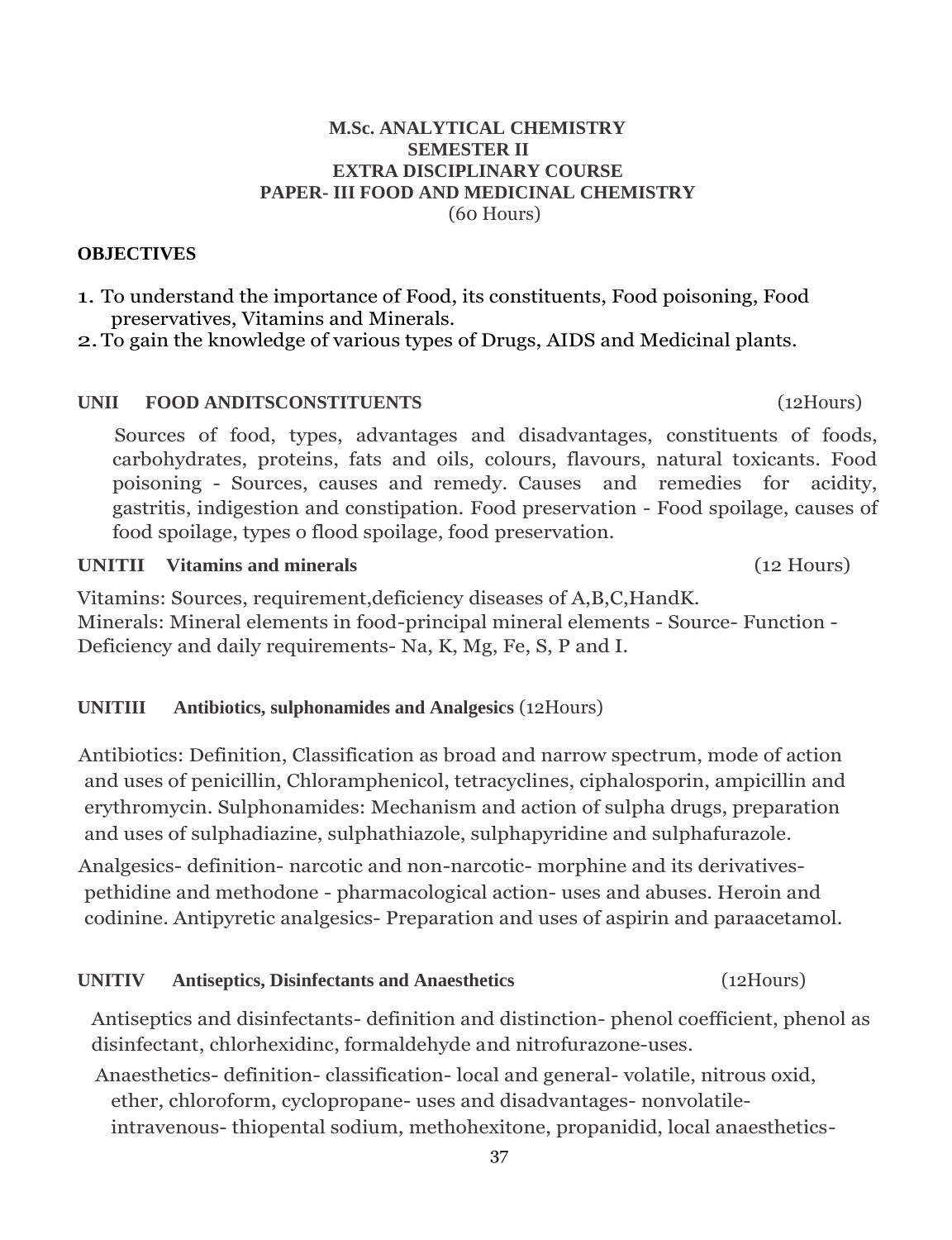cocaine and benzocaine- uses and disadvantages.

**UNITV** (12Hours)

Drugs affecting CNS- Definition and one example for tranquilisers, sedatives, hypnotics, psychedelic drugs- chlorpromazine and barbitone-uses

Hypoglycemic agents- Diabetes- types- causes- symptoms- Insulin- uses. Oral hypoglycemic agents- sulphonyl ureas- action and uses.

Antineoplastic drugs- Causes of cancer, Antineoplastic agents, cytotoxic. antimetabolites, plant products, harmones- one example and uses

AIDS-causes, prevention and control.

Indian medicinal plants and uses- tulasi, kilanelli, mango, semparuthi, adadodai and thoothuvalai.

# **TEXT BOOKS**

- 1. Seema Yadav. Food Chemistry. Anmol publishing (P) Ltd, NewDelhi.
- 2. B.Srilakshmi, Food Science, New Age InternationalPublisher
- 3. 3.T.C.Daniels and E.C.Jorgensen,Text book of organic medicinal and Pharmaceutical chemistry, J.B. Lippincott, Philadelphia. 1997.
- 4. AshutoshKar, Medicinal Chemistry, New Age International,1996.

- 1. S. Lakshmi. **Pharmaceutical Chemistry,** Sultan Chand & Sons, NewDelhi.
- **2.** A. Singh and V.K. Kapoor, **Organic PharmaceuticalChemistry.**
- 3. I.L. Firnar, **Organic Chemistry,**VoI-II.
- **4.** Albert Lehninger. **BioChemistry.**
- 5. G.R. Chatwal, **Pharmaceutical Chemistry Organic.**Vol-II,
- 6. G.R. Chatwal, **Pharmaceutical Chemistry Inorganic,**Vol-I.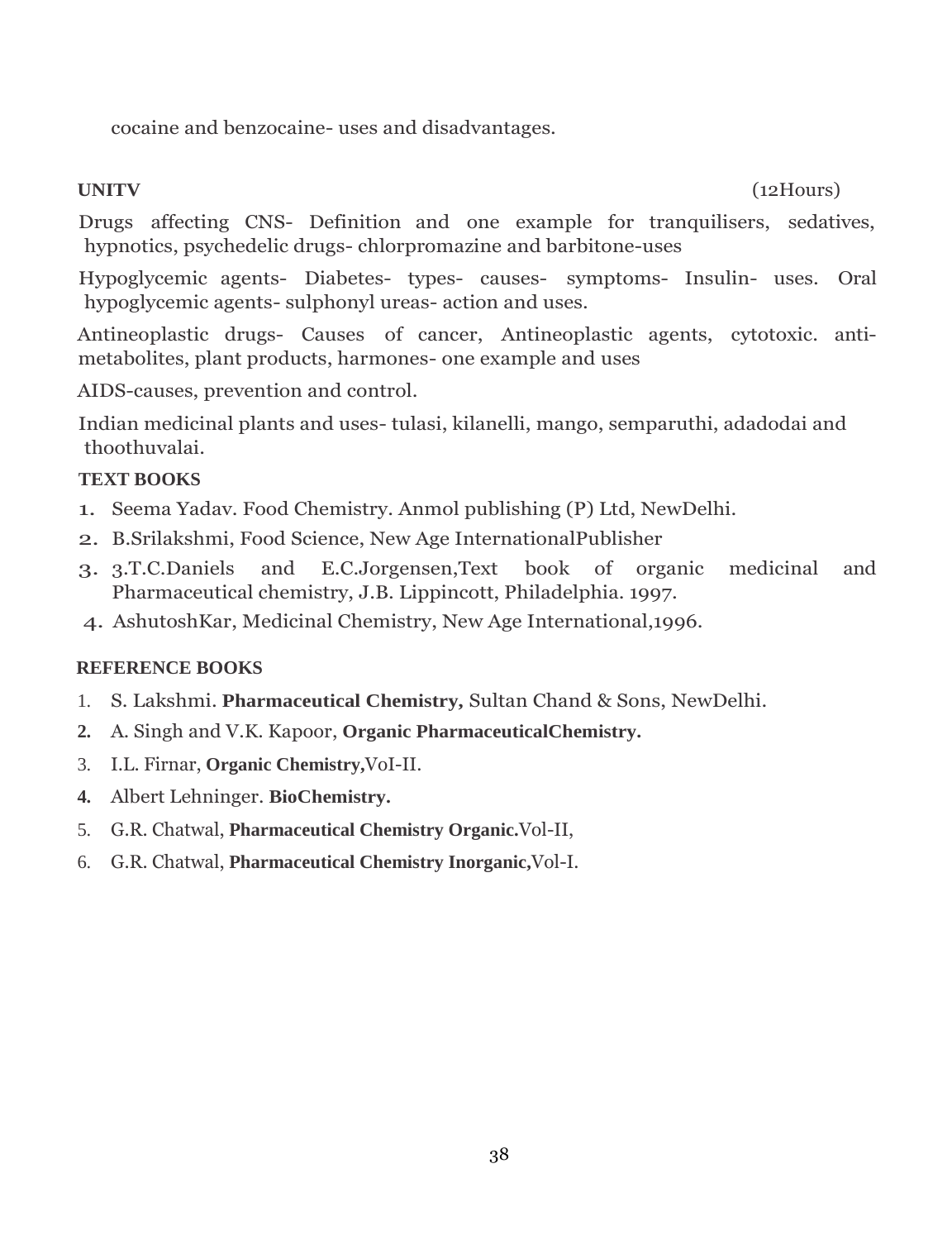#### **M.Sc. ANALYTICAL CHEMISTRY SEMESTER II EXTRA DISCIPLINARY COURSE PAPER-IV WATER CHEMISTRY** (60 Hours)

# **OBJECTIVES**

To gain the knowledge of Characteristics of water, Analysis of water, Treatment of industrial water and Treatment plants

# **UnitI Introduction** (12Hours)

Sources of Water; Physical and chemical characteristics of water; Water analysis; Potable water–WTO standard: uses of water

# **UnitII Water Pollution** (12Hours)

Water pollution – wastewater generation- classification of water pollutants; constituents and characteristics of wastewater; measurement techniques – sampling, colour & odour, dissolved oxygen, BOD, COD, TOC, N & P, suspended solids and bacteriological measurements.

# **Unit III Waste water Treatment** (12 Hours)

Wastewatertreatment:Pretreatment–screening,gritremovalandpre-chlorination; Primary treatment – settling and sedimentation; Secondary treatment – trickling filter process, activated sludge process; Aeration.

# **Unit IV Industrial Wastewater Treatment** (12 Hours)

- Industrial waste water treatment: Activated sludge treatment plants–mass balances, with and without recycle plants; Types of plants – single tank, contact stabilization, biosorption plants.
- Biofilters: Hydraulic film diffusion, two component diffusion; Types of plants trickling filters, submerged filters and rotating disc; removal of particulate organic matter.

# **Unit V Treatment Plants** (12Hours)

Treatment plants for nitrification – mass balances, nitrifying plants and types of plants.Treatment plant for denitrification - mass balances, denitrifying plants and types of plants; redox zones in the biomass.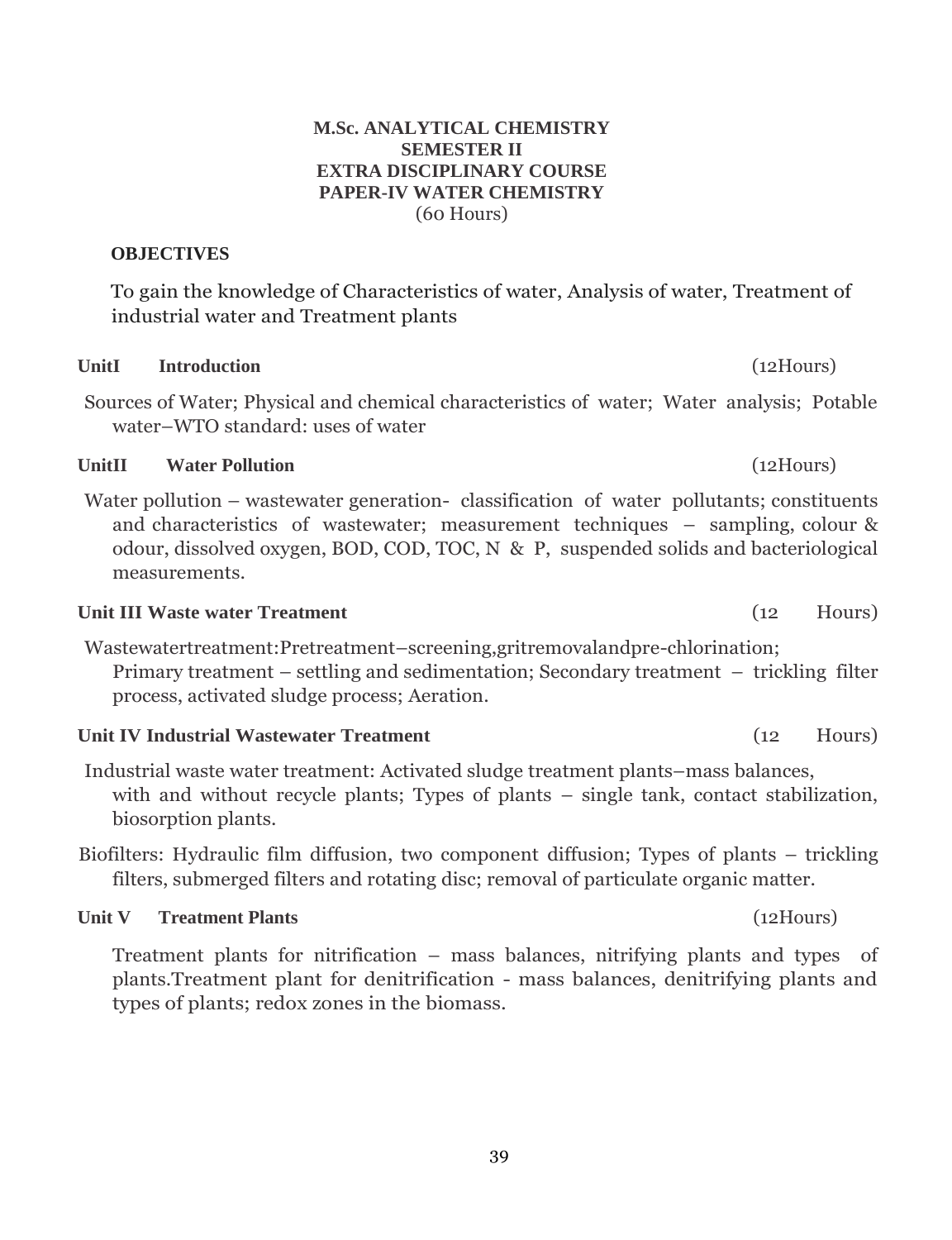## **TEXT BOOKS**

- 1. B.K.Sharma,IndustrialChemistry,GoelPublishingHousePvtLtd.1999
- 2. A.K.De, Environmental Chemistry, Wiley Eastern,1989.
- 3. S.K.Banerji, Environmental Chemisty, Prentice Hall of India, New Delhi,2003.

- 1. L.Winther, Wastewater Engineering, PolytekniskForlag, Lyngby,1978.
- 2. M.Henze, P.Harremoes, J.C.Jansen and E.Arvin, (Ed.), Wastewater treatment, Springer Verlag, New York,1995.
- 3. P.Harremoes, Water Chemistry, Polyteknisk Forlag, Lyngby, 1989.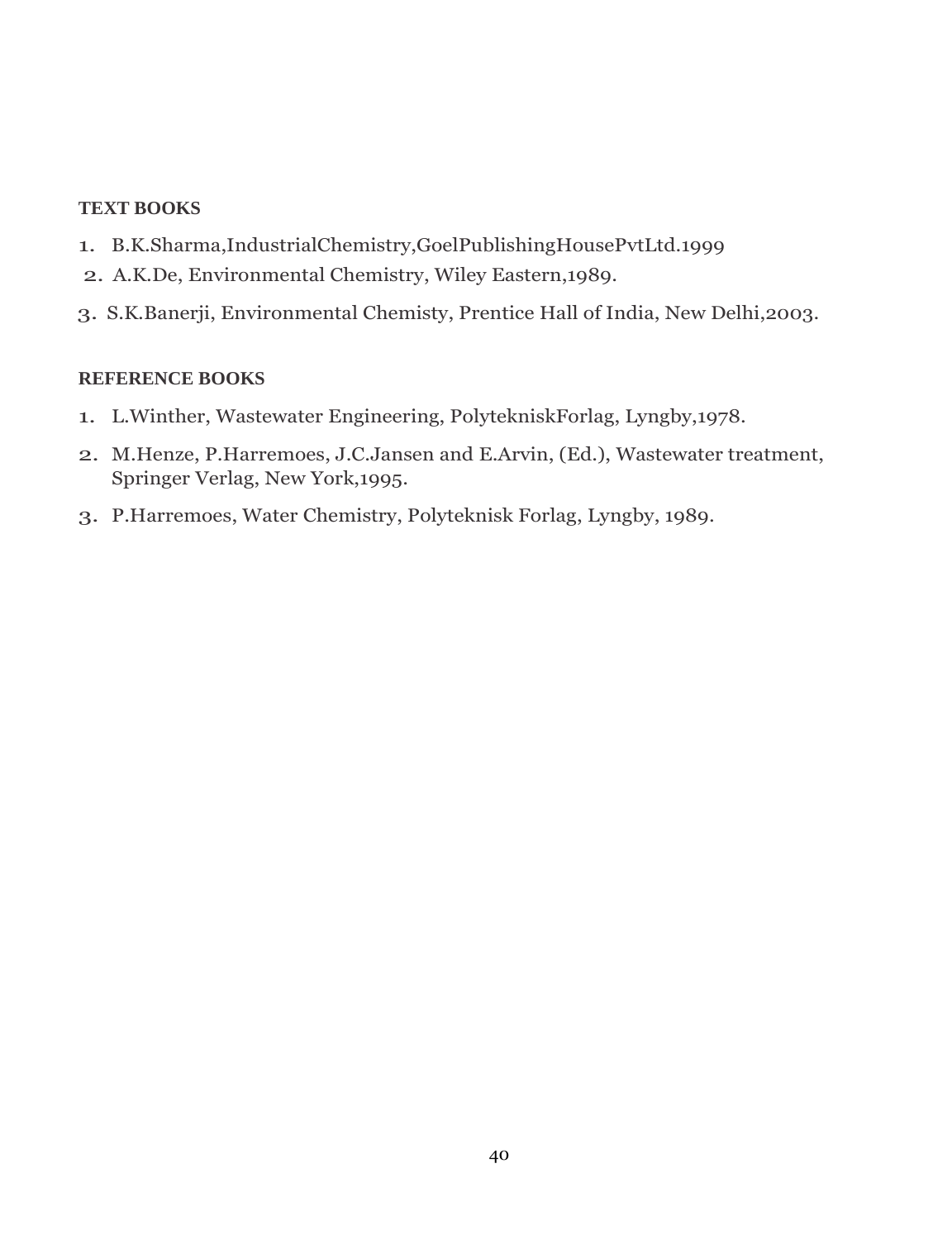# **CHEMISTRY IN HEALTH SCIENCE**

## **OBJECTIVE**

 To acquire knowledge about good physique fitness, skin care, hair care, clinical chemistry and diagnostic tools.

## **UNIT I**

## **HEALTH MAINTENANCE (7 hours)**

Health maintenance – Height, Weight and Body Mass Index - causes and hazardness of obesity. Healthy bones – Role of enzymes and hormones in health. Chemistry of maintaining body structure and appearance - food habits and diets.

### **UNIT II**

### **SKIN CAREAND HAIR CARE (8 hours)**

Skin Care - Structure and functions of skin - Skin care products - raw materials - its characterisation and formulation. Herbal extracts and essential oils in skin care.

Hair Care – Structure - Types and functions - characterisation and formulation of shampoo and anti-dandruff shampoos- classification and formulation of hair colorants.

#### **UNIT III**

# **CLINICAL CHEMISTRY (8 hours)**

Determination of sugar in serum and urine - detection of cholesterol - estimation of red cell count, Na, K, Ca, bicarbonates and phosphates in serum and their significance. Reason for abnormal value of sugar, cholesterol, urea, creatinine - control measures.

#### **UNIT IV**

#### **DIAGNOSTIC TOOLS (7 hours)**

Principle and uses of Microscopy, Endoscopy, Differential cell counter, X-Ray, ECG, Scanning, Ultrasound, Echo, CT and MRI.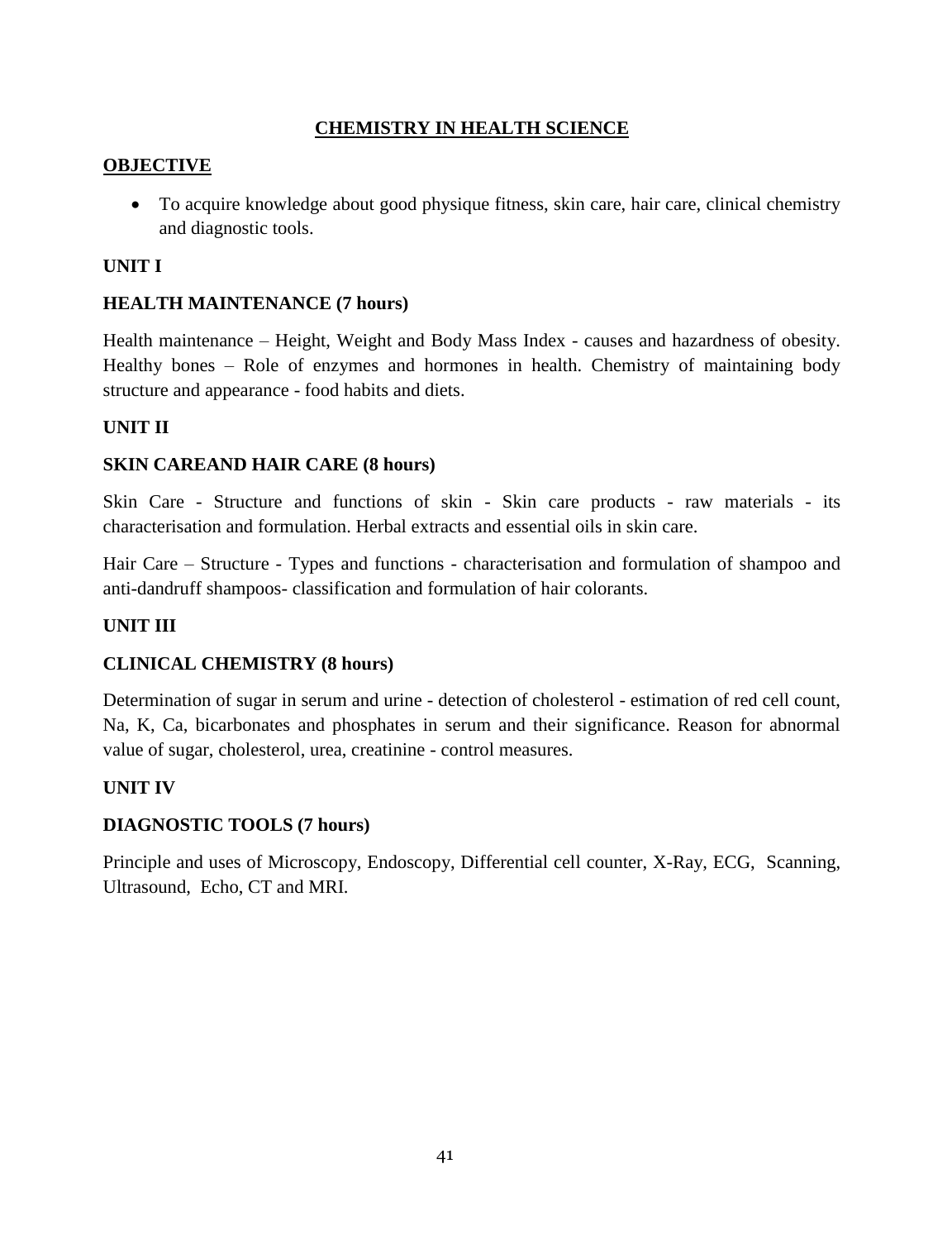#### **References.**

- 1. B. M. Mithal and R. N. Saha, A handbook of cosmetics, Vallabh Prakashan publication, New Delhi, 2000.
- 2. John V. Simmons, Science of Cosmetics, Science and the beauty business, Vol-I Macmillan education, 1989.
- 3. G. L. David krupadanam, D. Vijaya Prasad, K. Varaprasad Rao, K. L. N. Reddy, C. Sudhakar, Drugs, University Press (India) Ltd, Orient Longman, First Edn, 2001.
- 4. Ramnik Sood, Medical Laboratory Technology: Methods and Interpretation, 3<sup>rd</sup> Edn, Jaypee Brothers medical publishers, 1995.
- 5. Evelyn C Pearce, General Text Book of Nursing ECBS 1990.
- 6. Jayashree Ghosh, Applied Chemistry, 1<sup>st</sup> Edn, S. Chand and company pvt Ltd, 2016.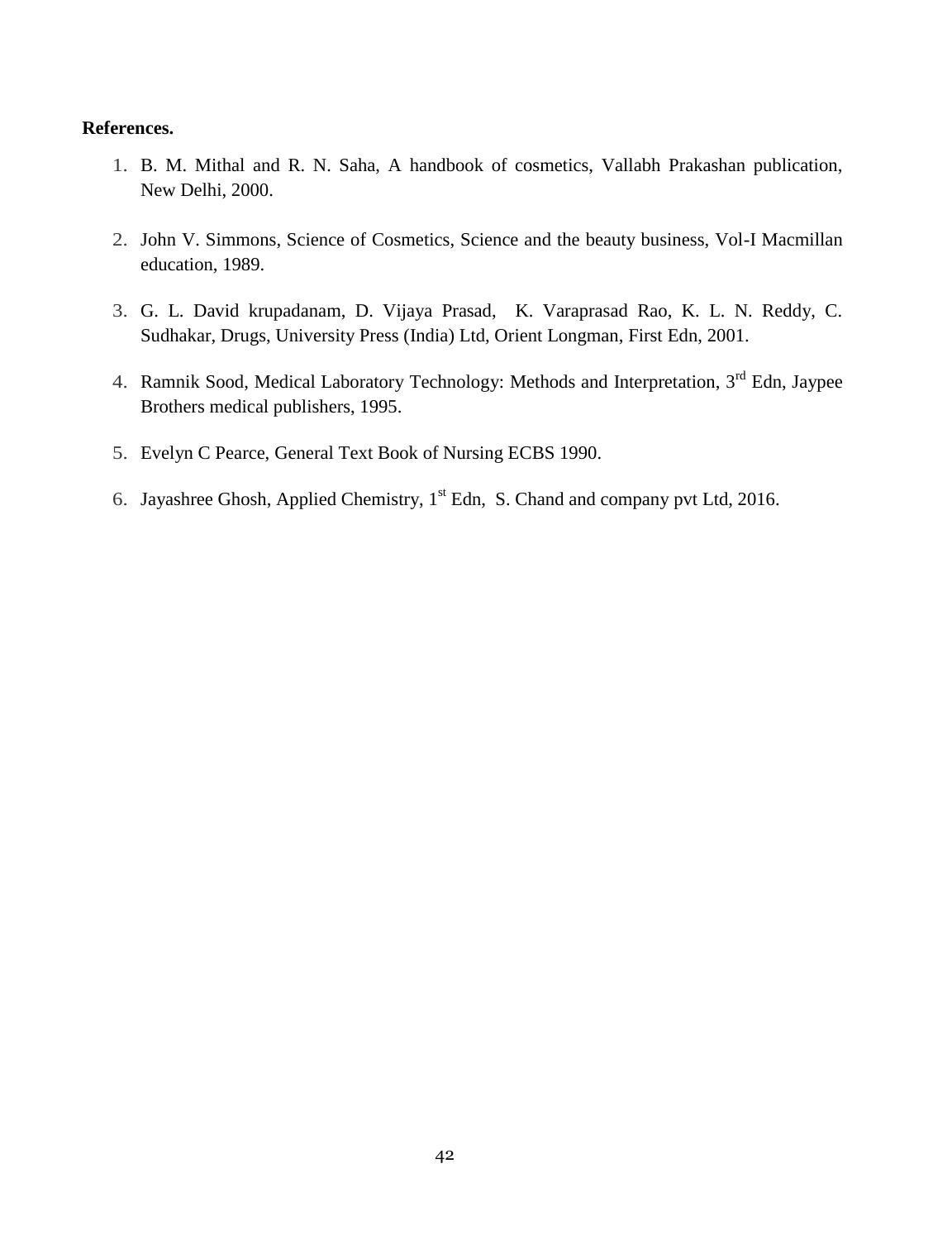# **M.Sc. ANALYTICAL CHEMISTRY SEMESTER III CORE-VII ANALYTICAL CHEMISTRY – I**

#### **[75 Hours]**

#### **OBJECTIVES**

1.To understand the fundamentals of sampling, deta handling tritimetric, thermal and radio chemical analyses

2. To understand the basic concepts of x-ray methods, microwave and Raman Spectroscopy

#### **Unit I Sampling and Datahandling** (15 Hours)

Classification of Analytical methods- Types of samples, preparation of sample for analysis, sample treatment, moisture in sample, procedure of sampling of solids, liquids and gases, Errors and Evaluation- Accuracy, precision, sensitivity, detection limits, significant figures, rounding off. Types of errors- determinate and indeterminate errors. Ways of expressing accuracy, absolute and relative errors. Significant figures and propagation of errors. Confidence limit, Test of significance- the F- test and T- test. The statistical Q- test for rejection of a result, statistics for small data sets. Linear least squares method. The correlation coefficient. Calculation for the above parameters.

#### **Unit II TitrimetricAnalyses (**15 Hours)

Redox titrations-Redox potentials, theory and feasibility of redox titrations, calculation of potential at different stages of titrations, redox indicators, their choice and application. Complexometric titrations- Theory, stepwise and overall formation constants, titrations involving monodendate (Cl-,CN-) and multi dentate ligands (EDTA), Metallochromic indicators- theory and choice. Masking and demasking methods. Direct, indirect (including substitution) titrations and applications

**UnitIII Thermal and Radiochemical methods of analyses** (15 Hours) Thermal method of Analysis- Thermogravimetry, Differential Thermal Analysis and Differential Scanning Calorimetry, instrumentation. Method of TG, DTA and DSC. Application of TG to study of oxalates and chromates. Determination of Glass transition, Heat capacity Determination, Evolved gas analysis. Thermometric titrimetry- theory, instrumentation and applications. Radio chemical method of analysis- Radioactive tracer techniques and its application, isotope dilution analysis, neutron activation analysis. Radiometric titrations- principle, theory and applications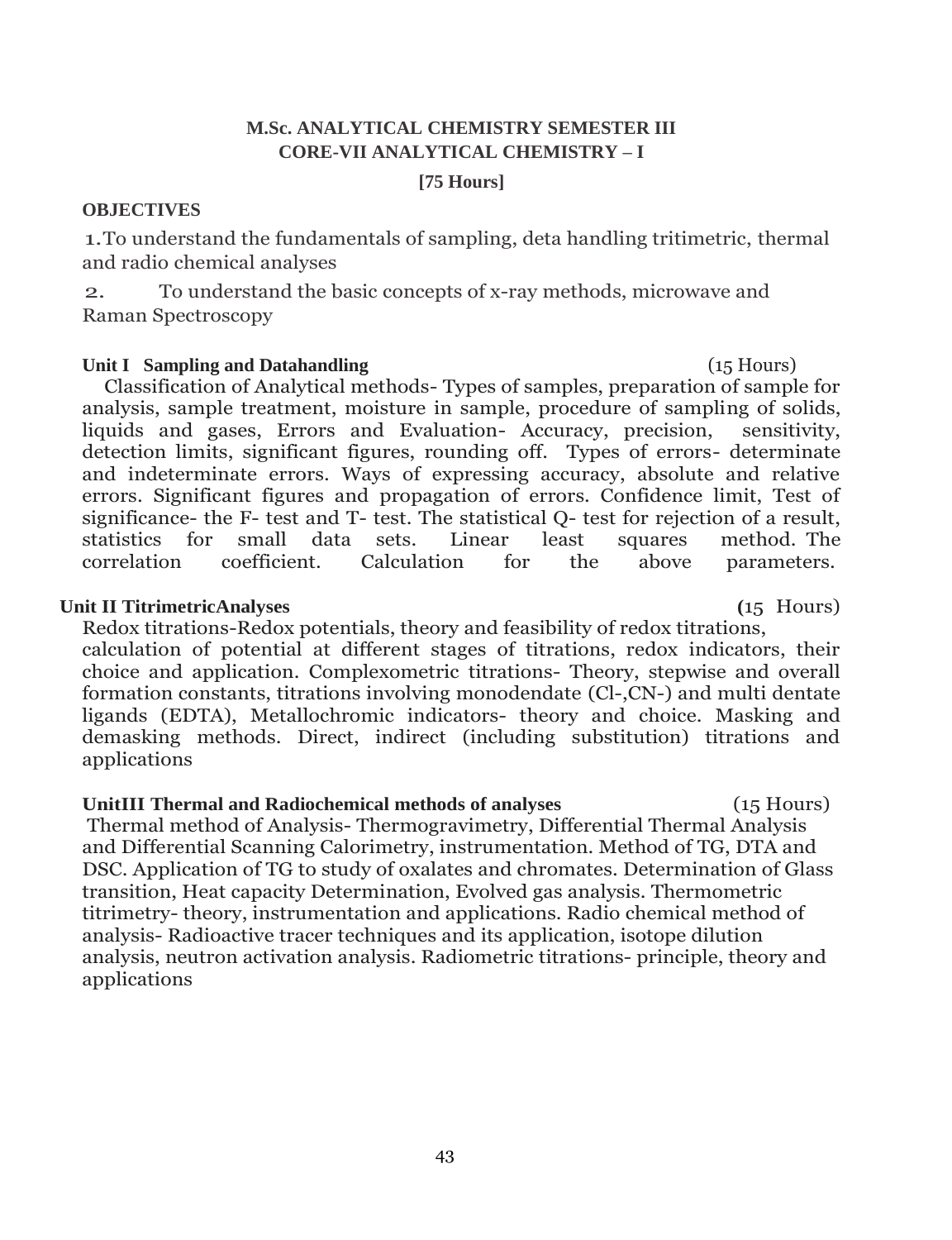# Unit IV X-ray methodsofanalyses (15Hours) X-ray Diffraction- Xrays and their generation- choice of radiation, Experimental methods- Powder and single crystal methods, Advantages and limitations of X-ray diffraction. X-ray Absorption method- Principle, radiographic non-dispersive X-ray Absorptiometers. X- ray Fluorescence method- Instrumentation, applications, advantages and and limitations.

## **UnitV Microwave and Raman Spectroscopy** (15 Hours)

Microwave Spectroscopy- Theory, instrumentation- source, monochromators, detectors, sample handling, qualitative analysis and applications. Raman Spectroscopy-Theory, instrumentation and applications, Resonance Raman Spectroscopy.

- 1. F.W. Finfield&D.Kealey,Principles and practice of Analytical chemistry, 5th Edition. Blackwell Science,2000.
- 2.Gary D. Christian, Analytical Chemistry,6th Edition, John Wiley and sons. Inc., New York1994.
- 3.Willard, Merit, Dean,Instrumental Methods of Analysis,6th Edition,CBS Publishers and Distributors,1986
- 4.Vogel's Textbook of Quantitative analysis- CJ Jeffery, J Bassett et al, 5th Edition, Longmann ELBS Publications,2000.
- 5. D.A. Skoog and D.M. west,Fundamental of Analytical Chemistry, Holt Rinehart and Winston Publications, 4th Edition,1982.
- 6. H.Kaur,InstrumentalMethodsofChemicalanalysis,PragatiPublishers,2006..
- 7. B.K. Sharma, Instrumental Methods of Chemical Analysis, Goel Publications,  $15<sup>th</sup> Edition, 1996.$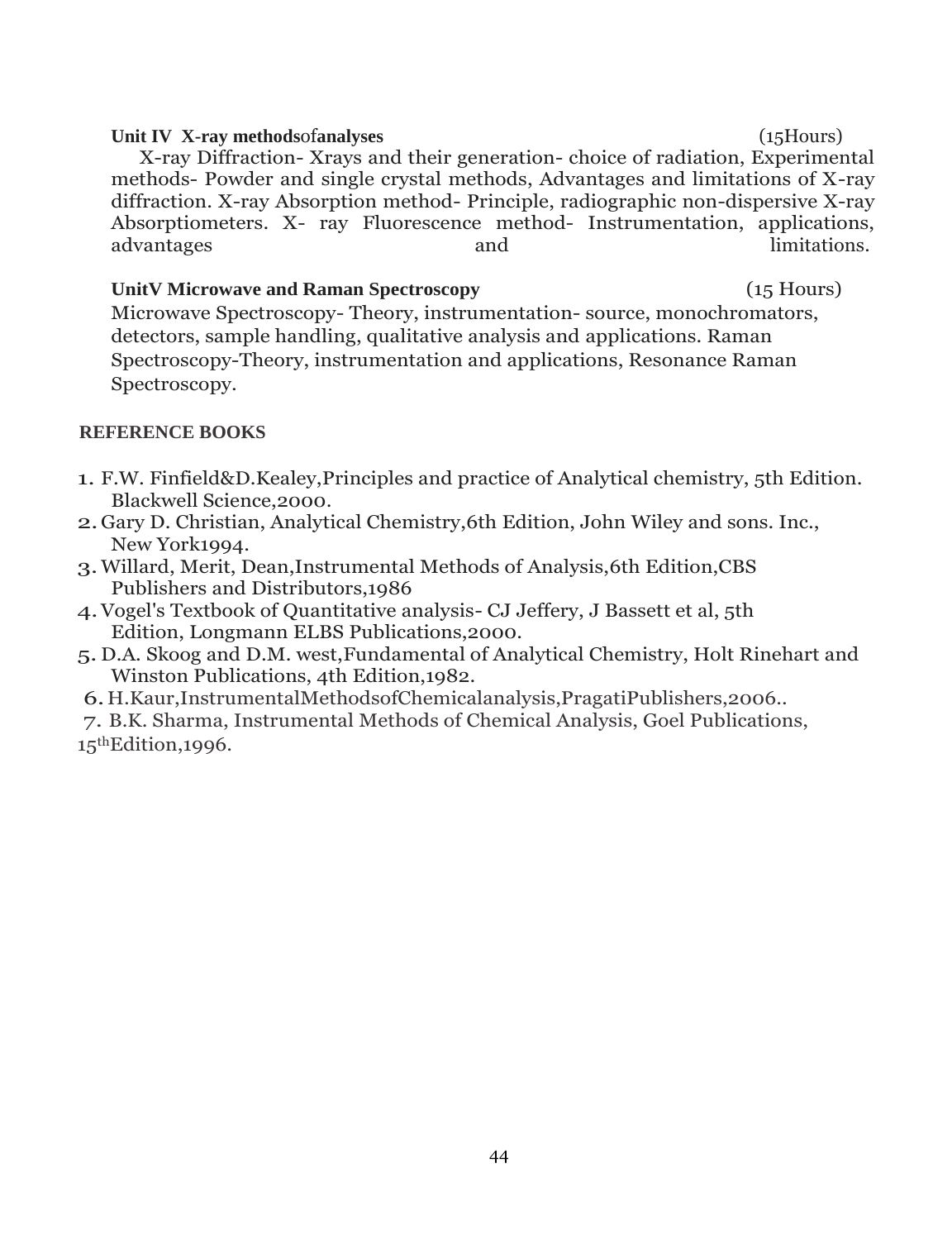# **M.Sc. ANALYTICAL CHEMISTRY SEMESTER III CORE – XIII ANALYTICAL CHEMISTRY-II**

**(75 Hours)**

# **OBJECTIVE**

i) To study in detail about Basic separation techniques, Chromatographic techniques, Computers in chemistry, surface chemistry and Superconductors

# **Unit I Basic separation techniques- I** (15Hours)

General aspects of separation techniques- Role of separation technique in analysis, Classification choice of separation method distribution processes, discrete and continuous equilibrium, distribution behavior and chemical structure, errors resulting from separation process. Extraction- Distribution law and derivation, solvents and their choice, techniques- batch and continuous, multiple extraction, column and their choice, extraction of solids and their applications. Precipitation and crystallization- Theory and mechanism of fractional precipitation and crystallization, Variables and control of variables, type of precipitation and their applications.

# Unit II Chromatographic Techniques-I (15Hours)

Thin layer chromatography- Techniques and applications, Modified stationary phases. Ion- exchange chromatography- Techniques and applications. Gas chromatography- Types and nature of stationary and mobile phase, solid supports and their choice, columns- packed, open and capillary, sampling methods, instrumentation, detectors and applications

# Unit **III** Chromatographyic Techniques-II (15Hours)

- Gel permeation chromatography- Instrumentation, heterogeneity factor, determination of molecular weights- weight average and number average, analytical and industrial applications.
- Liquid chromatography- High pressure liquid chromatography- Theory and equipment, types of pumps and their choice, types of columns, large scale separation, applications in analytical and in industry.
- New development in chromatography- Plasma chromatography and super critical fluid chromatography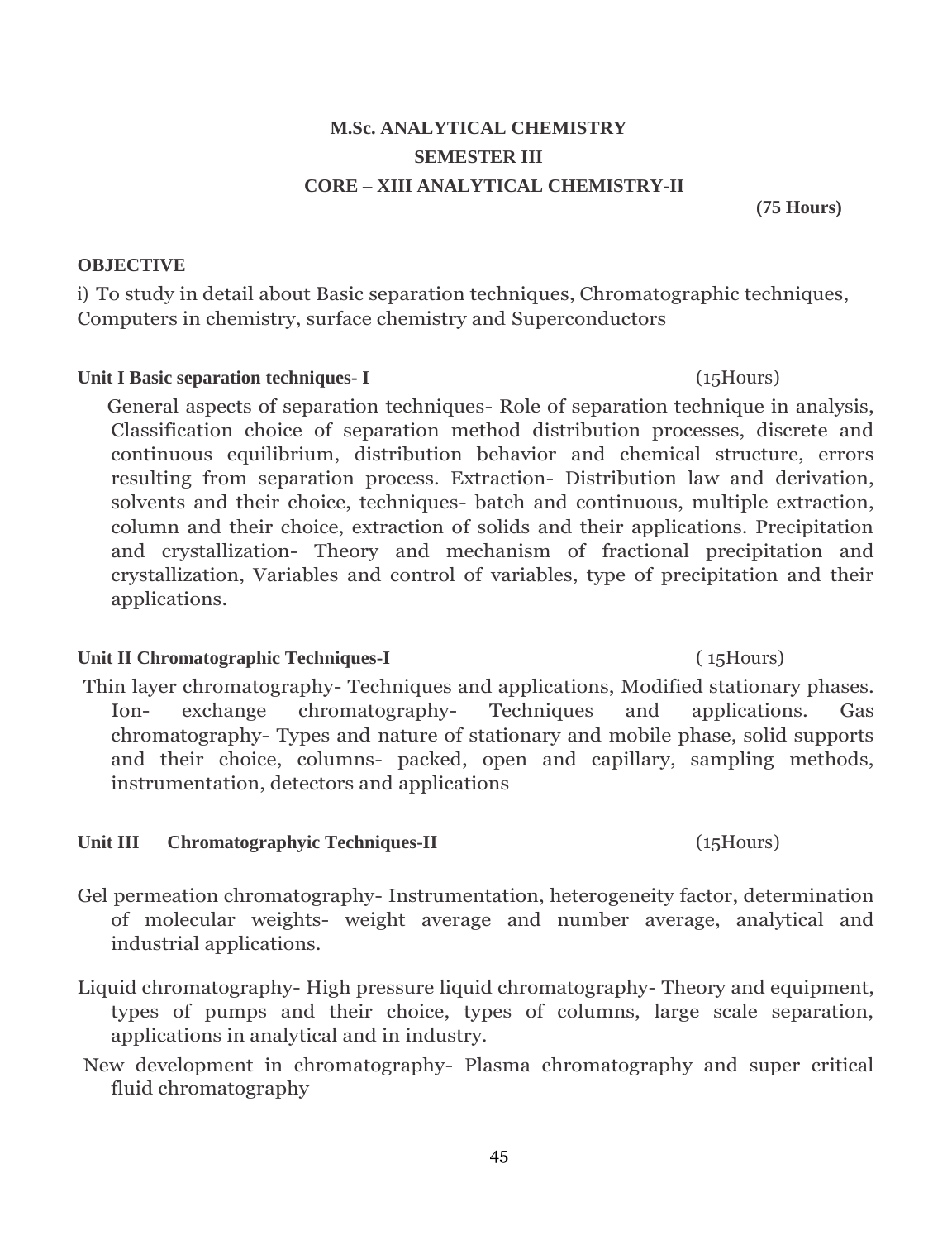# **Unit IV Computers in Chemistry** ( 15 Hours )

Computers in chemistry-Basic structure of a computer, input/ output devices, memory and storage systems, central processing unit, peripherals, computer codes and arithmetic, binary number systems, floating point representations, floating point arithmetic and computational errors. Programming in BASIC only for calculation of equilibrium constants, pH of a buffer, Potentiometric titrations and standard deviation.

### Unit V Surface Chemistry and Superconductors (15Hours)

Surface chemistry - Mechanism of catalytic reactions on the surfaces- diffusion of reactants to the surfaces, adsorption of reactants, reaction within the absorbed layer, desorption of the products, diffusion of the products away from the surface. The mechanism of chemisorption on metal, the formation of chemisorption layer, the character and nature of the chemisorption bond. Superconductors- Discovery of Superconductors, Meissner effect, Type I and II conductors, High Tc superconductors and their applications.

# **REFERENCE BOOKS**

- 1. H. Kaur, An Introduction to Chromatography, Pragati Publishers2006,
- 2. Willard, Merit Dean and Settle, Instrumental Method of Analysis, CBS Publishers and Distributors, IV Edition,1989.
- 3. D.A. Skoog and D.M. West, Fundamentals of Analytical Chemistry, Holt Rinehart and Winston Publications, IV Edition,1982.

4. Vogel's Textbook of Quantitative analysis- CJ Jeffery, J Bassett et al, 5th Edition, Longmann ELBS Publications,2000.

5. B.K.Sharma, Instrumental Methods of Chemical Analysis, Goel Publications, 15thEdition,1996.

6.K.V. Raman, Computers in chemistry, Tata Mc Graw Hill, New Delhi, 1993. 7 Joi, Khachan& Stephen,Superconductivity.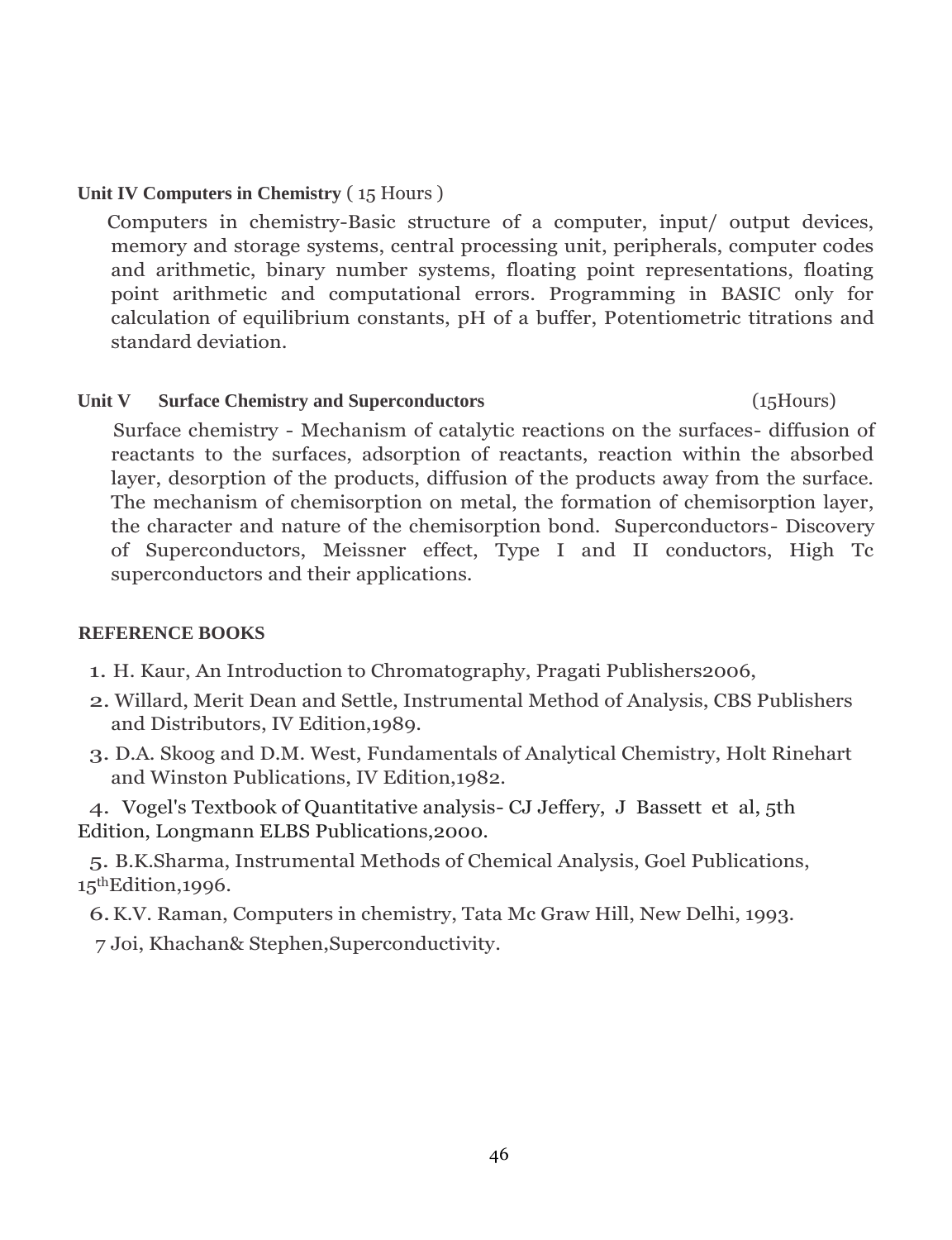#### **M.Sc. ANALYTICAL CHEMISTRY SEMESTER III ELECTIVE PAPER –II SPECTROSCOPY**

#### **OBJECTIVES**

**(75 Hours)**

1. To study in detail about UV-VIS, IR,NMR, 13C NMR, EPR, Mossbauer spectroscopic and Mass spectrometry techniques

2. To develop problem solving skills from various type of spectra

# **UNIT I UV-VIS ANDIRSPECTROSCOPY (15Hours)**

- UV-VIS- The nature of the electronic excitations, origin of UV band structure and the principle of absorption, chromophores and auxochromes, factors affecting intensity- solvent effects and position of absorption bands- dienes, polyenes and enones Woodward- Fisher rules for dienes, enones and aromatics-calculation of λmax for organic molecules- applications of UV-spectroscopy.
- IR- IR absorption process, modes of stretching and bending vibrations, bond properties and their relations to absorption frequencies, Characteristic group frequencies of aliphatic and aromatic organic molecules, carbonyl, carboxylic acid, ester, alcohol, phenol and amides. Factors influencing vibrational frequencies, interpretation of IR spectra of organic molecules- applications of IR-spectroscopy.

# **UNIT II NMR SPECTRSCOPY–I (15 Hours)**

<sup>1</sup>H NMR- principle - Shielding and deshielding - chemical shift, factors influencing chemical shift – magnetic anisotropy- Spin – spin splitting- (n+1rule), Coupling constant –Pascal's triangle, calculation of coupling constants, mechanism of coupling (one bond, germinal, vicinal and long range coupling), First order & non first order spectra - Chemical & magnetic equivalence, shift reagents, NMR instrumentation– Applications

# **UNIT III NMR SPECTROSCOPY – II (15 Hours)**

<sup>13</sup>C NMR - The 13C nucleus – Chemical shifts –Modes of couplings and multiplicityproton coupled <sup>13</sup>Cspectra, Homonuclear and heteronuclear decoupling–NOE-Broad band decoupling – Off resonance decoupling –intensity of signals, Chemical shift equivalence, equivalent carbons, chemical shifts of 13C nuclei, DEPT technique, comparison of 1H and 13C NMR, 2D NMR-COSY and HETCOR techniques-simple molecules and applications of <sup>13</sup>C NMR.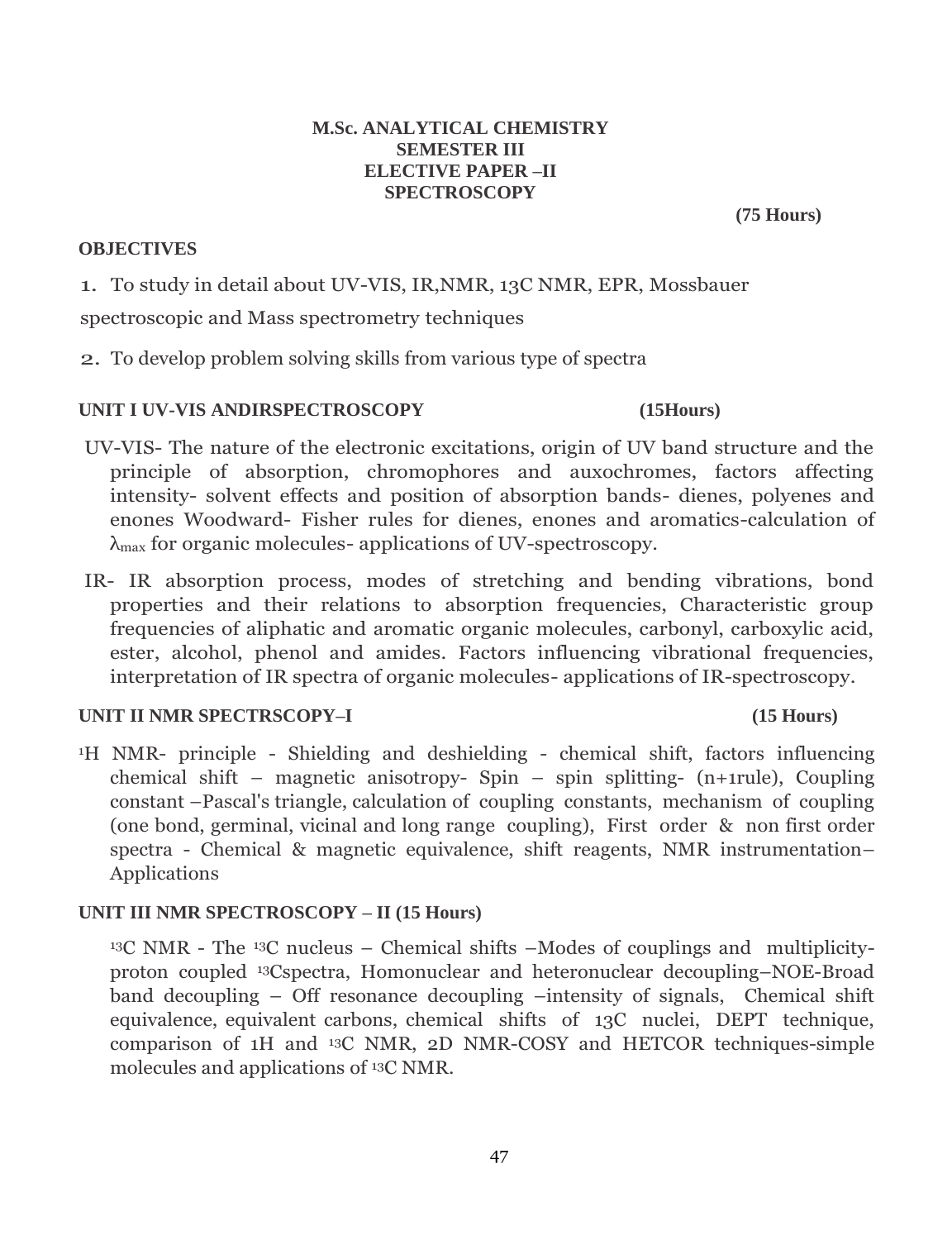# **UNIT IV EPR AND MOSSBAUER SPECTROSCOPY (15Hours)**

EPR- introduction- factors affecting the g-value, limitations , instrumentation, electron nucleus interaction, hyperfine interactions-isotropic and anisotropic coupling constants – spin Hamiltonian-applications

Mossbauer spectroscopy – Principle, Instrumentation, Doppler shift, Isomer shift, Quadrupole splitting, Magnetic interaction, Magnetic hyperfine splitting and selection rules. Instrumentation and its Applications-Mossbouer spectra of high and low spin Fe and Sn compounds.

# **UNIT V MASS SPECTROMETRY AND SPECTROSCOPIC APPLICATIONS (15 Hours)**

Mass spectra- Basic principle, molecular ion peak, base peak, meta stable ion peak, isotopic peaks, Nitrogen rule, ring rule, Mc-Lafferty rearrangement, rules for fragmentation pattern, Examples of mass spectral fragmentation of organic compounds (alkanes, aromatic hydrocarbons, alkyl halides, aldehydes, ketones, alcohols, acids and esters).

Spectroscopic applications: Structural elucidation of simple organic molecules using UV-VIS, IR, Proton NMR spectroscopy and Mass spectrometry

- 1. WilliamKemp,OrganicSpectroscopy,3rdedition,ELBSPublications,1975.
- 2. JagMohan,OrganicSpectroscopy,NarosaPublishingHouse,2ndEdition,2009.
- 3. B.K. Sharma, Spectroscopy, Goel Publishing House,2011
- 4. G.W.Ewing,Instrumentalmethodsofchemicalanalysis,McgrawHillpub,1975
- 5. P.S.Kalsi, Spectroscopy, New Age International (P) Ltd, reprint 2009
- 6. D. L. Pavia, G.M. Lampman & G.S.Kriz Introduction to Spectroscopy, 3rd Edition, Brooks/Cole Publications,2008,
- 7. R.M. Silverstein, F.X. Webster, Spectrometric Identification of Organic Compounds, 6th Edition, John Wiley Publications,2009.
- 8. R.S. Drago, Physical Methods in Inorganic Chemistry, Reinhold Saunders College Publishing,1977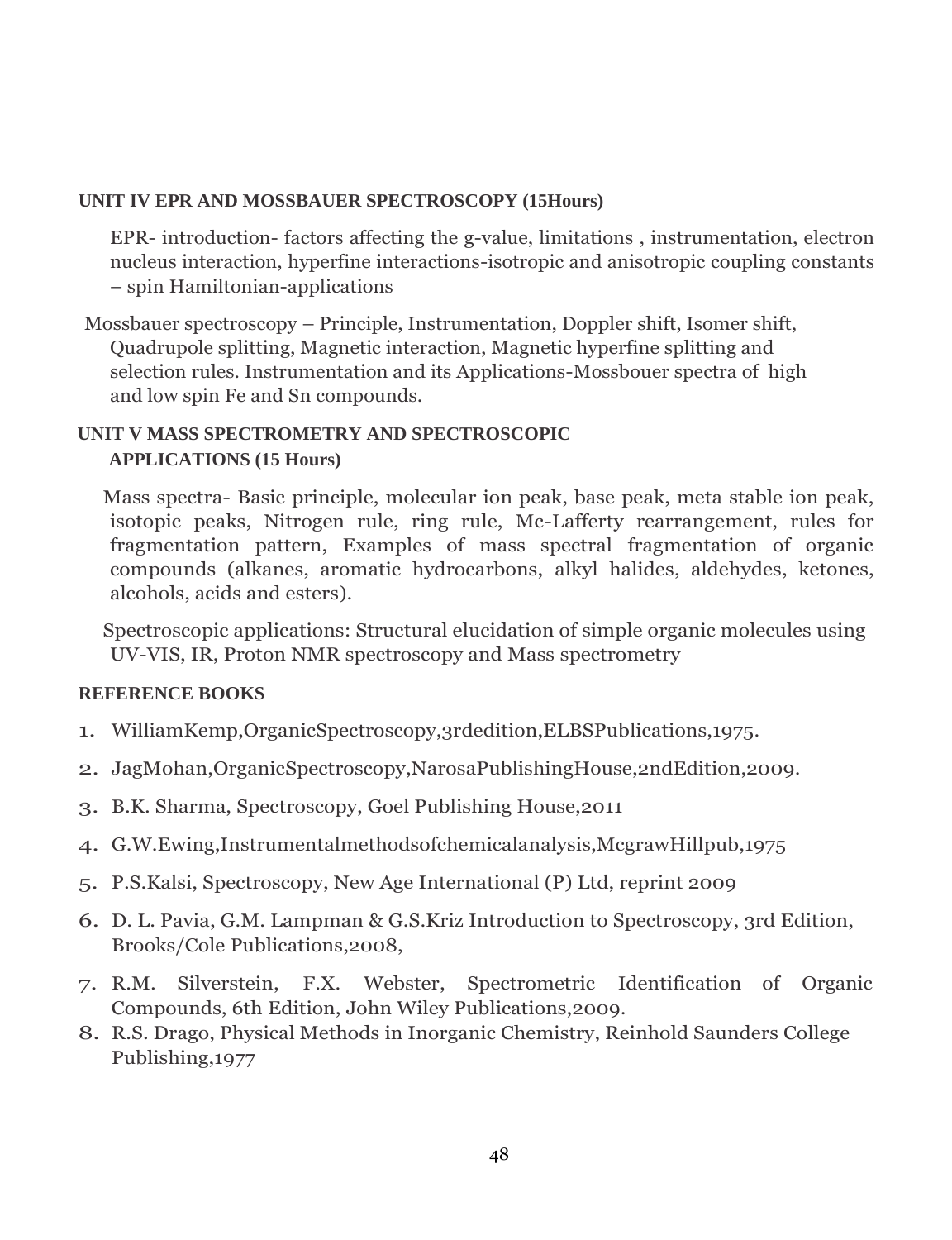#### **M.Sc. ANALYTICAL CHEMISTRY SEMESTER III Elective – III Electroanalytical Techniques**

**(75 Hours)**

## **OBJECTIVES**

1) To learn about the basic concept of electroanalytical chemistry

2) To study the principle, instrumentation and applications of various analytical techniques

UnitI **D.C.Polarography** and Voltametry (15 Hours) Polarography- Theory, instrumentation, DME, diffusion and kinetic and catalytic currents, current- voltage curves for reversible and irreversible systems, qualitative and quantitative applications of polarography to organic and inorganic systems. Derivative polarography, Test polarography, Pulse polarography- Normal and derivative, square wave polarography and AC polarography. Linear sweep and cyclic voltametry, acidic and cathodic stripping voltametry.

### **Unit II Amperometric titrations** (15 Hours)

Amperometric titrations- Theory, instrumentation, types of titration curves, successive titrations and two indicator electrodes- applications. Technique of amperometric titrations with the dropping mercury electrode - Titration with the rotating platinum micro electrode. Examples of amperometric titrations using a single polarized electrode, biamperometry- Theory and applications.

#### **Unit III Coulometric and Electrogravimetric Analysis** (15 Hours)

Coulometric Analysis - Theory, Faraday's laws, Coulometers - types of macro and micro techniques, Coulometric titrations, external and insitu generation, coulogravimetry and applications, Elementary aspects of chrono coulometry. Electrogravimetry- Theory, order of deposition, over potential, polarization curves, constant potential and consecutive deposition, selective deposition, constant current deposition, assembly of electrode and deposition of complex ions. Micro electrode deposition including radioactive metal ions and its applications.

#### **Unit IV Fluorimetry, Phosphorimetry, Nephelometry and Turbidimetry**(15 Hours)

Fluorimetry and Phosphorimetry-Theory of Fluorescence and Phosphorescence, Instrumentation and applications of Fluorimetry and Phosphorimetry. Nephelometry and Turbidimetry-Tyndall, Rayleigh and Raman scattering. Theory, instrumentation and applications.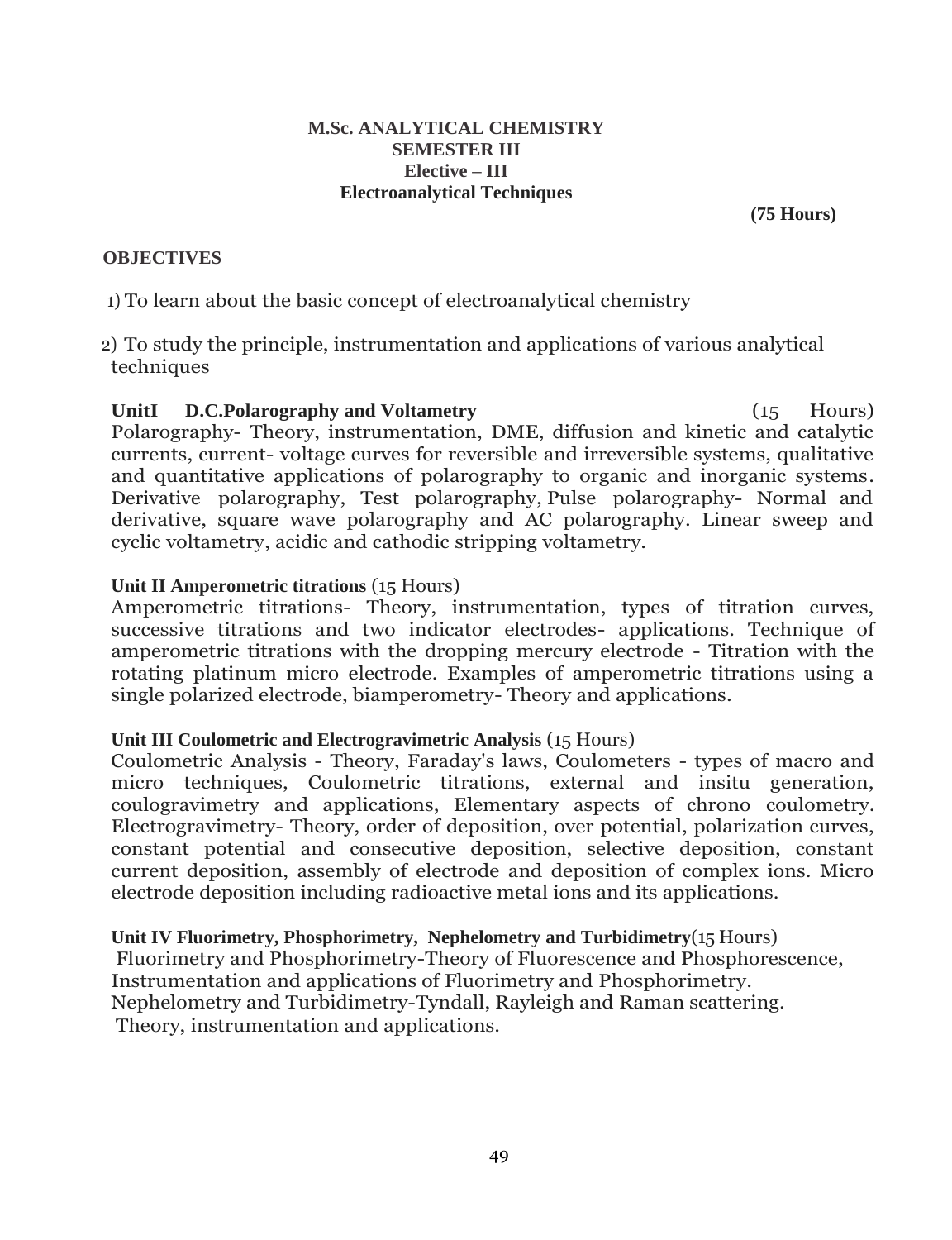#### **Unit V Electrophoresis and Magnetic method of Analysis** (15 Hours)

Electrophoresis- Introduction, PaperElectrophoresis-Principle, instrumentation and applications. Capillary Electrophoresis-Principle,instrumentation and applications. Magnetic method of Analysis- Magnetic susceptibility and its measurements, Guoy's, Quink's, Currie's and Ranking's balances. Applications to simple compounds and transition metal complexes.

- 1) Willard, Merit Dean and Settle, Instrumental Methods of Analysis, CBS Publishers and Distributors, IV Edn,1986.
- 2) A.I. Vogel, Text Book of QuantitativeInorganic Analysis, ELBS III and IV Edn.
- 3) D.A. Skoog and D.M. West, Fundamentals of Analytical Chemistry, Holt Rinehart and Winston Publications, IV Edn,1982.
- 4) F.W. Finfield & D.Kealey, Principles and Practice of Analytical chemistry, 5th Edition. BlackwellScience,2000.
- 5) Gary D. Christian, 6th Edition, . Analytical Chemistry, John Wiley and sons. Inc., New York1994.
- 6) H.Kaur,InstrumentalMethodsofChemicalanalysis,PragatiPublishers,2006.
- 7) B.K.Sharma, Instrumental Methods of Chemical Analysis, Goel Publications, 15th Edition,1996.
- 8) Skoog, Holler, Niemann, Principal of Instrumental Analysis, 5th Edition, Harcourt College Publishers,1998,
- 9) Z. Smith, Heinemann Chromatographic and Electrophoresis Techniques, Interscience,1960,
- 10) Electrophoresis M.A.L. Melvin, John Wiley & Co,987.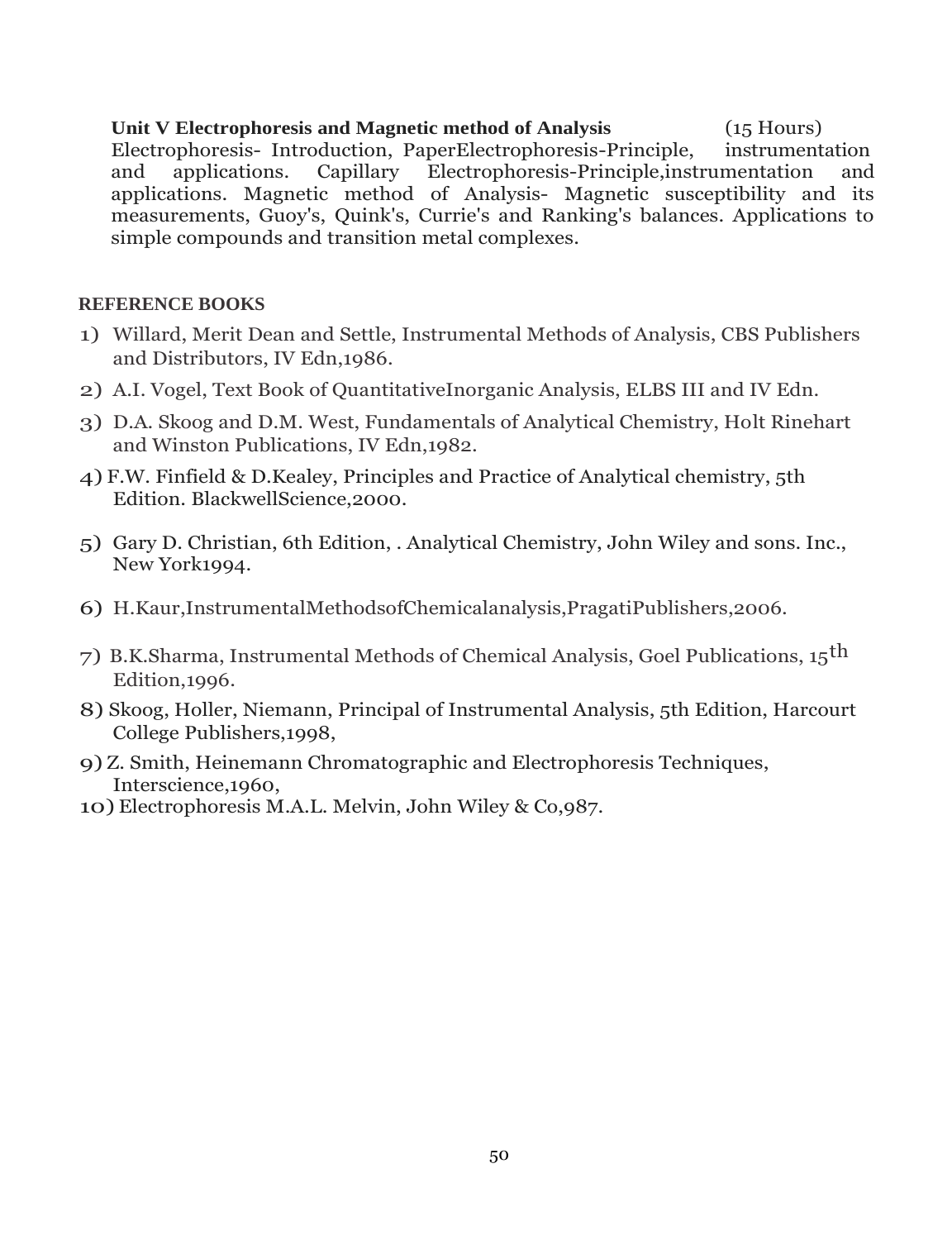#### **M.Sc. ANALYTICAL CHEMISTRY**

#### **SEMESTER IV**

#### **CORE – IX ANALYTICAL CHEMISTRY–III**

#### **OBJECTIVES**

To study in detail about Surface imaging and other analytical techniques

#### **Unit I Surface Analysis chemistry** (15 Hours)

Surface imaging-Principle, Instrumentation and applications. Scanning Electron Microscopy (SEM), Secondary Auger Microscopy (SAM), Scanning Probe Microscopy (SPM), Scanning Tunneling Microscopy (STM) and Transmission Electron Microscopy (TEM) - Principle, Instrumentation and applications.

#### **Unit II Polari meter and Refractometry** (15 Hours)

- Polarimeter-Theory, Instrumentation, specific and molecular rotations and applications, SpectroPolarimeter, Refractometry- Theory, Instrumentation, specific and molecular refraction, Abbe, Pulfrich and Immersion types and applications.
- **Unit III Atomic Absorption Spectroscopy and Atomic Emission Spectroscopy**

(15 Hours)

- Atomic Absorption Spectroscopy Principle, Instrumentation and applications. Atomic Emission Spectroscopy - Principle, Instrumentation, Source of excitation and applications.
- **Unit IV Photo Acoustic Spectroscopy and Electron Spectroscopy for chemical analysis** (15Hours)
- Photo Acoustic Spectroscopy-Principle, Instrumentation and applications. Electron Spectroscopy for Chemical Analysis (ESCA) - Principle, Chemical shift and analytical applications.

# Unit V AdvancedMassSpectrometry (15Hours)

Mass Analyzers - Quadruple, Ion traps and Time of flight (TOF) Mass analyzers, Mass Spectrometry - Tandem Mass Spectrometry - Instrumentation and applications. Hyphenated Techniques – GC-MS- Principle, Instrumentation and applications. LC-MS - Principle and Instrumentation. ICP-MS - Principle, Instrumentation and applications.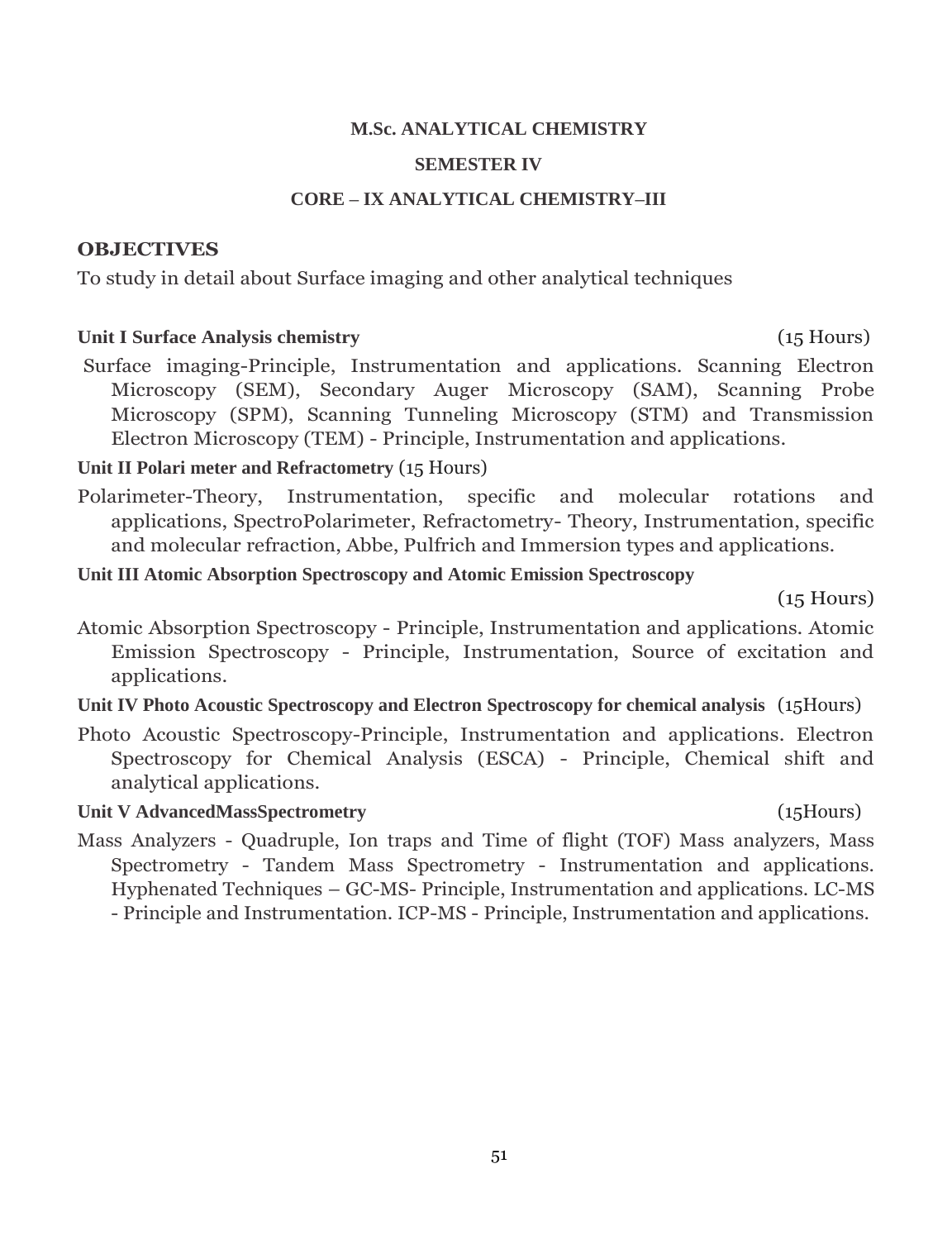# **REFERENCE BOOKS**

- 1. D.A. Skoog and D.M. West, Fundamentals of Analytical Chemistry, HoltRinehart and Winston Publications, IV Edition,1982.
- 2. D.A. Skoog, Principles of Instrumental Analysis, Saunders College Pub. Co, III Edition,1985.
- 3. A.I. Vogel, Text Book of Quantitative Inorganic Analysis, ELBS III and IVEdition.

4. Willard, Merit Dean and Settle, Instrumental Methods of Analysis, CBS Publishers and Distributors, IV Edn,1986.

- 5. F.W. Finfield & D.Kealey, Principles and practice of Analytical chemistry, 5th Edition, Blackwell Science,2000.
- 6. Gary D. Christian, Analytical Chemistry, 6th Edition, John Wiley and sons. Inc., New York,1994.
- 7. H.Kaur,InstrumentalMethodsofChemicalanalysis,PragatiPublishers,2006.
- 8.B.K. Sharma, Instrumental Methods of Chemical Analysis, Goel Publications, 15thEdition,1996.
- 9. Robert A.W.Johnstone and Molcolm. E. Rose, Mass SpectrometryforChemist and Biochemist, 2ndEdition.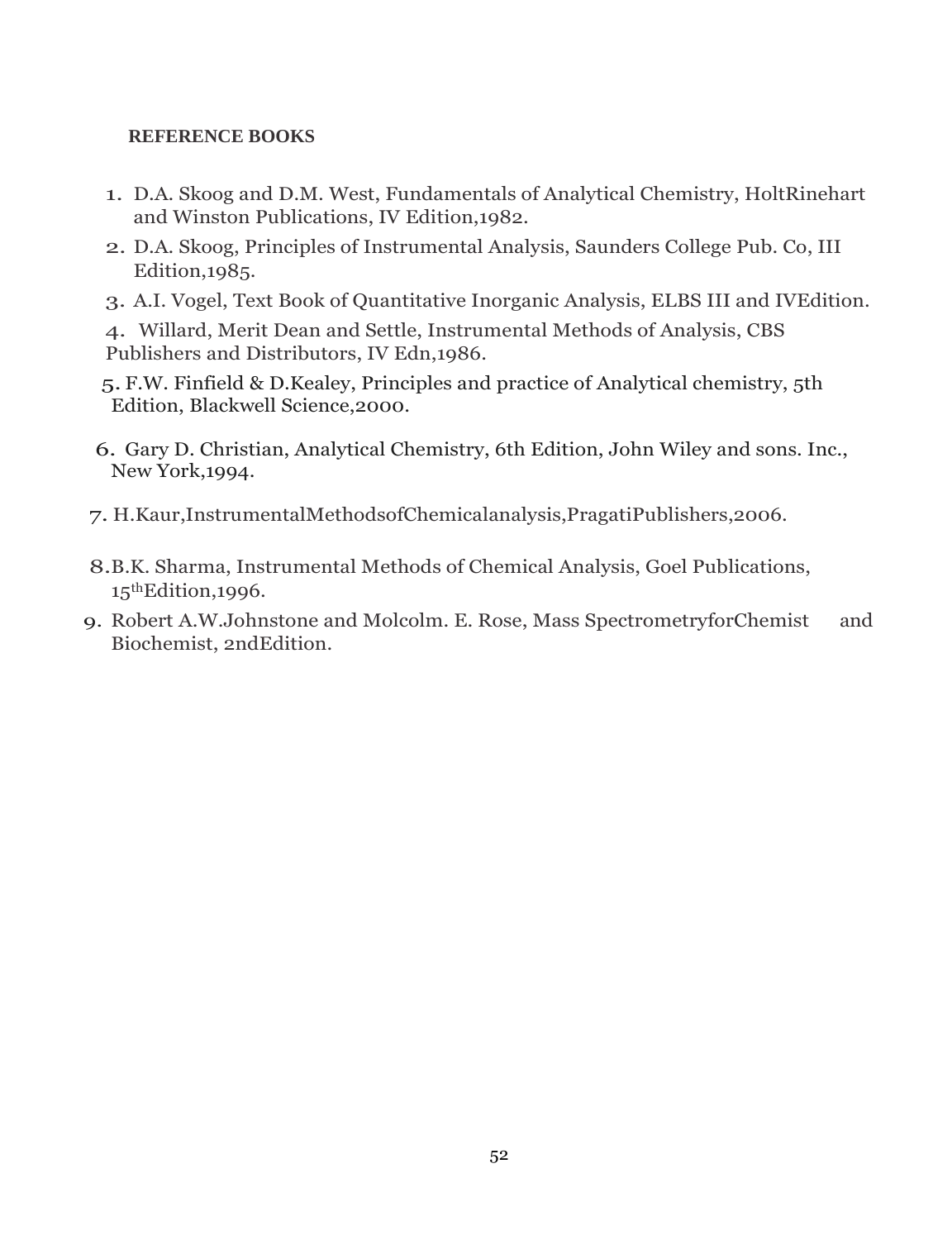# **M.Sc. ANALYTICAL CHEMISTRY**

# **SEMESTER IV ELECTIVE PAPER - IV - ANALYSIS OF MATERIALS**

#### **OBJECTIVE**

To study in detail about analysis of water, drinking water, sewage water, soil, fertilizers, pesticides, food, food additives and clinical analysis.

# Unit I Analysis of water **(15Hours)**

Analysis of water- Dissolved solids, Acidity, Alkalinity, Estimation of dissolved chloride, fluoride, calcium, magnesium, manganese, zinc, dissolved oxygen, BOD,COD and Bacterial examination of water.

# **Unit II Drinking water and Sewage water treatment-**

Drinking water treatment - Estimation of temporary and permanent hardness, Characteristics of water, WHO and Indian standards, Removal of coarse, dispersed and colloidal impurities from water, Coagulation of water, Sterilisation and disinfection of water- Chemical and Physical methods of sterilization. Sewage Water Treatment- Properties of sewage water, Decomposition of sewage- Types of Aerobic biological Oxidation plants and Anaerobic biological Oxidation, plants.

# **Unit III Agricultural Analysis (15 Hours)**

Soil Analysis- Determination of soil moisture, pH, conductivity, total organic matter, nitrogen, phosphorus, potassium, sulfur, manganese and other metals in soil

Analysis of Fertilizers-Determination of moisture by Karl Fischer titration methods. Determination of Ammonical nitrogen and Ammonical nitrate nitrogen.

Analysis of Pesticides-Analysis of organophosphorus pesticides. Determination of Malathion, Methyl malathion and DD residues in vegetable and food grains.

# **Unit IV Analysis of Food and Food additives (15Hours)**

Food adulteration, common adulterants in food, Contamination of food stuffs. Microscopic examination for food adulterants. Chemical and Instrumental Analysis of food additives- Preservatives, Food colorants, Antioxidants, Sweeteners, stabilizers, Thickeners, Clarifying and Bleaching agents.

# **[75 Hours]**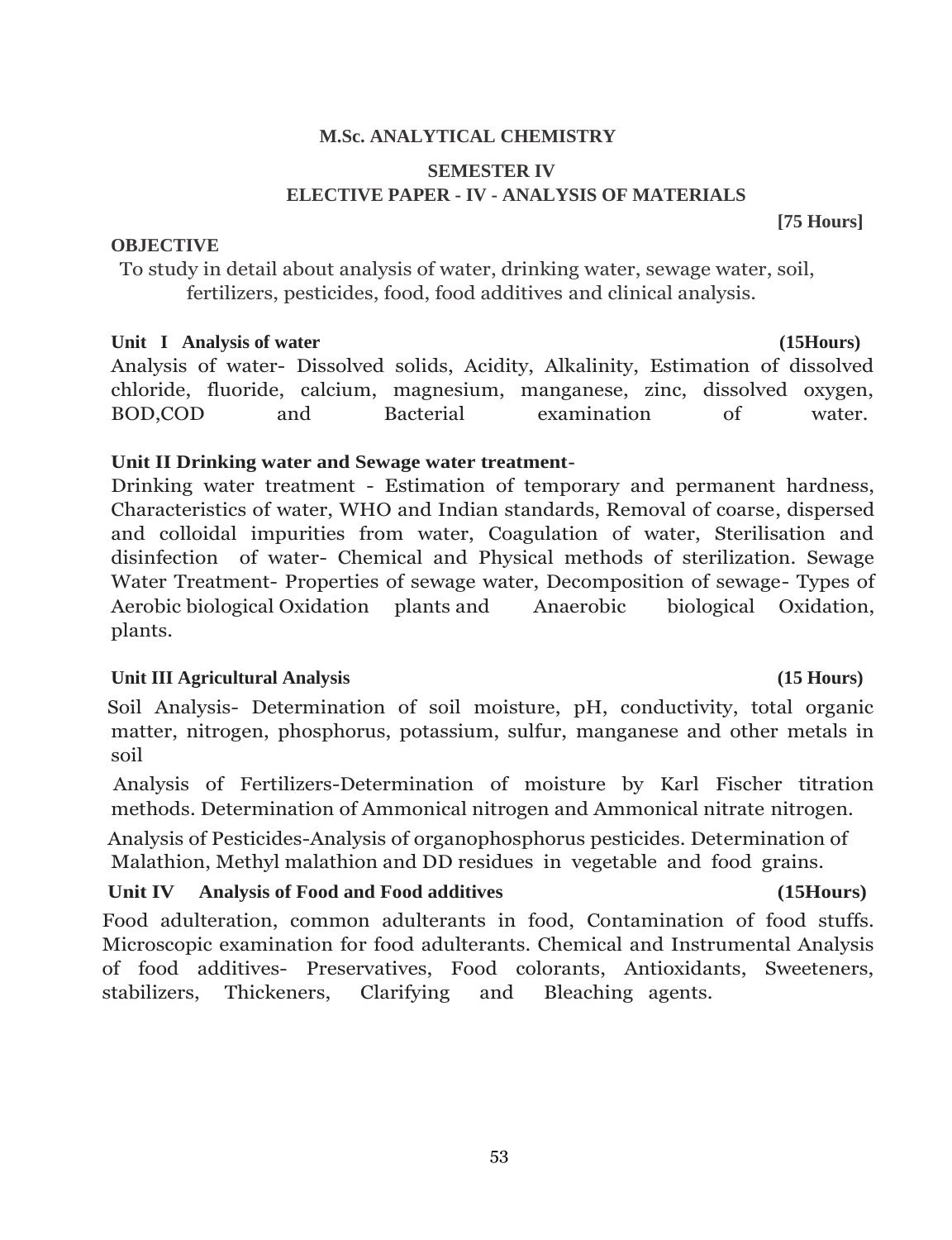# **Unit V Clinical Analysis (15 Hours)**

Analysis of Carbohydrates and their significances- Fasting, random and post pandrial glucose tests, Estimation of glucose in serum, Analysis of lipids andtheirsignificances-Testforcholesterol.Analysisofproteinandtheirsignificances- Estimation of total protein in serum. Analysis of major metabolites and their significances- Determination of blood urea and creatinine in urine. Analysis of ions and their significances-Estimation of Na, K, Ca, bicarbonates and phosphate in serum. Analysis of Hormones and their significances-ELISA and RIA.

- 1. B.K. Sharma, Environmental Chemistry, Goel Publishing House, Meerut,
- 2. S.M.Khopkar, Environmental Pollution Analysis, Wiley EasternLimited,1995,
- 3. HLS Tandon, Methods of Analysis of Soil, Plants, water and Fertilizers- Ed, FDCO Publications, New Delhi,1999,
- 4. ShaliniSehgal, A Laboratory Manual of Food Analysis.
- 5. S.S.Nielsen, Introduction to Chemical Analysis of Food.
- 6. Kenneth. A. Connors, Text Book of Pharmaceutical Analysis- John Wiley & sons,1999,
- 7. P.Primoo, PharmaceuticalAnalysis-CBSPublishers.NewDelhi,1999.
- 8. G.D. Christan, Analytical Chemistry, J. Willey.
- 9. A.I. Vogel, Text Book of Quantitative Inorganic Analysis, ELBS III and IVEdn.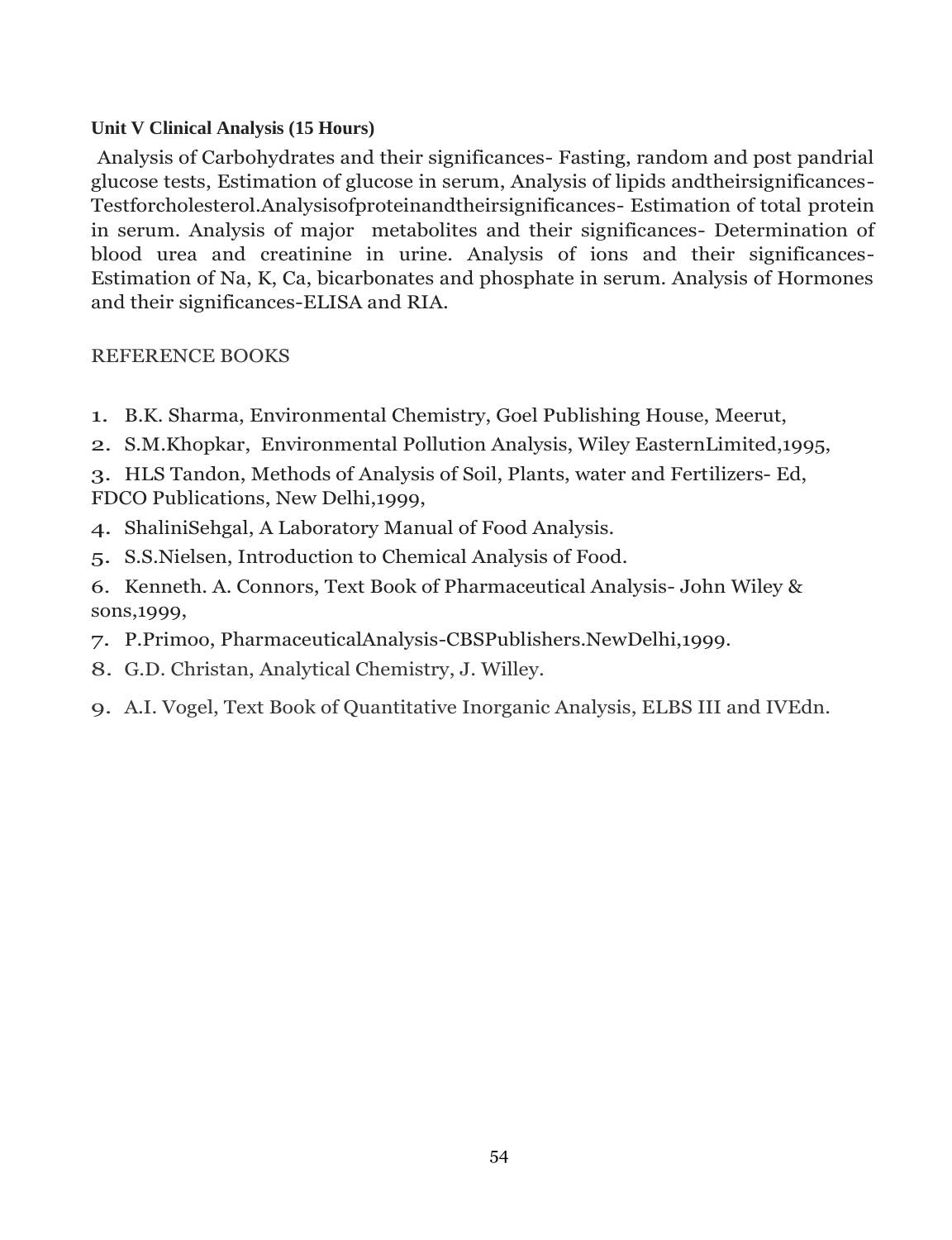# **M.Sc. ANALYTICAL CHEMISTRY SEMESTER IV CORE PRACTICAL - IV ANALYTICAL CHEMISTRY PRACTICAL – I**

# **OBJECTIVES**

To understand and apply the concepts of electrochemistry in Conductometry and Potentiometry experiments.

### **Conductometric experiments**

- 1. Determination of equivalent conductance of a weak acid at different concentrations and verify Ostwald's dilution law and calculation of the dissociation constant of the acid.
- 2. Determination of equivalent conductivity of a strong electrolyte at different concentrations and examine the validity of the Onsager's theory as limiting law at high dilutions.
- 3. Conductometric titrations of a mixture of HCl and CH3COOH against Sodium hydroxide.
- 4. Compare the relative strength of acetic acid and monochloroacetic acid by conductivity method.

# **Potentiometric experiments**

- 5. Determination of the activity coefficient of an electrolyte at different molalities by emf measurements.
- 6. Determination of the dissociation constant of acetic acid by titrating it with sodium hydroxide using quinhydrone as an indicator electrode and calomel as a reference electrode.
- 7. Determination of the strength of a given solution of KCl using differential potentiometric titration technique.
- 8. Determination of the PH of a given solution by emf method using hydrogen electrode and quinhydrone electrode.
- 9. Determination of the formation constant of silver ammonia complex and stoichiometry of the complex potentiometrically.
- 10.Solubility and solubility products by emf method.
- 11. Determination of the activity coefficient of Zinc ions in the solution of 0.002M Zinc sulphate using Debye-Huckel Limiting law.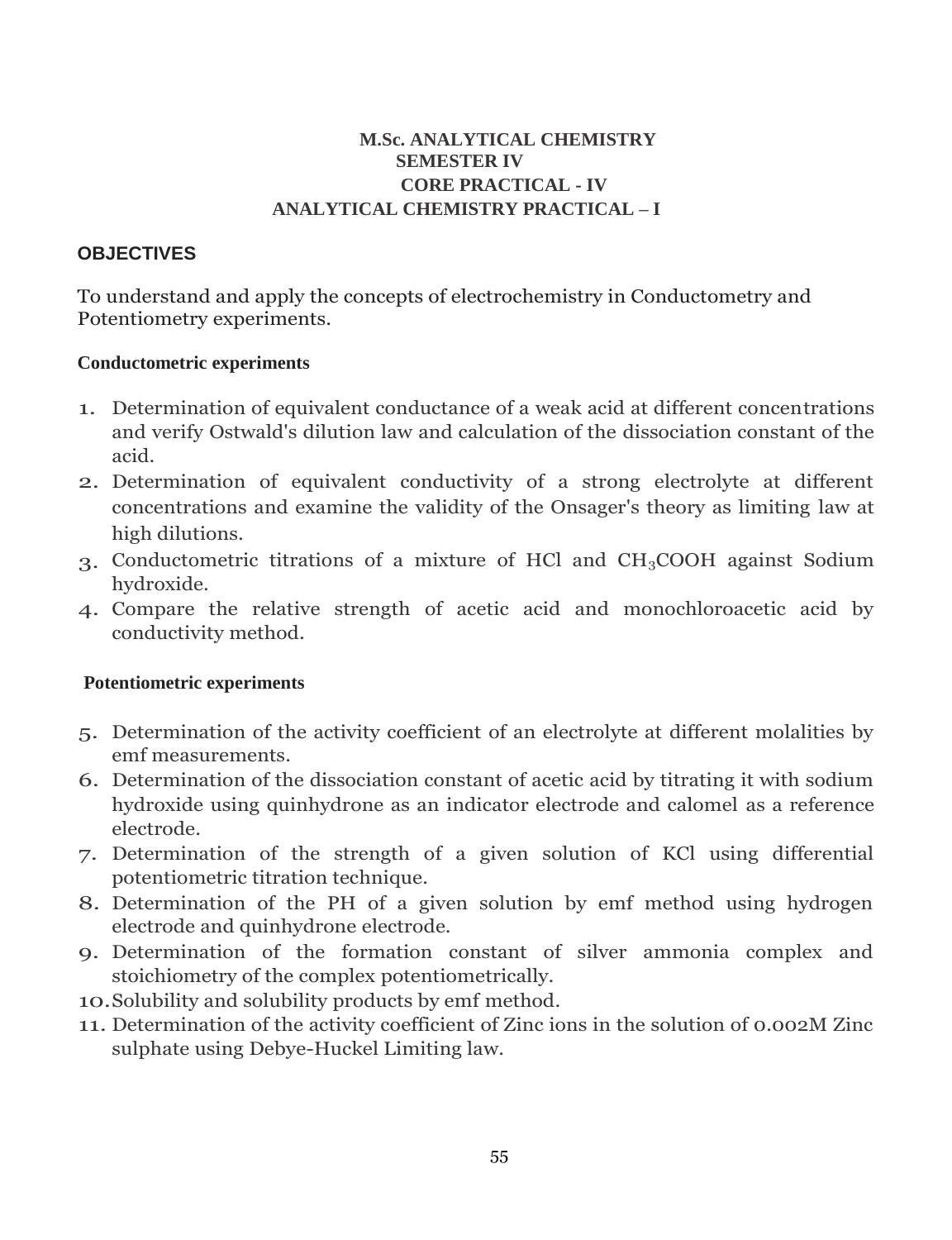- 12.Determination of solubility product of Silver bromide and calculate its solubility in water and 0.1 M and 0.01 M KBrO<sub>3</sub>using Debye-Huckel limiting law.
- 13.Determination of the electrode potentials of Zn and Ag electrodes in 0.1 M and 0.001M solutions at 298 K and find the standard potentials for these electrodes and test the validity of Nernst equations.
- 14.Determination of Hardness of water by titrimetric method.
- 15.Determination of COD and BOD.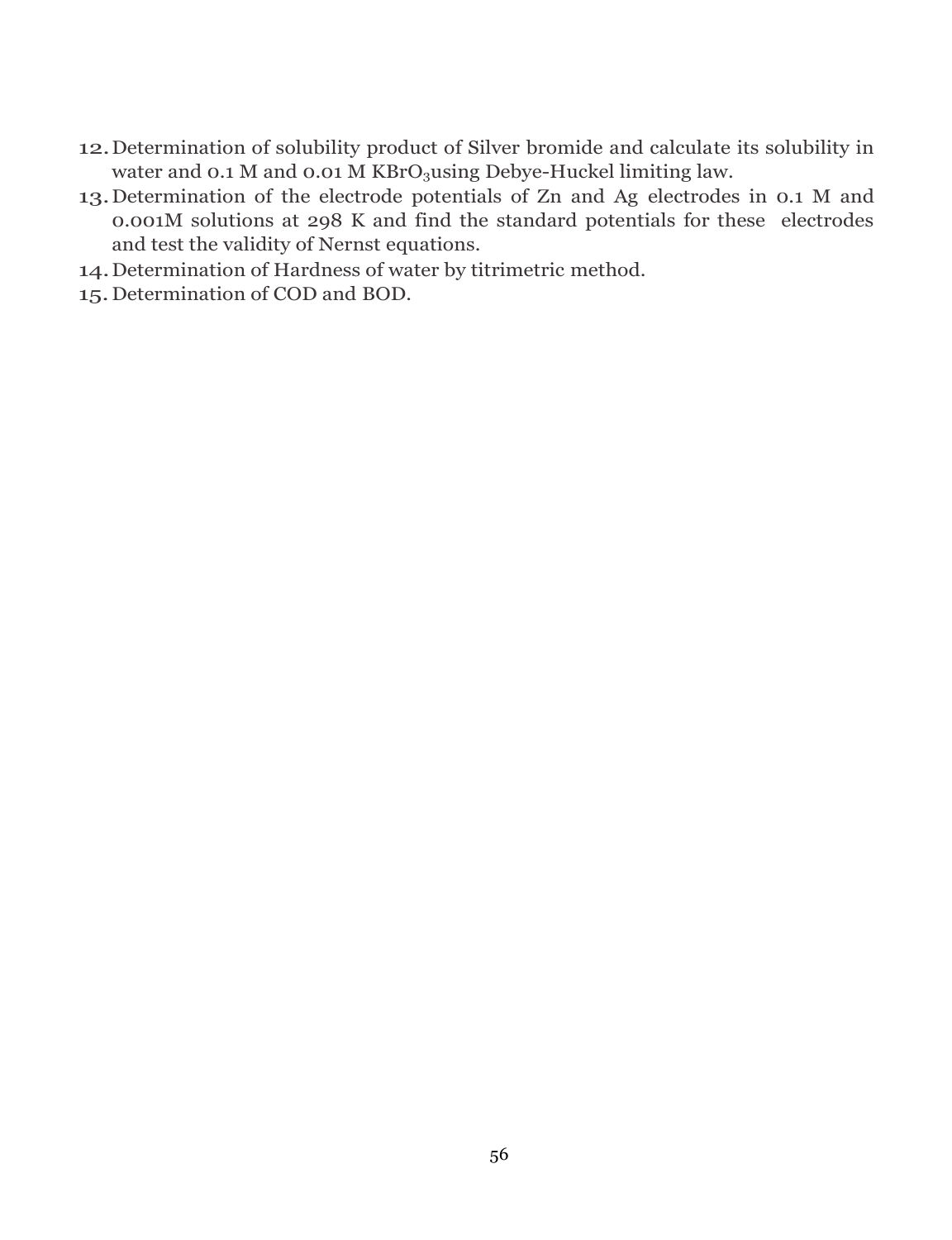# **M.Sc. ANALYTICAL CHEMISTRY SEMESTER IV CORE PRACTICAL - V ANALYTICAL CHEMISTRY PRACTICAL – II**

# **OBJECTIVE**

To develop analytical skill in Estimation of organic compounds, Extraction of natural products, Separation of mixture of compounds by Chromatographic techniques, Quantitative analysis of complex materials, Analysis of Ores and Alloys.

# **I ORGANICESTIMATION**

Estimation of the following organic compounds:

- 1. Phenol
- 2. Aniline
- 3. Methyl Ketone
- 4. Glucose
- 5. Iodine value of an oil
- 6. Saponification value of an oil

# **IIEXTRACTIONOFNATURAL PRODUCTS**

- 1. Caffeine from tealeaves.
- 2.Citric acid from lemon.

# **III CHROMATOGRAPHICSEPARATIONS**

- 1. Column chromatography : separation of a mixture of ortho and para-Nitroanilines.
- 2. Thin layer Chromatography: separation of a mixture of ortho and para– Nitroanilines.
- 3. Paper chromatography identification of natural alpha aminoacids.

# **IV Quantitative analysis of complex materials**

**A) Quantitative analysis of the following mixture**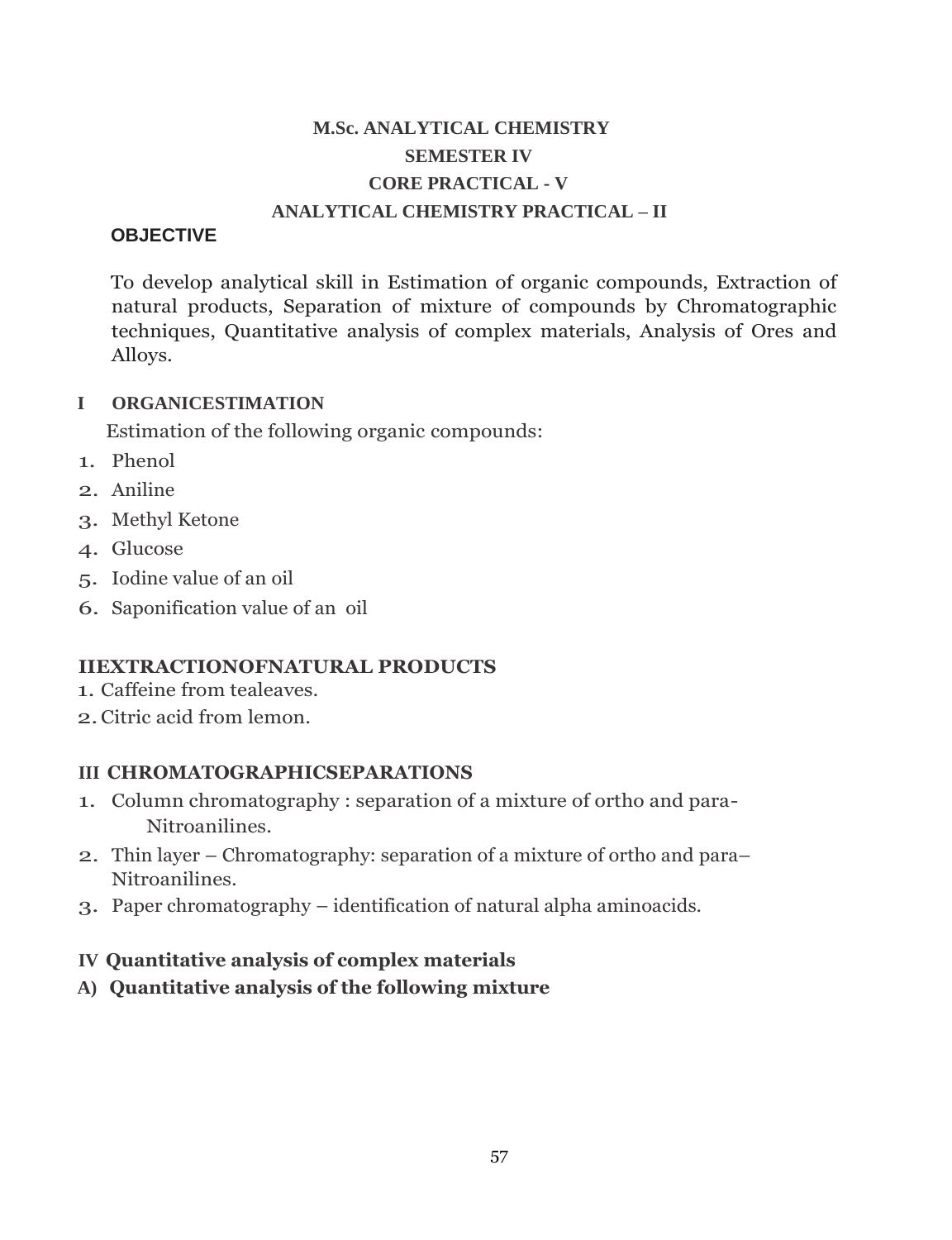- 1. Iron and magnesium
- 2. Iron and nickel
- 3. Copper and nickel
- 4. Copper and Zinc
	- **B) Analysis of Ores**
- 1. Determination of percentage of calcium and magnesium indolomite.
- 2. DeterminationofpercentageofMnO2inpyrolusite
- 3. Determination of percentage of lead ingalena. **C) Analysis of Alloys**
- 1. Determination of tin and lead in solder
- 2. Determination of copper and zinc in brass.
- 3. Determination of Chromium and nickel in stainless steel.

- 1. G.Svehla,Vogel'sPracticalorganicchemistry,ELBS,IVEdition1985.
- 2. [Gnanpragasam,](https://www.amazon.in/s/ref=dp_byline_sr_book_1?ie=UTF8&field-author=Dr.+N.S.+Gnanpragasam&search-alias=stripbooks) Ramamurthy, Organic lab Manual, Viswanathan, S., Printers & Publishers Pvt Ltd, 2009.
- 3. Vogels's Qualitative Inorganic analysis, VI Edition, orient Longmax(1987).
- 4. J. Basset, R.C. Denney, G.H. Jeffery and J. Mendham, Vogel's Text book of quantitative inorganic Analysis, ELBS, IV Edition.1985.
- 5. W.G. Palmer, Experimental Inorganic Chemistry, Van Nostrand Reinhold Co., London.1972.
- 6. D.N. Grindley, An advanced course in practical Inorganic Chemistry, Butterworths 1964.
- 7. J.N. Gurtu & Gurtu, Advanced Physical chemistry experiments, Pragati Publishers,2006.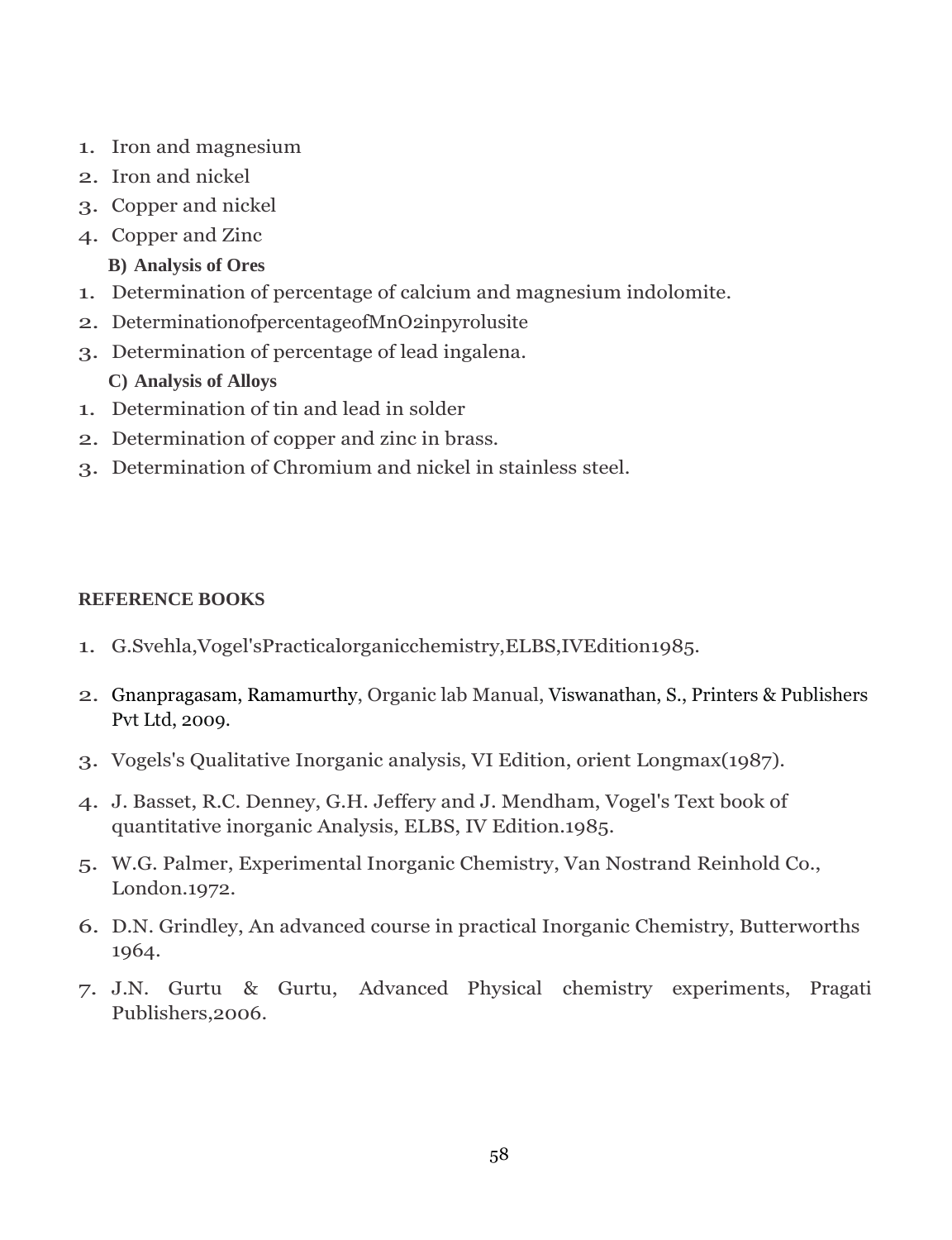#### **M.Sc. ANALYTICAL CHEMISTRY SEMESTER IV CORE PRACTICAL - VI ANALYTICAL CHEMISTRY PRACTICAL – III**

# **OBJECTIVES**

To develop analytical skill in operating techniques such as Chromatography, Flame optometry, Nephelometry, Biamperometry, Bipotentiometry, Polarimetry and Spectrophotometry.

# **I. CHROMATOGRAPHICTECHNIQUES**

- 1. Column chromatography Separation of chlorophyll
- 2. Thin layer chromatography–Separation of cation and anions, dyes in ink.
- 3. Paper chromatography Separation of cations
- 4. Ion-exchange chromatography Separation of Zn and Mg Separation of Cd and Zn.
- 5. Ring–oven Technique–Separation of cations and inorganic complex.

# **II. FLAMEPHOTOMETRY**

- 1. Determination of sodium, potassium and calcium.
- 2. Determination of potassium in combined fertilizer.
- 3. Determination of calcium in wine.

# **III. NEPHELOMETRY**

- 1. Determination of sulphate.
- 2. Determination of halides

# **IV. BIAMPEROMETRY &BIPOTENTIOMETRY**

- 1. Iodine hypo titration
- 2. Fe(II) vs. Ce (IV)titration
- 3. Estimation of nitrite
- 4. Determination of copper.

# **V POLARIMETRY**

1. Study the inversion of canesugar in presence of acid.